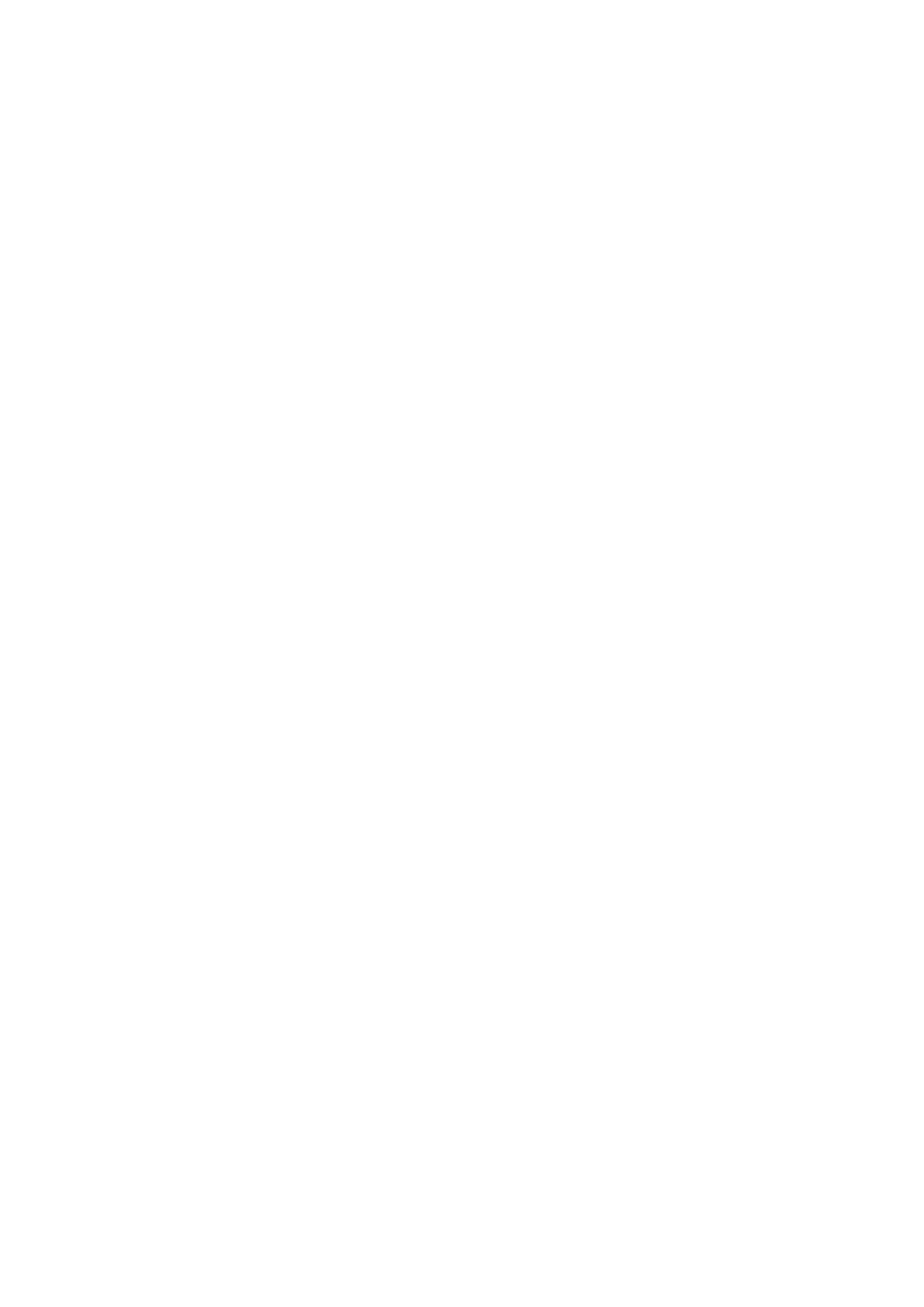# $R$ n. 15

# SPANISH ARMS EXPORTS 2002-2011

When arms trade is political priority

> **Tica Font Eduardo Melero Camino Simarro**

Centre d'Estudis per la Pau J.M. Delàs · Justícia i Pau Barcelona, January 2013

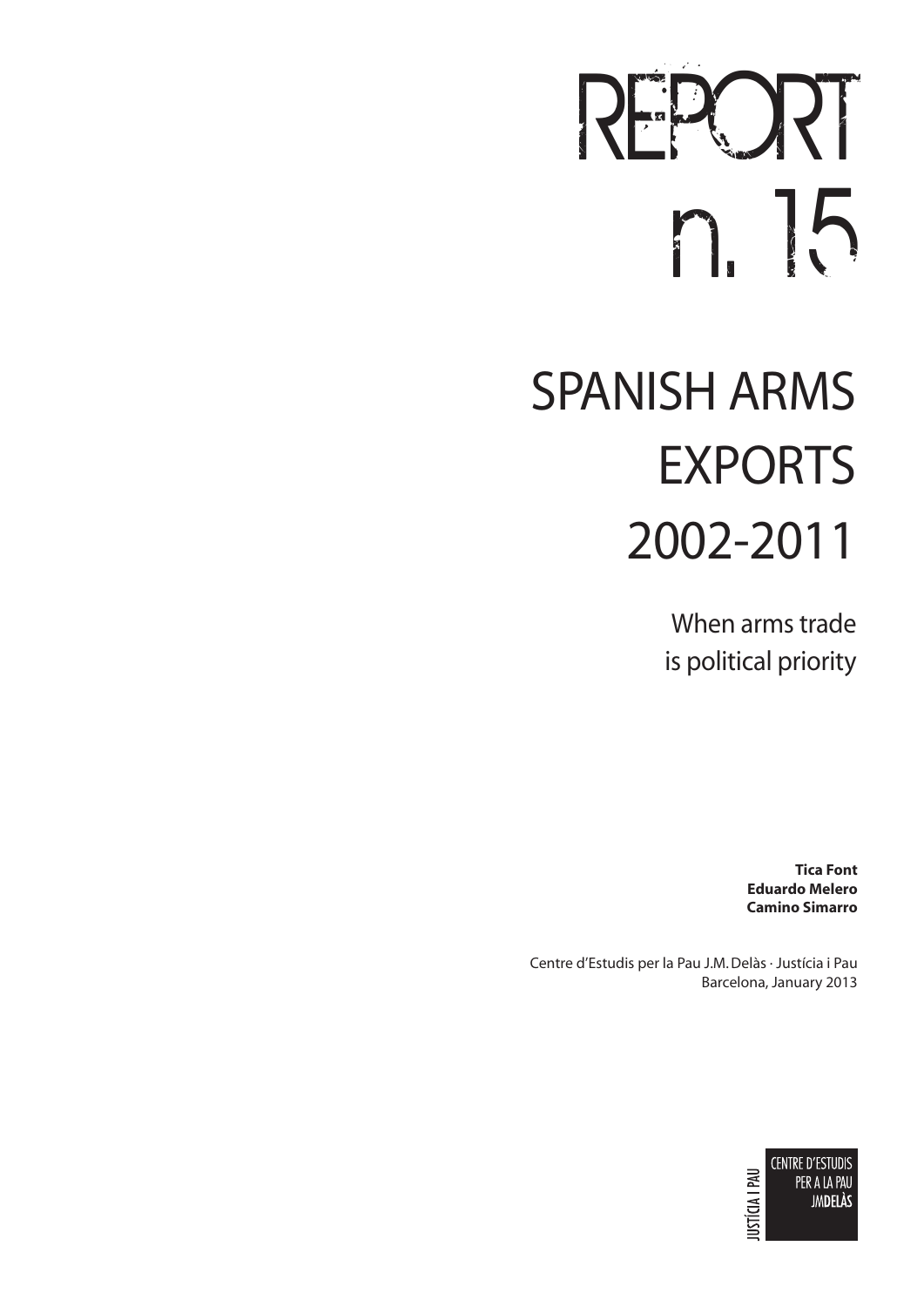

Justícia i Pau · Rivadeneyra 6, 10è 08002 Barcelona T. 93 317 61 77 F. 93 412 53 84 www.centredelas.org info@centredelas.org

Barcelona, January 2013

Graphic design: Fundació Tam-Tam

Cover photo: Indian army in Kashmir"

D.L.: B-19745-2010 ISSN: 2013-8032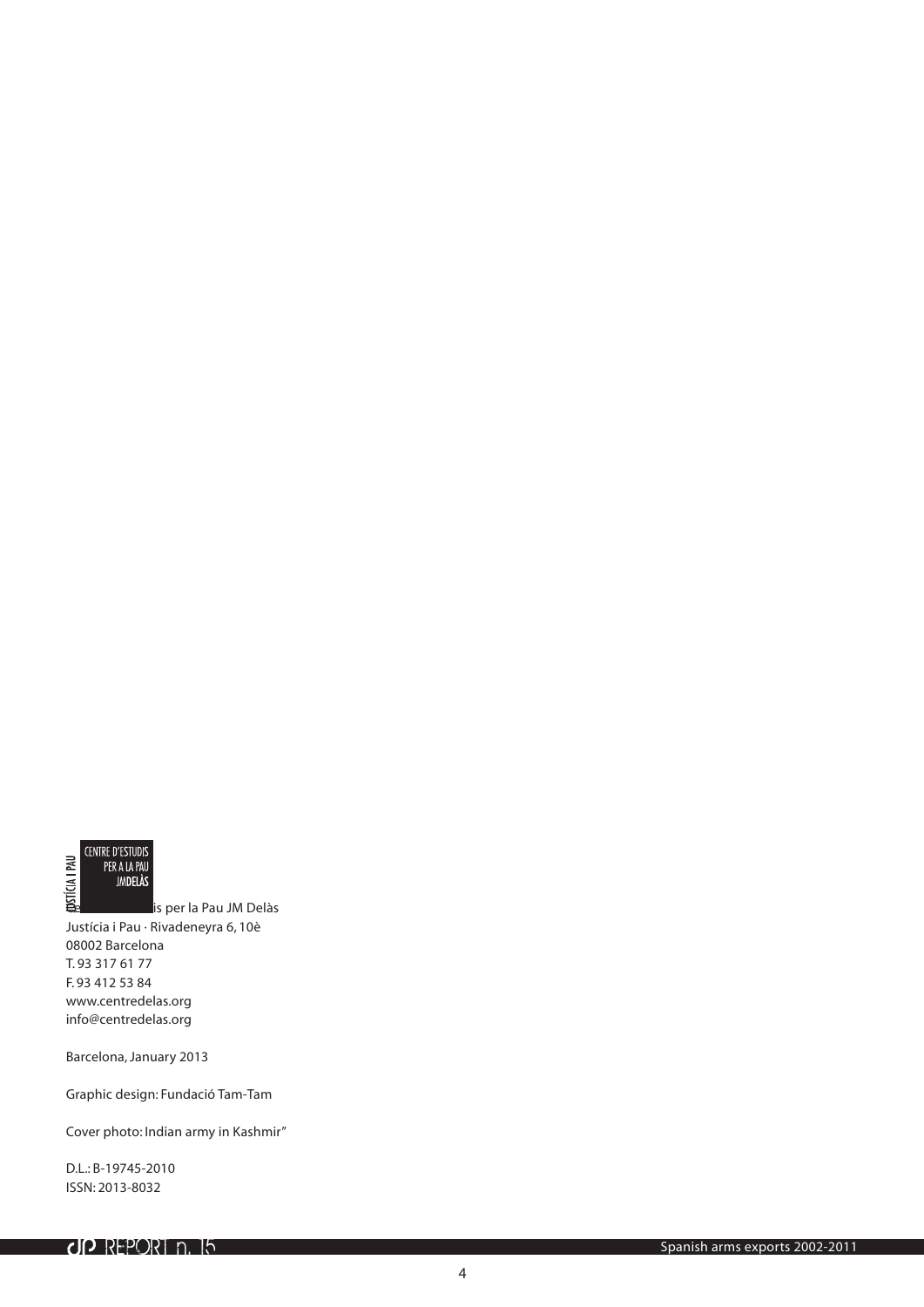

#### **INDEX**

**USTÍCIA I PAU** 

ENTRE D'ESTUDIS

PER A LA PAU<br>JMDELÀS

|--|--|

n. 15

#### **[2. SPANISH POLICY OF PROMOTING](#page-6-0)  ARMS EXPORTATION . . . . . . . . . . . . . . . 7**

| 2.1. Secrecy in action: the exportation |
|-----------------------------------------|
| of Spanish cluster bombs to Libya 10    |
| 2.2. The case of Saudi Arabia10         |
|                                         |
| 3. SPANISH ARMS EXPORTS 11              |
| 3.1. Spanish exports of defence         |
| materiel 2002-2011 11                   |

materiel ................................16

and light weapons ..................17

**4. DESTINATION OF THE ARMS . . . . . . . . . 18** 

**[5. CONCLUSIONS . 25](#page-24-0)**

**APPENDIX [. 27](#page-24-0)**

[3.2. Spanish exports of dual-use](#page-15-0) 

[3.3. Spanish exports of small arms](#page-16-0) 

#### **EXECUTIVE SUMMARY**

Spanish exports of defence materiel in 2011 have risen to 2,431 million euros, 115% higher than in 2010 and 785% higher than in 2002. In 2011, Spain was ranked eighth largest exporter of arms in the world, constituting 3% of total global exports and 1.15% of the Spanish trade balance. Every day Spain exports more than 6 million euros in arms, many of them to countries in armed conflict or where there are violations of human rights.

In the period between 2002-2011, the exports of military aircraft were worth a total of 3,418 million euros (39% of the total), warships 2,737 million euros (31% of the total), imaging and counter-measure equipment exports were worth 722 million euros (8% of the total), fuels and explosives 545 million euros (6% of the total), bombs, rockets, torpedoes and missiles 531 million (6% of the total), and all-terrain, armoured and amphibious vehicles 376 million (4% of the total). The exports of small arms and light weapons rose to 93 million euros; riot control and security materiel to 747 million euros; and hunting and sporting weapons reached the figure of 46 million euros. Spanish transfers of dual-use (civil and military) technology and products rose to 99 million euros.

Since 2002, there has been a clear upwards trend in Spanish exports of defence materiel. This is, in part, a result of the intense government policy of supporting exportation. It is also due to a less than strict interpretation by the Spanish authorities of the legal criteria for authorising the exportation of arms. Proof of this is the fact that only four requests for exportation have been denied, out of a total of 962, or 0.41 percent.

Regarding the destination of the exports, 67% ( $\in$ 1,637 million) went to countries of the OECD. The countries of NATO received 43% ( $\in$ 1,038 million) and the countries of the EU 24% (E589 million). The exports to countries with a low or medium Human Development Index (HDI) made up 5% of the total (E128 million), triple the figure of 2010.

Exports have been authorised to countries that violate human rights, breaking Law 53/2007 of control on external trade in defence and dual-use materiel and Common Position 2008/944/CFSP of the European Union. These are Saudi Arabia, Bahrain, Colombia, Egypt, the US, Israel, Mexico, Pakistan, Turkey and Venezuela. The internal situation of some of these countries, the existence of armed conflict and the stability of the region also have to be taken into account. The legislation is also violated by the exports to Mali (due to its internal situation), to Ghana (due to regional instability and the risk of diversion to third countries) and to India (due to regional instability).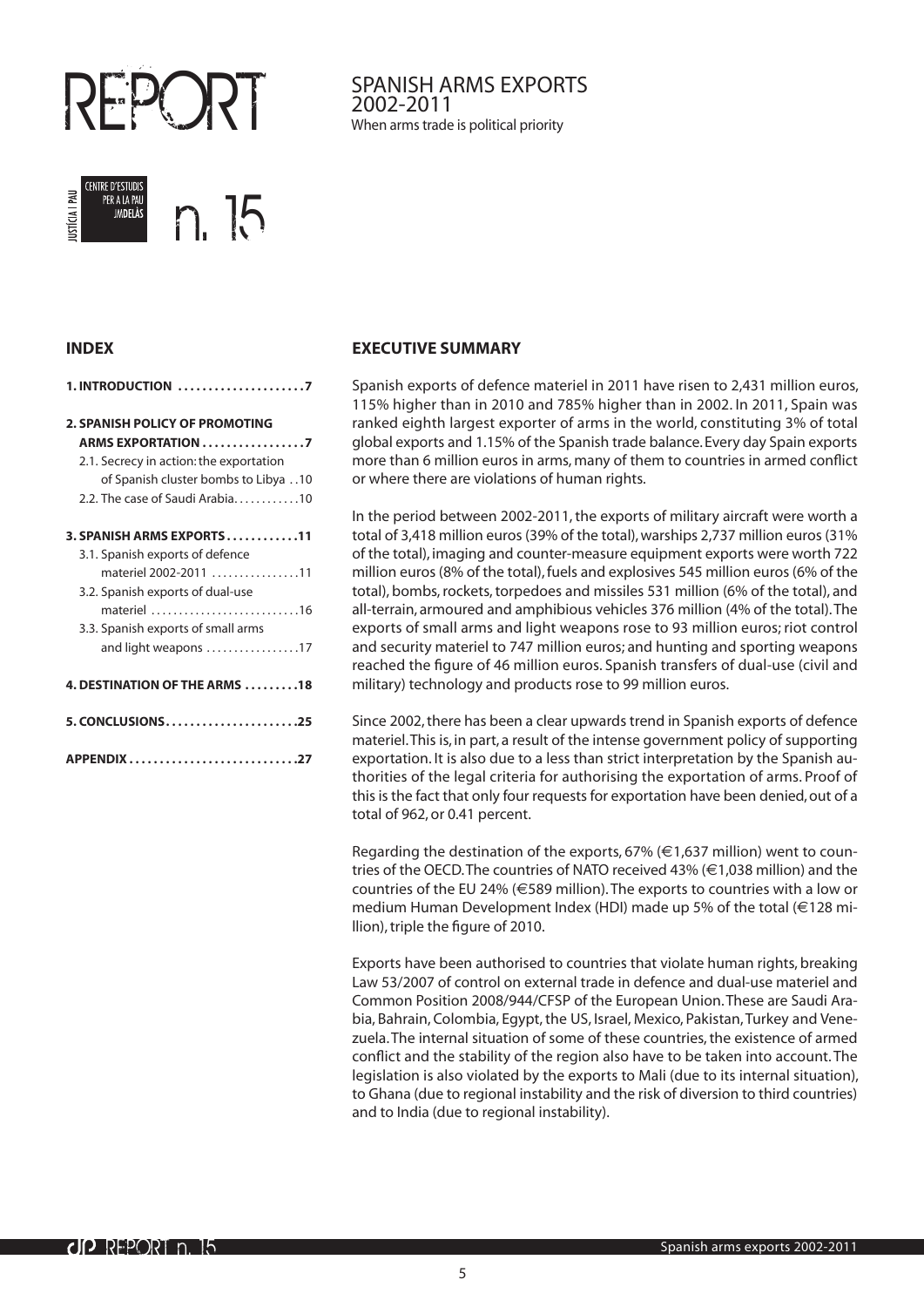#### **Index of graphs, charts and tables**

| Graph 3. Evolution of Spanish arms exports by destination 2002-201114           |
|---------------------------------------------------------------------------------|
|                                                                                 |
| Graph 5. Spanish exports of small arms and light weapons 2002-2011 17           |
|                                                                                 |
| Appendix                                                                        |
| Table 1. Spanish exports of defence materiel (in thousands of current euros) 27 |
| Table 2. Spanish exports of defence materiel by product category                |
|                                                                                 |
| Table 3. Spanish exports of defence materiel to countries with medium           |
| and low HDI, OECD, European Union and NATO countries                            |
|                                                                                 |
| Table 4. Spanish exports of dual-use products and technology                    |
|                                                                                 |
| Table 5. Spanish exports of weapon and munitions, parts and accessories         |
|                                                                                 |
| Table 6. Spanish exports of hunting and sporting weapons                        |
|                                                                                 |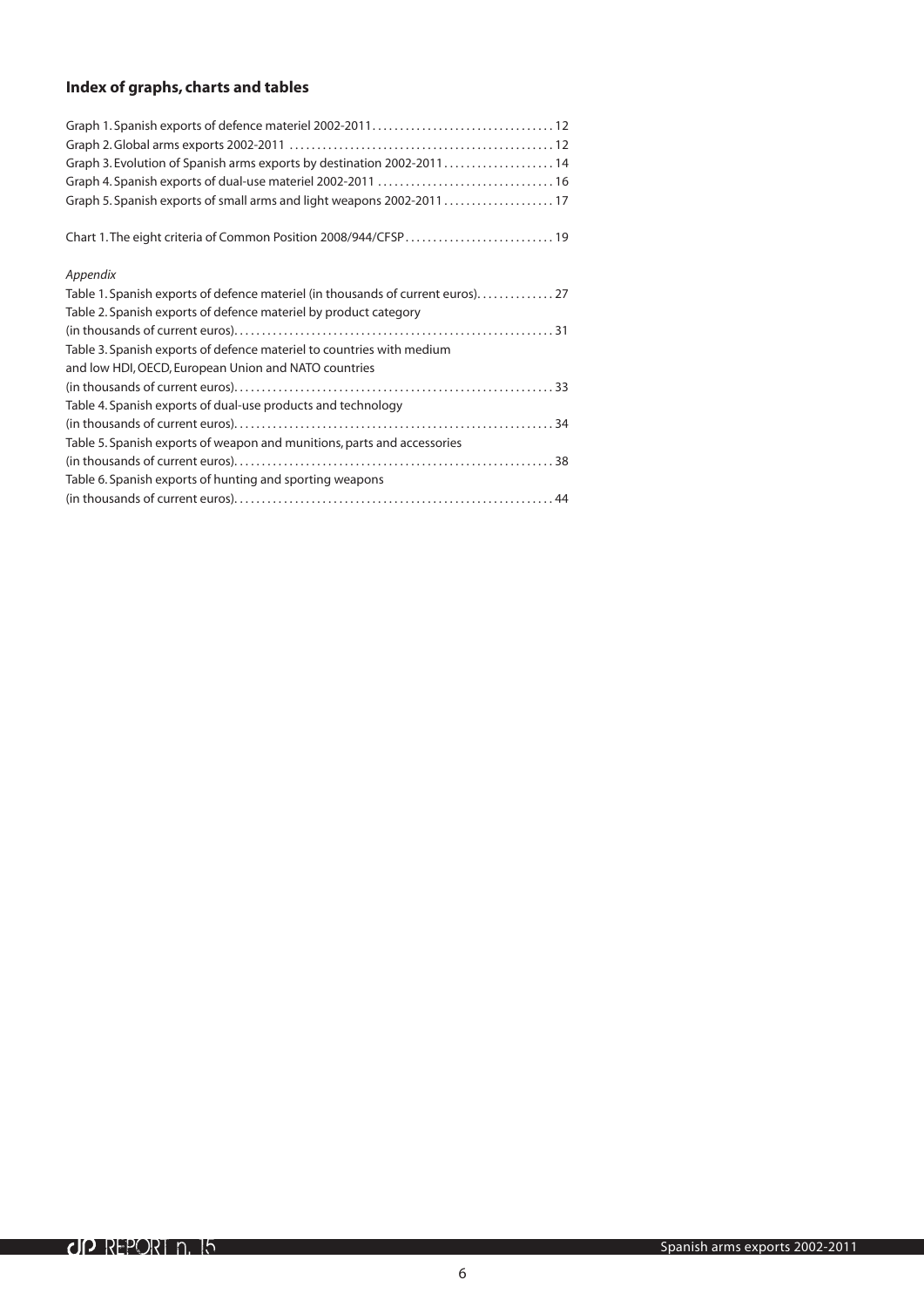<span id="page-6-0"></span>



**The objectives set out by the government are to search for new markets and support the international presence of Spanish industry**

#### SPANISH ARMS EXPORTS 2002-2011

When arms trade is political priority

**Tica Font ·** Director of the International Catalan Institute for Peace and investigator for the Centre d'Estudis per la Pau JM Delàs

**Eduardo Melero** · Professor of Administrative Law, Autonomous University of Madrid and investigator for the Centre d'Estudis per la Pau JM Delàs

**Camino Simarro ·** Investigator for the Centre d'Estudis per la Pau JM Delàs

#### **1. INTRODUCTION**

This report, as it does every year, aims to compile information on the evolution and the principal tendencies of the Spanish exportation of arms and dual-use materiel listing the most significant changes in the Spanish market and the exportation policy of the government in this area. To this end, the data is shown in tables and graphs and analysed in a ten-year period. In order to carry out a deeper examination, a chapter is included analysing the policy of the government on the exportation of arms and another to assess the possible non-fulfilments of the criteria for the sale of armaments applicable under Spanish and European legislation.

A principal source of information for the production of this report is the annual publication of the Ministry of Industry, Tourism and Commerce (MITC), compiled by the State Secretariat of Tourism and Commerce, called *Estadísticas españolas de exportación de material de defensa, de otro material y de productos y tecnologías de doble uso* (Spanish statistics of exportation of defence materiel, other goods and of dual-use technology and products). The complementary source used for the section on small arms and light weapons is the database ESTACOM, which is maintained and published by the Spanish Institute for Foreign Trade. Furthermore, some of the most prestigious sources on human rights have been consulted: the *Escola de Cultura de Pau* (School for a Culture of Peace), Amnesty International, SIPRI and the UNDP, to establish the level of human development.

#### **2. SPANISH POLICY OF PROMOTING ARMS EXPORTATION**

Spain occupies a prominent position in the world ranking of countries that export armaments. This is largely the result of the policy of institutional support for armament exports that the Ministry of Defence has maintained for ten years. In April 2011, the then-secretary of state for defence, Constantino Méndez, when questioned about the way in which his ministry was supporting the Spanish arms industry, stated: "In exportation. And there the support of the government is extremely relevant. We have begun a very intense effort to support and open markets for our industry throughout the world, even in areas in which we had no presence."1

This policy of support for arms exports has continued with the People's Party (PP) government. It is one of the objectives set out in the National Defence Directive of July 2012. Among the guidelines to follow in the legislature, the Directive establishes: "Finally, the defence of Spain demands pushing national industry in the sector, a suitable supplier for the necessities of our armed forces. At the current time, *the permanence and development of this industry requires the assistance of it* 

<sup>1.</sup> *Revista Española de Defensa*, nº 272 (April 2011), pg. 22. (Spanish, translation here original to this report)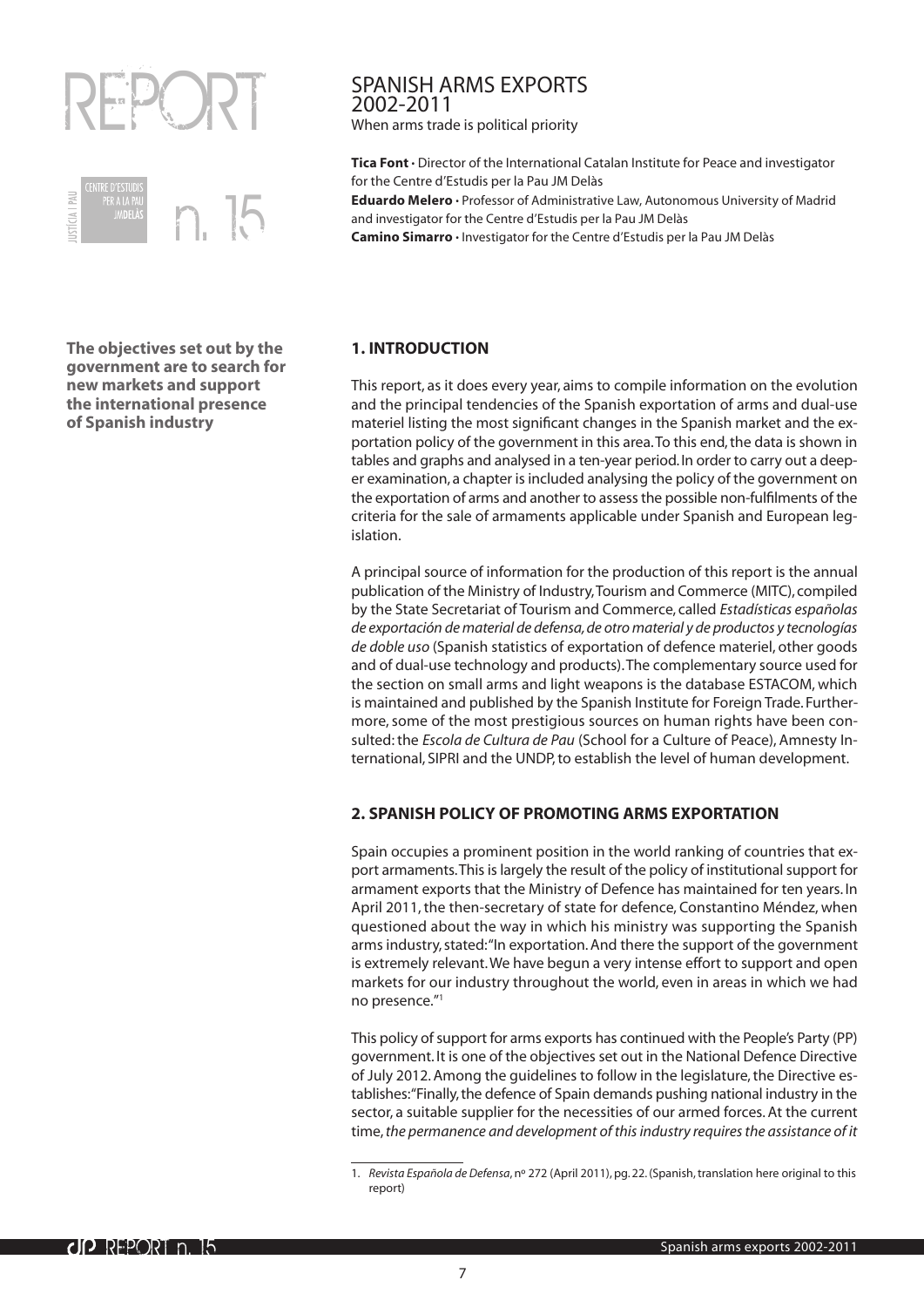**In order to encourage arms exports entities such as the Office of Foreign Support, DEFEX, ISDEFE, CESCE and CIDyS are made available**

*in its international presence, especially in penetration into markets* that due to their specific nature observe greater guarantees with State to State backing" (Section 4.5, italics not original, translation here original to this report).

This policy results in very different activities: the search for markets and support for the international presence of the Spanish military industry, the signing of co-operation protocols with other states to acquire armament, networking and the negotiation of contracts, the representation of the interests of the defence industry in different forums and, even, the assurance of the operations in case of a defaulted payment.

Support for arms exports is implemented by various entities associated with the Ministry of Defence: the Foreign Support Office, an administrative unit established in 1993 and incorporated into the International Relations Division of the General Management of Armament and Ministry of Defence Equipment; the Defence Office's Attachés, which are part of the Spanish embassies abroad and are present in 82 countries; the public company DEFEX, ltd., established in 1972; and the public company Ingeniería de Sistemas para la Defensa de España, ltd. (ISDEFE), chaired by the secretary of state for defence. The Compañia Española de Seguros de Crédito a la Exportación, ltd., co., de Seguros y Reaseguros (CESCE) has also secured operations in arms sales. In October 2012, the secretary of state for defence, Pedro Argüelles, announced the creation of a new Office of Foreign Support to help the defence industry seek markets outside Spain; the Office "will assess, plan and coordinate all those involved in opening Spanish industry to the world, putting at the service of our companies various instruments of the state".

Currently, ISDEFE has become the principal instrument of institutional support for arms exportation, through its International Defence and Security Consultancy (CIDyS), which was created in 2009.<sup>3</sup> Among others, the functions of IS-DEFE are "Support to the development of the international projection of the Defence Industry of Spain and in particular, widening the foreign market of our defence products and services" and "support to the establishment and improvement of industrial and technological relations with potential clients of defense materiel<sup>"4</sup>

The *2011 Annual Report* of ISDEFE limits itself to stating that "through the International Defence and Security Consultancy (CIDyS), ISDEFE has carried out a large number of actions supporting the exportation of the companies in the sector among others<sup>"</sup>. Through the press it has been made public that, in 2011, ISDEFE collaborated in the negotiation of the sale of between 200 and 270 Leopard tanks to Saudi Arabia, a contract which could be worth more than 3,000 million euros (see section 2.2).<sup>6</sup> It also carried out activities with the State Defence Secretariat promoting the Spanish defence industry in the Philippines;<sup>7</sup> and was present in the 2011 LAAD International Defence and Security Fair in Rio de Janeiro,<sup>8</sup> and in the Paris Air Show.<sup>9</sup>

- 4. See resolution 300/12557/09, 24 July 2009, State Defence Secretariat which charges ISDEFE with carrying out activities and works of assistance and support in the development of the policy of defence armament and materiel in the international field (published in the Boletín Oficial de Defensa 6 August 2009 (Spanish, translation original to this report)).
- 5. *2011 Annual Report* of ISDEFE, pg. 34 (available at www.isdefe.es). In the *2010 Annual Report* it was recognised that in 2010 CIDyS participated in the signing of specific Collaboration Agreements with countries such as Peru, Colombia and Malaysia, and made accessible new markets like Brazil, India, Vietnam and the Philippines; see pg. 24. (Spanish, translation original to this report)
- 6. See elEconomista.es, 28 March 2011 and Infodefensa.com, 8 April 2011.
- 7. Infodefensa.com, 5 October 2011.
- 8. Infodefensa.com, 14 April 2011.
- 9. Infodefensa.com, 20 June 2011.

<sup>2.</sup> Infodefensa.com, 23 October 2012 (Spanish, translation original to this report).

<sup>3.</sup> This was what the then-secretary of state for defence, Constantino Méndez, said in an interview published in *El País (business)*, 9 May 2010. See also the Diario de Sesiones del Congreso de los Diputados, nº 838, IX Legislatura, Comisión de Defensa, of 21 September 2011, pg. 9.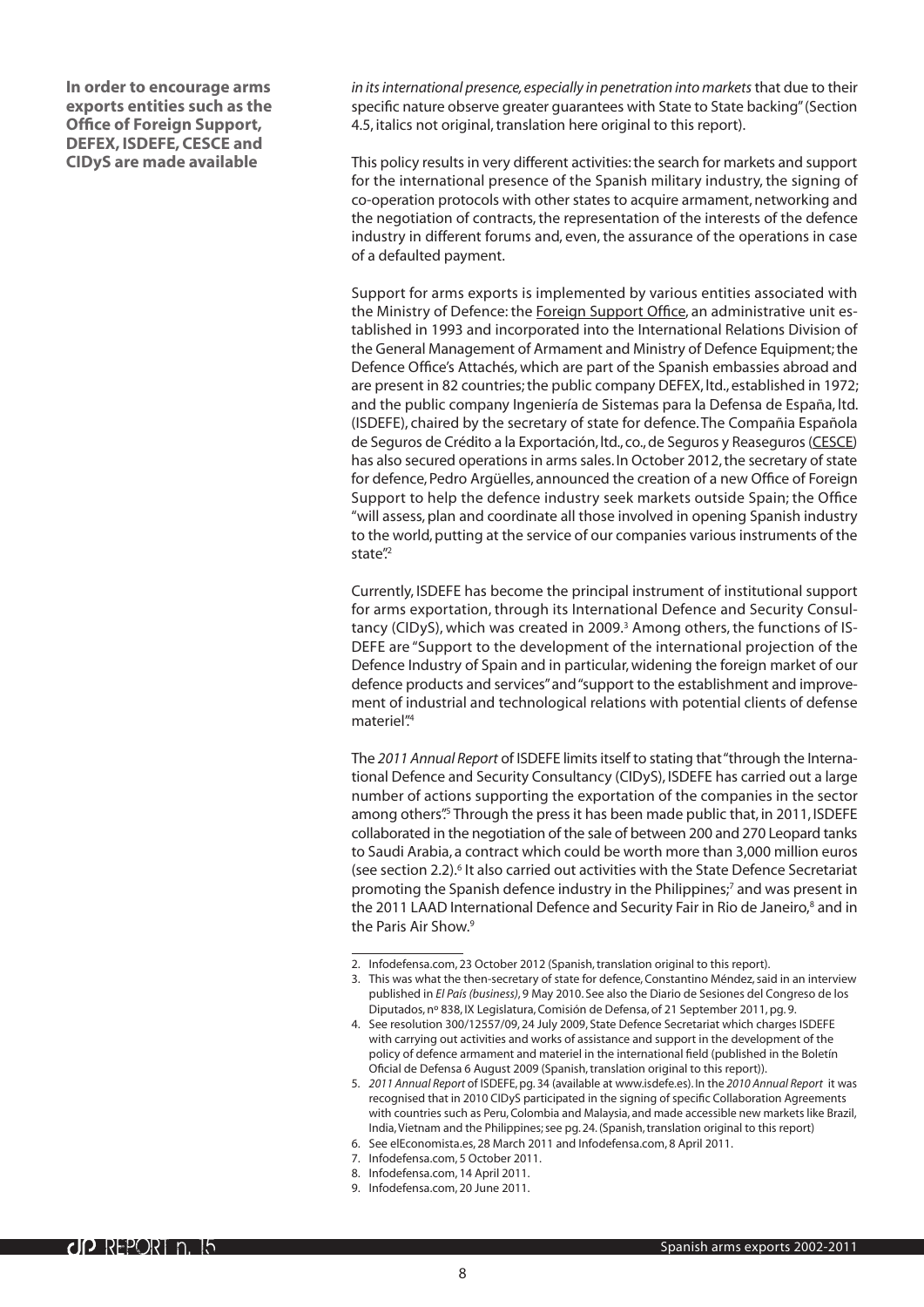Secrecy is also a measure that forms part of the policy of encouraging arms exportation. In March 1987, the Spanish government classified as secret the agreements of the *Junta Interministerial Reguladora del Comercio Exterior de Material de Defensa y de Doble Uso* (Ministerial Regulatory Board on Foreign Trade in Defence and Dual-Use Materiel, JIMDDU), the body responsible for authorising arms exportation.

If the agreements of JIMDDU have been classified as secret it is because public knowledge of them could "damage or put in risk the security and defence of the State".<sup>10</sup> There is sufficient reason to consider the aforementioned classification as illegal.11 In practice, secrecy is used to keep knowledge from the citizenry about to which countries arms are being sold and what type of defence materiel is being exported. Furthermore, secrecy favours exports – or, at least, certain exports–, as has been made clear with the case of the Spanish cluster bombs in Libya (see section 2.1).

The newest instrument for favouring exportations consists of permitting the Spanish government, through the Ministry of Defence, to sign exportation contracts with a foreign government.12 This has been established in Royal Decree-Law 19/2012, 25 May, of urgent measures for the liberalisation of trade and certain services.13 The Ministry of Defence signs two contracts. One with the foreign government in which the Ministry of Defence commits to guaranteeing the supply of armament produced by a Spanish company, supervising the execution of the contract and the supply of the materiel. In this first contract the Ministry of Defence represents the foreign government and acts in its name. The second contract is between the Ministry of Defence and the company supplying the armament<sup>14</sup>

This measure represents a qualitative leap in the policy of encouraging arms exports, as it is the Ministry of Defence that signs the contracts and commits to guaranteeing the supply of the armament produced by a Spanish company, supervising the execution of the contract and the supply of the materiel. The Ministry of Defence becomes the representative of military industry. It has been estimated that this type of government-to-government agreement could reach a value of 900 million euros a year.<sup>15</sup> It seems that the Ministry of Defence is considering even more ambitious objectives, as it is considering using this instrument in a generalised way in all the exportation operations that it can.<sup>16</sup>

The same government that drives this policy of encouraging exportation is charged – through JIMDDU– with monitoring the arms trade, authorising exportation to other countries. There is no doubt that JIMDDU is but one more piece in the policy of encouraging arms exports. As the data makes clear, JIMDDU is laxly interpreting the legal criteria to which arms export authorisations must adhere.

**Secrecy as an instrument of the policy of encouraging exportation**

**Government-to-government contracts, the newest instrument for favouring arms exports**

<sup>10.</sup> By virtue of article 2 of Law 9/1968, 5 April, on official secrets.

<sup>11.</sup> See Eduardo Melero Alonso: *Régimen jurídico del control de las exportaciones de material de defensa y de doble uso. El secreto negocio de la industria de guerra*, Dykinson, Madrid, 2008, pgs. 182- 209.

<sup>12.</sup> The Ministry of Defence signs two contracts: one with the foreign government and another with the company supplying the armament.

<sup>13.</sup> Published in the Boletín Oficial del Estado (BOE) 26 May.

<sup>14.</sup> The Royal Decree-Law 19/2012 also allows the Ministry of Defence to supervise the fulfilment of the arms supply contracts signed between foreign governments and companies headquartered in Spanish territory, to plan and administer programmes to obtain armament for other governments, to transmit operational and technological knowledge of defence materiel to foreign governments, to advise on technical and operational matters for the execution of a programme of defence materiel and to carry out quality assurance.

<sup>15.</sup> This is the opinion of Inés de Alvear, lawyer of the Uría Menéndez office and expert on contracting and investment in defence; see Infodefensa.com from 14 September 2012.

<sup>16.</sup> According to statements of the secretary of state for defence, Pedro Argüelles; see infodefensa. com from 8 October 2012.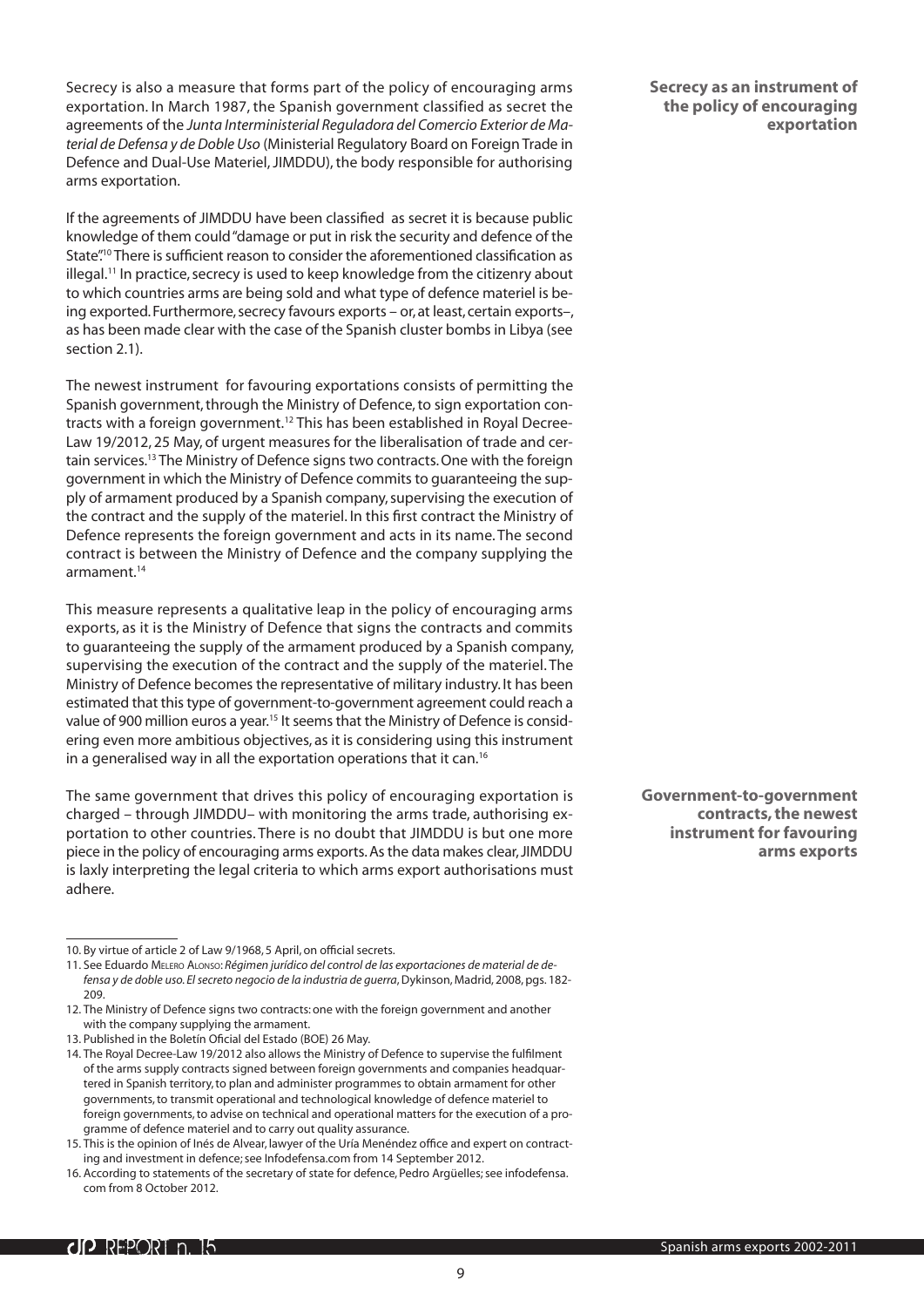<span id="page-9-0"></span>**Gaddafi used Spanish cluster bombs in an attack on Misrata in 2011**

#### **Parliamentary control on arms exports is not effective**

**The government negotiates the sale of some 250 Leopard tanks to Saudi Arabia. The value of these could be more than three billion euros**

#### **2.1. Secrecy in action: the exportation of Spanish cluster bombs to Libya**

In April 2011, the Spanish press reported that the army of Muammar Gaddafi had used cluster bombs made in Spain in Misrata; according to the NGO Human Rights Watch at least three cluster bombs had been used in the bombings on Thursday April 14 over the aforementioned city (see El País 16 April 2011). The bombs used were MAT-120 models, as shown by the photographs taken by The New York Times. The MAT-120 bombs were produced by the Spanish company Instalaza.

According to the government report "Spanish statistics on exportation of defence materiel, other goods and of dual-use products and technology in 2007", in that year the export to Libya of defence materiel was authorised, comprising "Bombs, torpedoes, rockets and missiles" worth 3,823,500 euros; the export was carried out in 2008. The official Spanish statistics do not detail, however, whether the armament exported included cluster bombs. In any case, the fact that the exportation of cluster bombs to Libya was authorised was not denied by the Spanish government.

State secrets are an instrument that should be used, according to the Law on Official Secrets, to protect the security and defence of the state. In the case of the arms trade, secrecy is used as a mechanism to favour the exportation of arms. The case of the MAT-120 cluster bombs is a clear example of this. The state secret has been used to ensure that the citizens were unaware that Spain had exported cluster bombs to Libya.

This case also highlights the fact that parliamentary control on arms exports is not effective. The official statistics do not indicate exactly what kind of armament is being exported, which allows the most questionable operations to be hidden and prevents an authentic debate on the exports authorised by the government.

#### **2.2. The case of Saudi Arabia**

#### **Chronology of the negotiation of the sale of Leopard Tanks to Saudi Arabia**

In October 2010, the newspaper *El País* (25/10/2010) reported that Spain was negotiating the sale of Leopard tanks to Saudi Arabia. The operation would include between 200 and 270 tanks and could be worth more than three billion euros, which would make it the largest arms exportation in Spanish history. The Leopards are produced in Spain by the private company General Dynamics– Santa Bárbara Sistemas. The story contained little data on how the negotiation had been carried out, except that it had started in May 2008, after a visit by King Juan Carlos to Saudi Arabia. It also mentioned that Saudi military personnel had already examined the Leopard's functions in the training ground of San Gregorio, in Zaragoza (Spain).

In March 2011, the Economista.es (28/3/2011), reported that contact between Ministry of Defence personnel and the Saudi army had been made in order to continue the negotiation of the sale of the Leopard tanks. It stated that the public company ISDEFE would be leading the conversations and that if the operation was finalised, the company Santa Bárbara Sistemas would seek Indra, Amper, Tecnobit, Navantia and Sapa as partners.

In early April 2011 (Infodefensa.com 8/4/2011), the Director General of Armament and Ministry of Defence Equipment travelled to Saudi Arabia to advance the negotiations of the sale of the Leopard tanks. He was accompanied by advisers from the public company ISDEFE, the company in charge of the day to day contact for the possible contract, and by representatives of Spanish companies.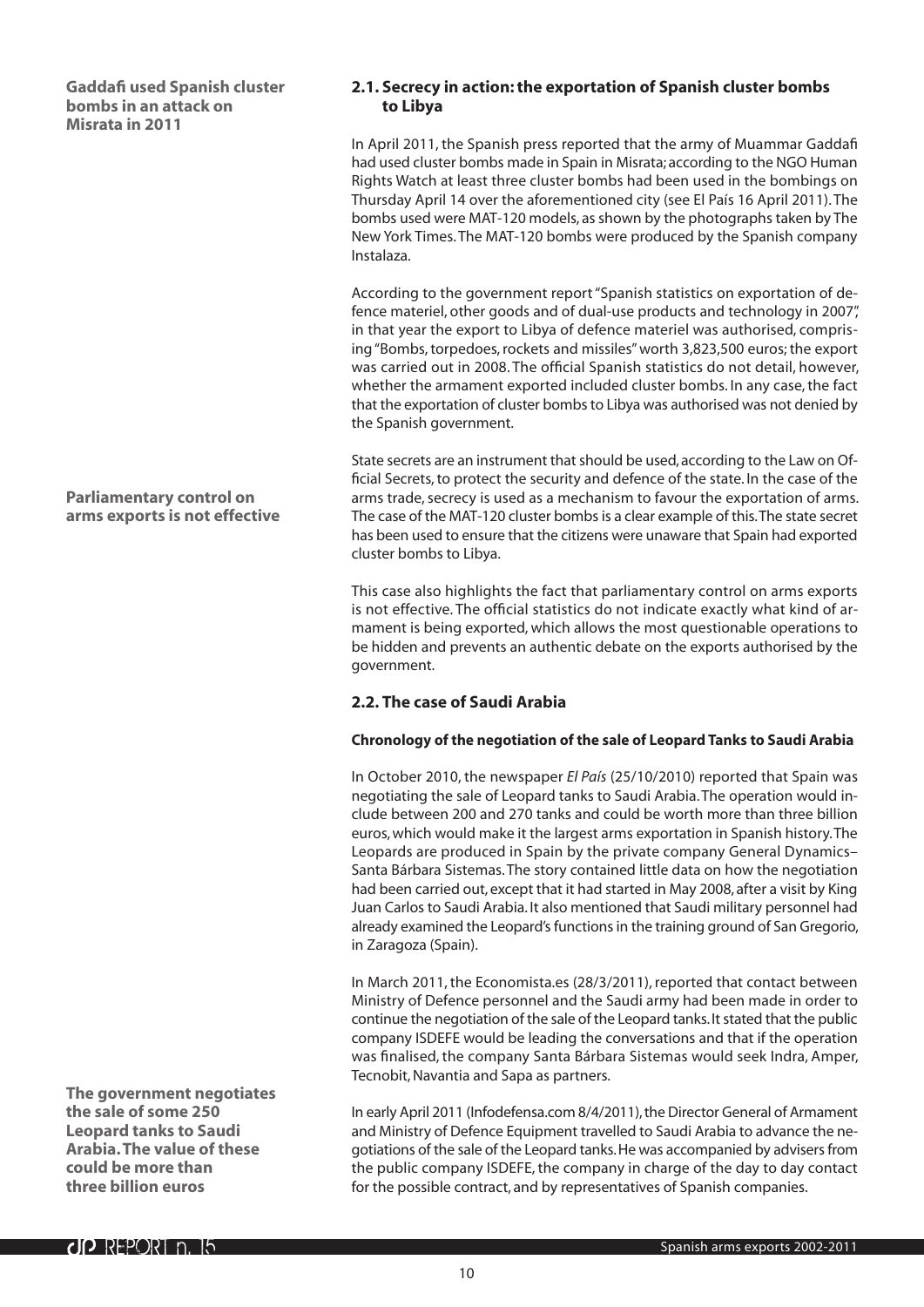<span id="page-10-0"></span>In July 2011, according to Infodefensa.com (5/7/2011), Germany's Federal Security Board authorised the sale of more than 200 Leopard 2A7 tanks to Saudi Arabia. It seems, therefore, that the German government is also negotiating the sale of Leopard tanks with Saudi Arabia.<sup>17</sup>

In December 2011, the then-secretary of state for defence, Constantino Méndez, sent a letter to the Saudi government stating that "instruction has been given to advance in the preparation of a definitive offer of the Leopard tank, according to the requirements demanded by the Kingdom of Arabia". The new secretary of state, Pedro Argüelles, would be preparing a meeting with the Saudi administration to present a final proposal, according to the newspaper ABC.<sup>18</sup>

In May 2012, The minister of defence travelled to Saudi Arabia in order to push for defence agreements and the sale of the Leopard tanks; a week after a delegation from the Saudi Advisory Board had visited Spain, meeting with the minister.19

On May 25, the cabinet approved Royal Decree-Law 19/2012, which allows the Ministry of Defence to sign contracts for armament supply with the governments of other countries, taking charge of the management and execution of the contract. The secretary of state for defence recognised that Saudi Arabia was one of the countries that demand the signing of this type of contract before acquiring armaments.20

In June 2012, the defence minister met with his Saudi counterpart in Madrid to talk about, among other topics, the sale of tanks (see Infodefensa 7/06/2012). The Ministry of Defence reported that Spain is "on the short list" for said contract.<sup>21</sup>

According to the secretary of state for defence "the support of the Ministry of Defence, the president of the government and HM the King for this project is unquestionable" referring to the possible sale of Leopard tanks to Saudi Arabia.22

#### **3. SPANISH ARMS EXPORTS**

#### **3.1. Spanish exports of defence materiel 2002-2011**

#### **Trend**

Graph 1 shows the evolution of the volume of exports of defence materiel in the last 10 years. An upwards trend is observable since 2002. Exports in 2011 were 115% higher than in 2010 and 785% higher than in 2002. It must be highlighted that arms exportation has not been affected by the economic crisis. Among other questions this demonstrates the importance of the government policy of supporting these exports.

<sup>17.</sup> Infodefensa.com 15/02/2012.

<sup>18.</sup> Infodefensa.com 15/02/2002.

<sup>19.</sup> Infodefensa.com 14/05/2012 and El Mundo.com 14/05/2012.

<sup>20.</sup> Infodefensa.com 14/06/2012.

<sup>21.</sup> Infodefensa.com 8/06/2012.

<sup>22.</sup> Infodefensa.com 14/06/2012.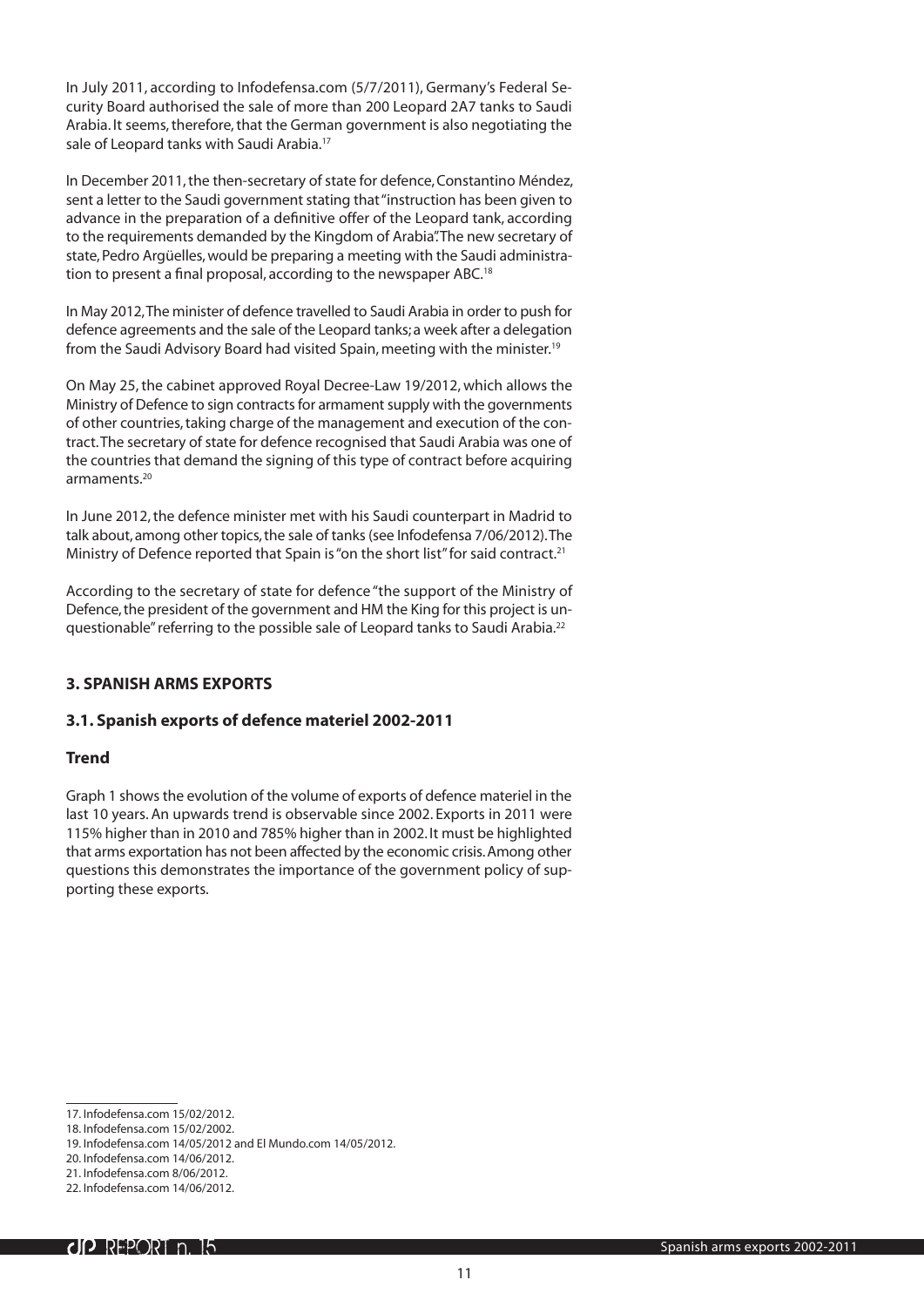

**Graph 1. Spanish exports of defence materiel 2002-2011**

Source: General Sub-bureau of Foreign Trade of Defence and Dual-Use Materiel

While Spanish exportation is clearly on the rise, the global trend presents small oscillations tending upwards, though not in such a marked way (Graph 2). In other words, the gradient In the evolution of the Spanish trend is steeper than that of the global trend. Global exports in 2011 present an increase of 22% compared to 2010 and an increase of 67% compared to 2002. It should be noted that the volume of current arms exports, despite the increases in recent years, has not reached the values of the critical years of the Cold War.



#### **Graph 2.Global arms exports 2002-2011**

Source: SIPRI Arms Transfers Database

It is necessary to remember that the global trend in the arms market is determined by the exportation behaviour of the United States and Russia, as between them they make up around 60% of the market; the European Union's 27 members together make up another 30% of the global market.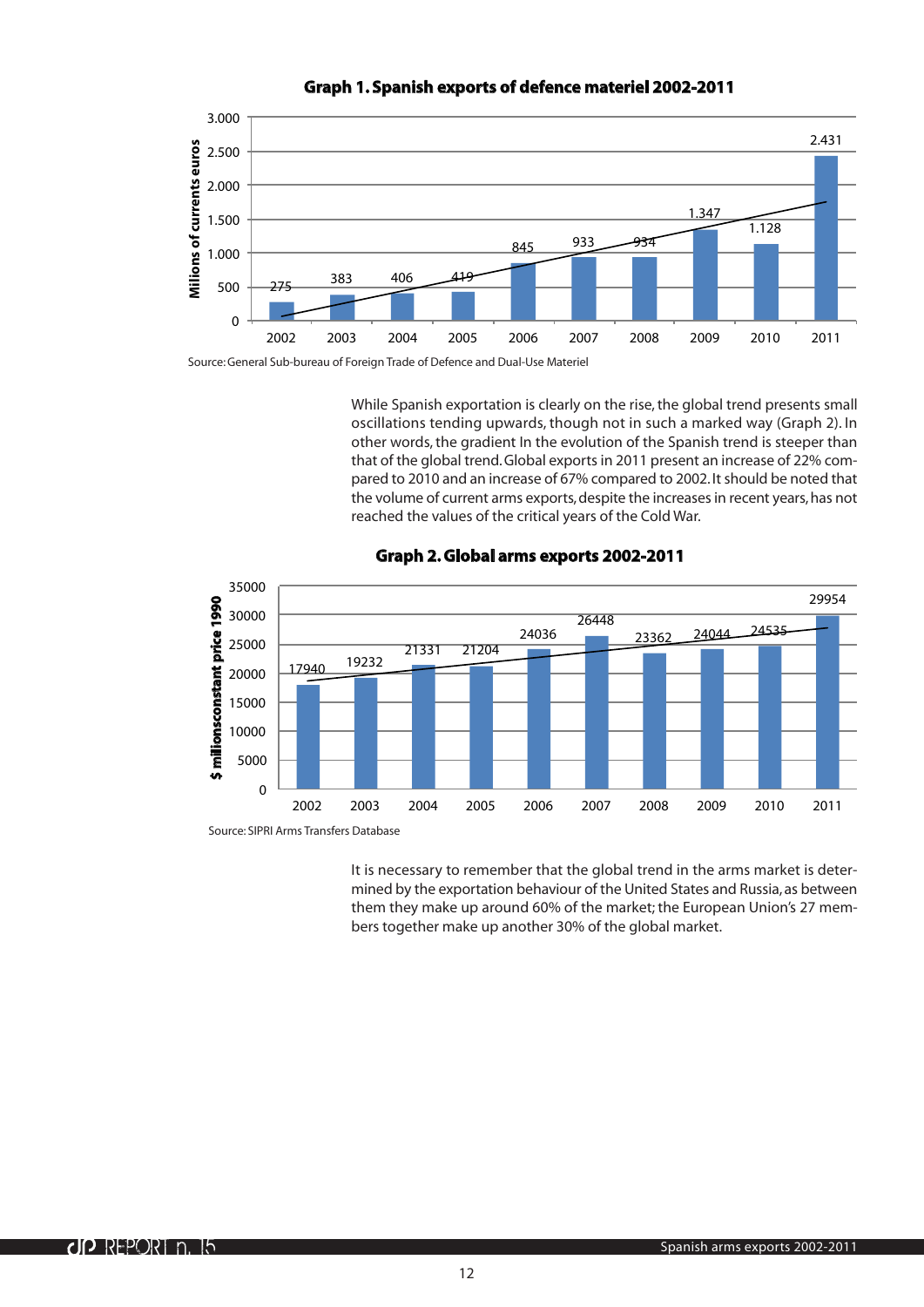#### **Economic value**

Spanish exports of defence materiel in 2011 rose to 2,431 million euros, and in the context of the 10 years between 2002 and 2011, make an average of 910 million euros.

According to SIPRI, in 2011 Spain was ranked eighth in the world of exporting countries, rising one position compared to the previous year; behind the US, Russia, Germany, France, the UK, China and Italy.

Regarding participation in the global arms market, Spanish exports in 2011 represented approximately 3% of the total market and 1.15% of total exports in the Spanish trade balance.

#### **Products exported23**

In recent years the three highest selling types of Spanish defence materiel continue to be military aircraft, warships and imaging or counter-measure equipment (see Table 2). Military aircraft represent 39% of the total of the period studied and 3,418 million euros (1,124 euros in 2011); warships represent 31%, 2,737 million euros (941 million in 2011) and imaging or counter-measure equipment – which includes cameras, infra-red or thermal imaging equipment, radar sensors, etc.– 8%, 722 million euros (92 million in 2011). The three categories have made up 78% of exports over the whole period.

The remaining 22% is divided in the following way: 6% in category 8 (fuel and explosives), worth  $\epsilon$ 545 million ( $\epsilon$ 122 million in 2011); 6% in category 4 (bombs, rockets, torpedoes, missiles), worth E531 million (E57 million in 2011), 4% in category 6 (all terrain and amphibious vehicles, tanks, trucks), worth  $\in$ 376 million (E9 million in 2011).

#### **Destination**

The most important destination of Spanish arms comprises the group of countries that make up the OECD. They have received 67% ( $\in$ 1,638 million) of the total arms produced in Spain, 108% more than the previous year. The second most important destination is the group of countries that form NATO, which have received 43% ( $\in$ 1.038 million) of the total arms produced, an increase of 77% compared to the previous year. The third places is occupied by the 27 countries of the EU, which have received 24% (€589 million) of the total exports, which represents a 15% increase compared to the previous year. In last place are the exports to countries with low and medium HDI which have received 5% ( $\in$ 128 million) of the total exports, an increase of 299% compared to the previous year.

**Exports in 2011 represented 3% of global arms exports and 1.15% of the total Spanish trade balance**

**78% of the exports in the period of 2002-2011 were military aircraft (39%); warships (31%), and direct imaging equipment, radars, etc. (8%)**

<sup>23.</sup> The arms included in the concept of defence materiel are grouped in categories, the content of each category can be consulted in Appendix II of this document.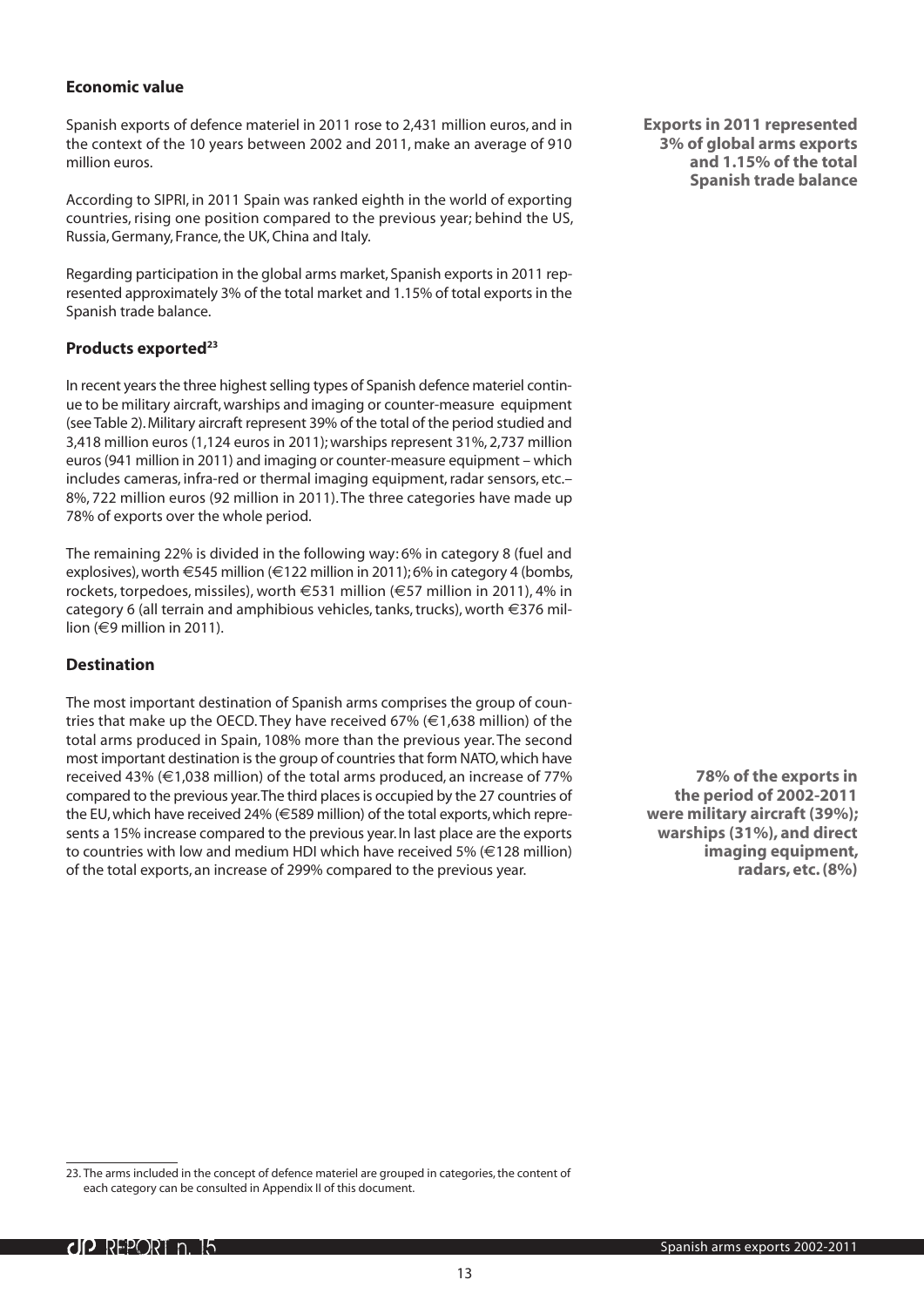

#### **Graph 3. Evolution of Spanish arms exports by destination**

Source: General Sub-bureau of Foreign Trade of Defence and Dual-use Materiel

Sales to the European Union have reached €589 million, of which €270 million (46%) are from exchanges of parts and pieces in the programmes of joint production of armaments. The principal programme is the fighter plane EF-2000 for  $€228$  million, followed by the IRIS-T missile for  $€19$  million, the A-400M transport plane for  $\epsilon$ 19 million and the Tiger helicopter for  $\epsilon$ 5 million. The United Kingdom has received parts worth  $\epsilon$ 121 million, followed by Germany at  $\epsilon$ 98 million and Italy at  $\in$  44 million.

In the UN Conventional Arms Register the Spanish government has reported that it has exported four tanks to Romania, one F-310 frigate to Norway, one security boat and three patrol boats to Venezuela.

#### **Refusals**

In 2011, JIMDDU refused four licences to export defence materiel. Two refusals were based on the application of the criteria of Common Position 2008/944/ CFSP: the exportation to **Guatemala** of pistols, in application of criterion 7, the existence of risk that the technology is diverted or re-exported in undesirable conditions; and the exportation to **Zimbabwe** of spare parts for aircraft, due to the EU embargo, in application of criterion 1. The other two refusals were of the exportation of rifles to the **US**, due to lack of authorisation for production, and the sale to **Venezuela** of a rifle and operating mechanism due to lack of evidence of ownership of the weapon. Lastly, the authorisation of an export of night vision goggles to **Libya** was revoked due to the existence of armed conflict.

Of 962 applications for exportation – without taking into account the rectifications regarding authorisation already granted–, only four were refused, 0.41% of the total (0.21% if we only take into account the refusals based on Common Position 2008/944/CFSP). The minuscule number of refusals based on the application of the criteria of Common Position 2008/944/CFSP can be considered an indication of the loose interpretation of the legal criteria that JIMDDU is practising, with the objective of favouring the Spanish defence industry. An indication that reinforces the fact that between 2001 and 2010 Spain did not consult any of the countries of the European Union about the armament exports that it authorises.24

**The scarcity of refusals can be considered an indication of an loose interpretation of the legislation by JIMDDU**

<sup>24.</sup> According to the data gathered in the annual reports of the European Union.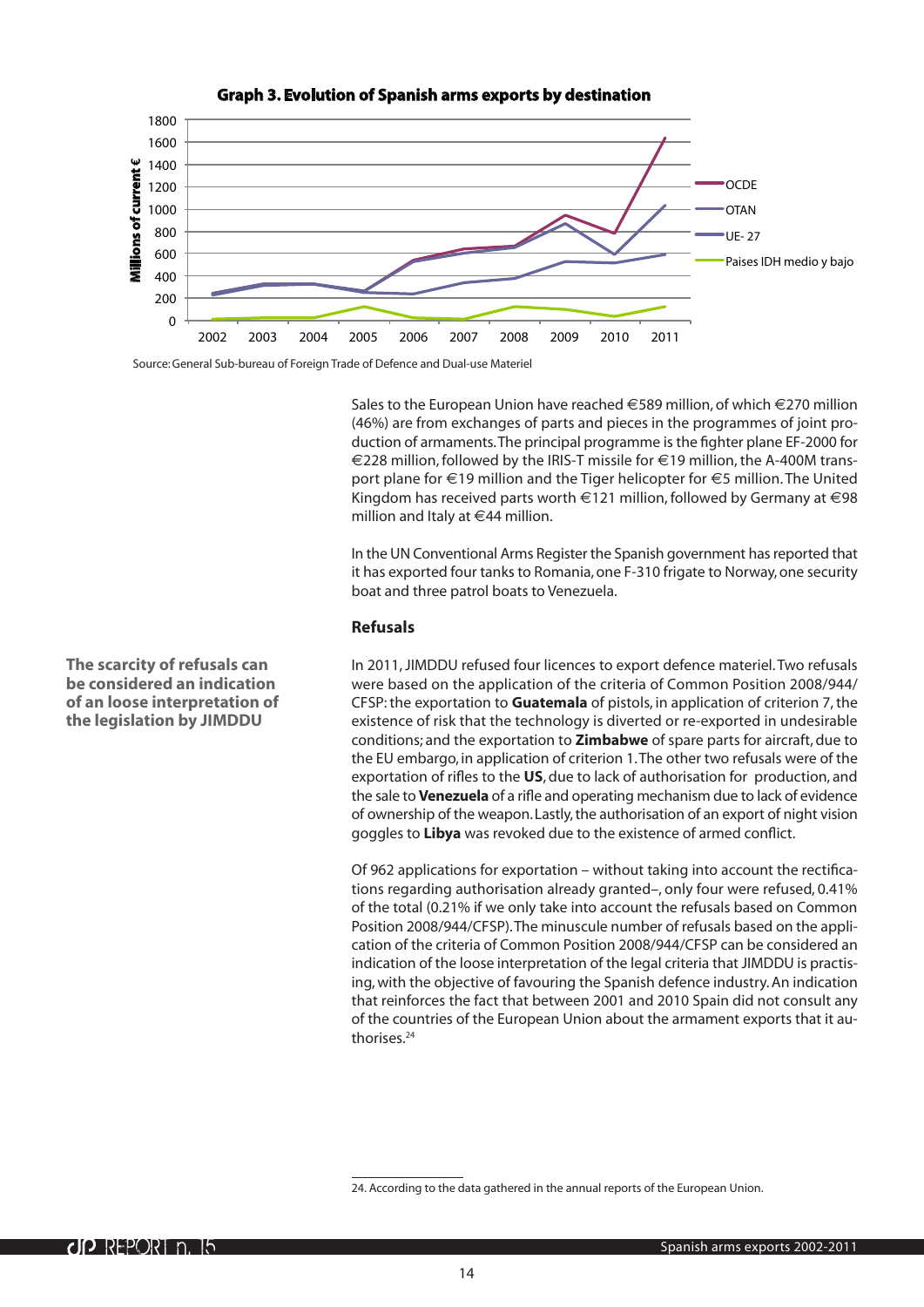#### **Donations and transferrals of armament for a token price**

In relation to the exported defence materiel, the official statistics include a table with the operations of leasing, cessions, donations, second hand, technical assistance and production under licence. In 2011, a second hand hunting rifle was sold to Australia for zero euros. There were also six armament donations, all of them without a price; three were of hunting rifles (one hunting rifle to France, two hunting rifles to the Dominican Republic, a hunting rifle and two hunting cannons to South Africa); two sporting weapons (magazines for sporting pistols to Greece, a revolver and a sporting competition pistol to Switzerland); lastly, aircraft parts and components were sent to Mauritania.

This table, however, is incomplete, as it does not include those arms exports with a value of zero euros, which are in fact related to the table of "Exports of defence materiel by country and articles of products 2011". According to this table, in 2011 exports of arms with a value of zero euros were made to a: Australia (category 1), Chile (category 3), Costa Rica (categories 1 and 3), the US (category 15), France (category 2), Hungary (category 1), India (category 4), Italy (categories 7 y 9), Luxembourg (category 4), Mauritania (category 10), Mexico (category 3), the UK (category 22) and Sweden (category 15).

The official statistics also do not include sufficient information about the exports of the Spanish army's "used" armaments. These transactions, if made for a token price, must be agreed by the government. They also must be authorised by JIM-DDU, which will have in mind the general criteria for authorising the exportation of defence materiel.25 These transferrals for a token price are used as a foreign policy instrument, with the objective of improving bilateral relations.

In 2011, the only cessions of armament for a token price authorised by the government consisted of the transferral of two patrol boats, for the price of one hundred euros each, sent to Senegal and Mozambique. According to the reference of the cabinet of 7 October, the objective of the sale was "to reinforce security in maritime spaces".

These operations seem to have been authorised by JIMDDU in 2011. This is deduced from the table "Exports of defence materiel by country and articles of products", in which exports to Mozambique and Senegal are included in the category of warships for zero euros, instead of the hundred euros indicated in the Agreement of the cabinet.

It is also very probable that the donation to Mauritania of aircraft parts and components for zero euros regards a Casa C-212 plane. Its transferral to Mauritania was authorised by the government for the token price of one hundred euros, 3 September 2010. This donation was made in the framework of the agreements regarding the fight against illegal immigration signed with this country.

The information of the official statistics about donations and transferrals of armament for a token price is very insufficient. Even if economically valued at zero, a transferral of an armament that can be used is taking place. It results in an underestimation of the real volume of armaments exported. For example, in 2008, the government authorised the donation to Morocco of eight sets of aerial bomb launchers, for the token price of one euro, despite their value of 86,848 euros.<sup>26</sup>

<sup>25.</sup> The exportation of used defence materiel is regulated by Royal Decree 1638/1999, of 22 October, by which the transferral of movable property and defence products in the Ministry of Defence is regulated, published in the BOE BOE 4 November 1999.

<sup>26.</sup> Cabinet meeting of 18 January 2008.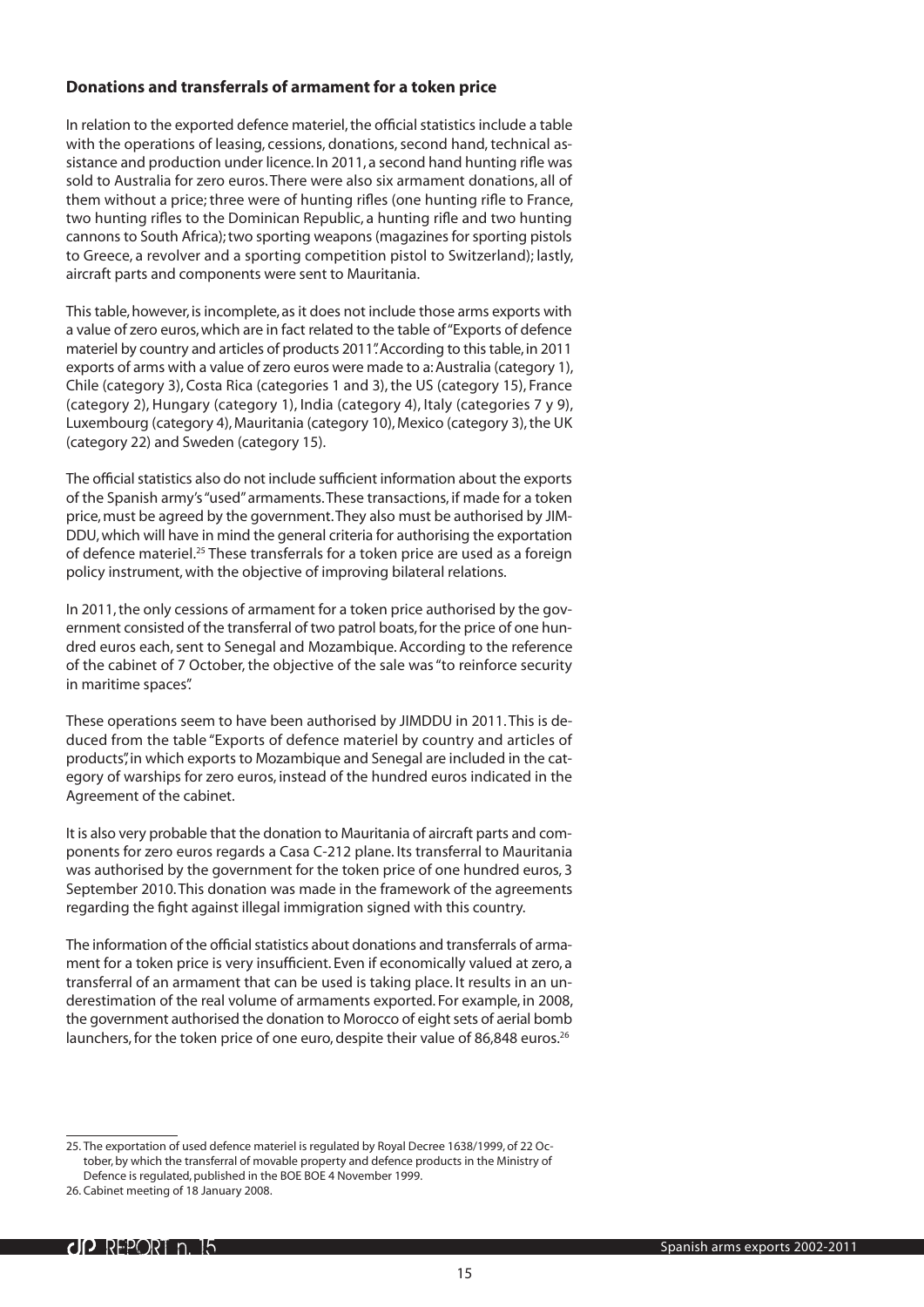#### <span id="page-15-0"></span>**3.2. Spanish exports of dual-use materiel**

The exports made in 2011 of dual-use materiel rose to  $\in$ 99 million, an increase of 2% compared to the previous year (see Table 4).

The principal recipients in 2011 were China ( $\in$ 18.6 million), Iran ( $\in$ 16.8 million), the US ( $\in$ 15.3 million) and Brazil ( $\in$ 10.6 million). Exports to these countries represent 62% of the total exports of dual-use materiel. The exports to China consisted of carbon fibre and mechanical centres for the aeronautical industry, machines for the automotive sector, numerical control systems for textile sector machines, image sensors for communication satellites in the aerospace sector etc. In the case of Iran (which is under embargo) the shipments consisted of steel tubes and valves, with spares, for the petrol and gas industry and energy generation plants.



#### **Graph 4. Spanish exports of dual-use materiel 2002-2011**

Regarding the products exported, the first place is occupied by the products of category 2 (treatment of materials)<sup>27</sup> with  $\epsilon$ 57 million; this is followed by category 1 (materials, chemical substances, "micro-organisms" and "toxins") with €32 million; category 5 (telecommunications and "information security") with  $\in$ 4 million, category 3 (electronics) with  $\in$ 3 million and category 0 (materials, installations and nuclear equipment) with  $\in$ 3 million.

In 2011 there were 13 refusals of exportation, three of them to China due to the risk of diversion to military use, three to Georgia due to regional instability (unmanned aircraft), three to Pakistan due to the risk of diversion to proliferation programmes, two to Iran due to the risk of diversion to proliferation programmes, one to Sudan due to the risk of diversion and one to Lesotho of unmanned aircraft. The thirteen refusals were made from a total of 463 applications for exportation – without taking into account the rectifications of authorisations already granted–, making up 2.81%.

Source: General Sub-bureau of Foreign Trade of Defence and Dual-use Materiel

<sup>27.</sup> The products considered dual-use materiel are grouped in categories, the content of each category is detailed in Appendix II of this document.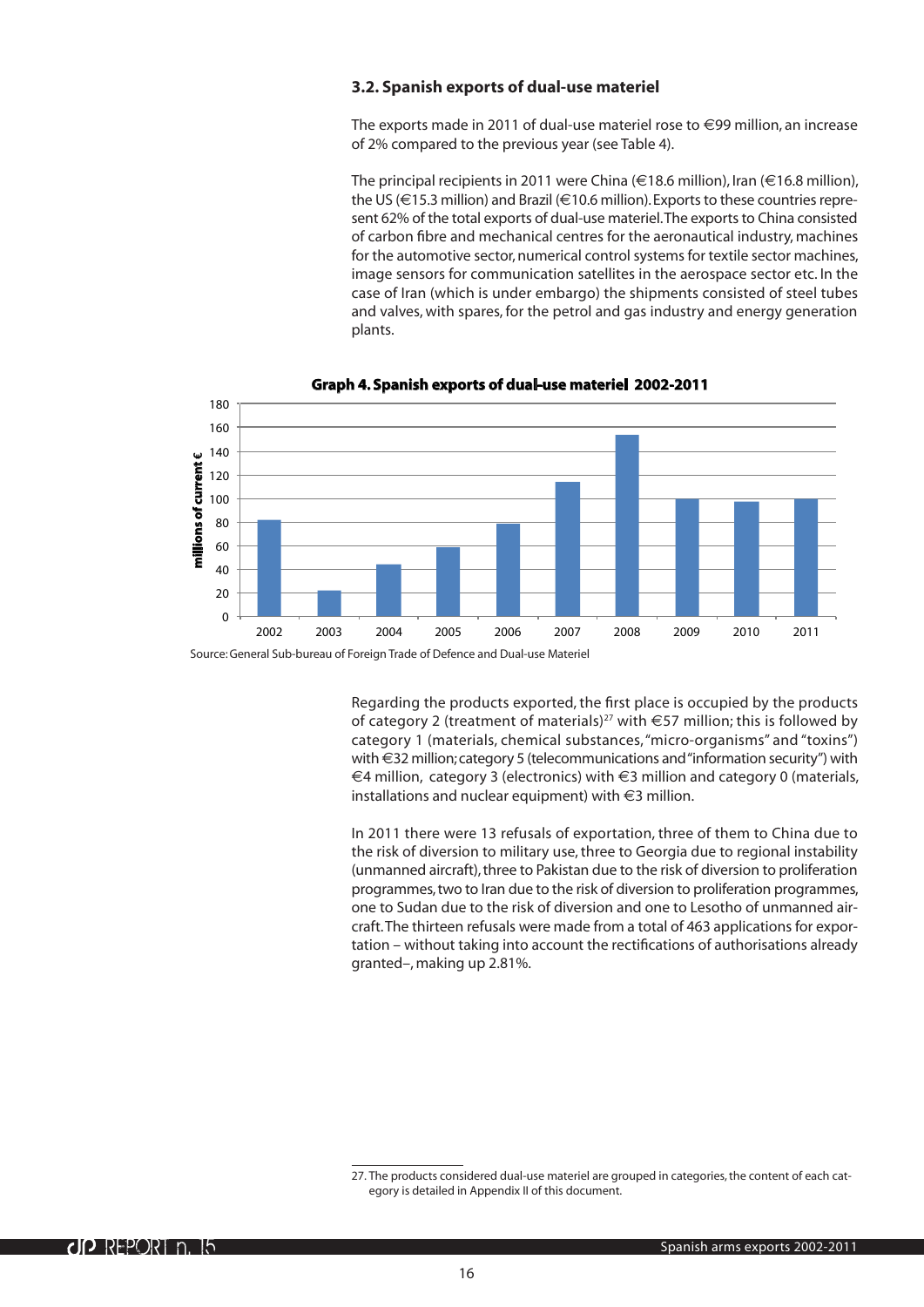#### <span id="page-16-0"></span>**3.3. Spanish exports of small arms and light weapons**

Regarding the exportation of small arms and light weapons, we have two available information sources: the MITC and the ESTACOM customs database. If we follow the report of the MITC, according to the classification of defence materiel products,28 we can consider that categories 1 (firearms of calibre 12.7mm and less), 2 (weapons of calibre above 12.7 mm), 3 (munitions and components) and 4 (bombs rockets, torpedoes, missiles) are exports of small arms and light weapons; though that not all this material can be considered small arms and light weapons it would be impossible to separate it. In this case, the exports of 2011 according to the MITC, rose to  $\in$  109 million. If we take the ESTACOM customs database and in particular the exports made under tariff code TARIC 93,<sup>29</sup> the exports of small arms and light weapons rose to  $\in$ 93 million.



#### **Graph 5. Spanish exports of smalls and light arms 2002-2011**

The top ten countries receiving small arms and light weapons, in the ten-year period, and according to the ESTACOM database, are, in order, the US, the UK, France, Germany, Portugal, Denmark, Italy, Belgium, Ghana and Turkey, among the 10 who received 67% of the total arms.

The MITC report does not dedicate a specific section to this class of exports but NGOs are very sensitive to them, as it is small arms that generate the largest number of victims. Thanks to pressure from NGOs, the reports of the last four years have dedicated a section to the exports of police and anti-riot materiel, and sporting and hunting weapons, weapons that are not technically for military use.

The exports of riot control and security materiel reached a value of  $\in$ 747,000 in 2011. If we consider the last four years the main destinations have been Angola, Venezuela, Bolivia, Peru and Nicaragua.

Exports of hunting and sporting weapons (shotguns, cartridges and spare parts, have risen to  $\in$ 46 million, an increase of 52% compared to the previous vear. The principal destinations are Ghana (€7.505 million), the US (€6.718 million), Russia (€3.144 million), Norway (€2.965 million) and Australia (€2.435 million). The MITC indicates that the recipients of these weapons are private companies.

<sup>28.</sup> The arms included in the concept of defence materiel are grouped in categories, the content of each category is detailed in Appendix II of this document

<sup>29.</sup> The arms included in each summary of code 93 can be consulted in Appendix II of the document.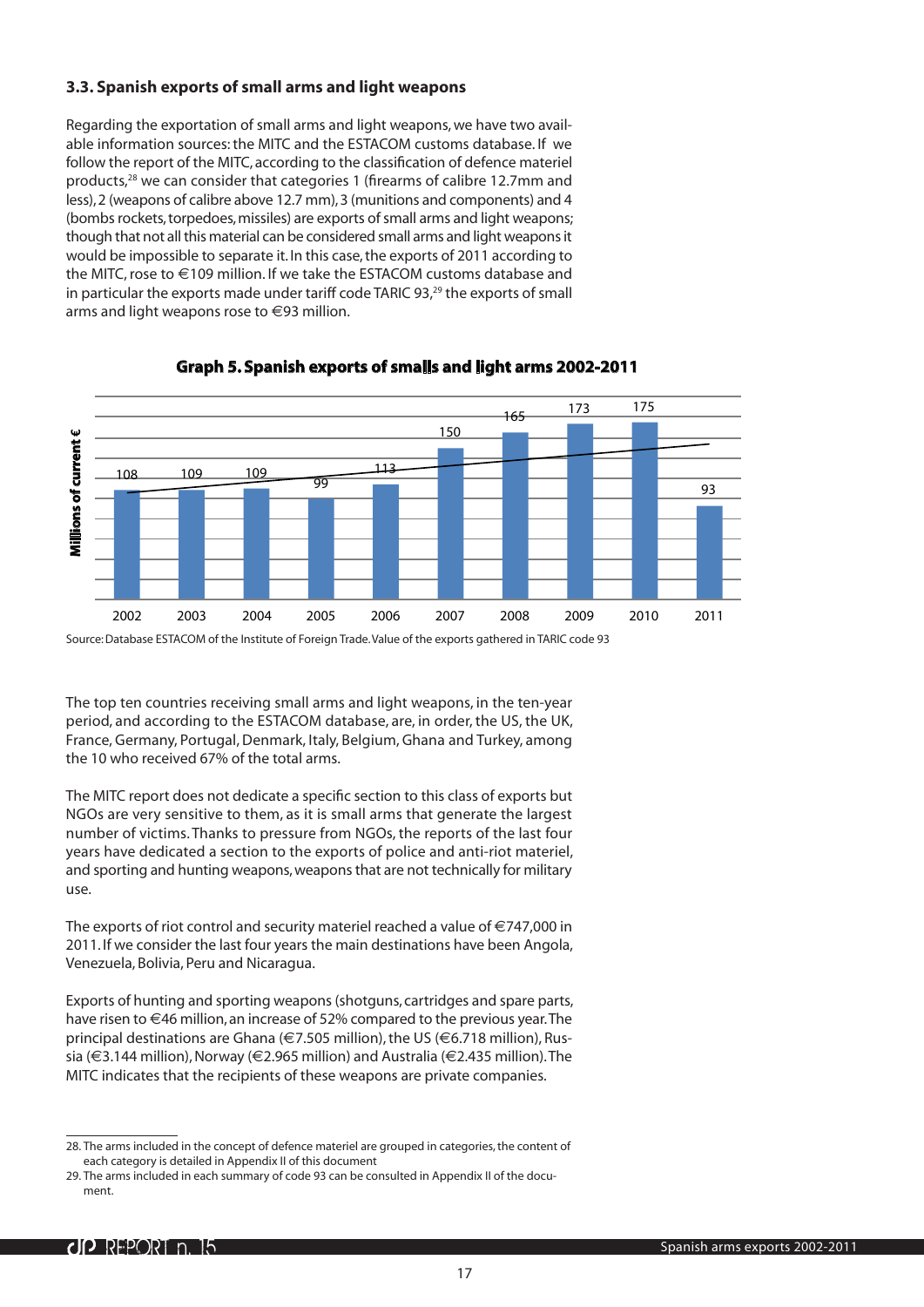<span id="page-17-0"></span>**It is possible that Spain is selling weapons to private armies**

In the UN register for small arms and light weapons the Spanish government declared that it had exported 15 pistols to Cuba, 17 pistols to Indonesia, one rifle to Mexico, 164 grenade launchers to the US, 121 grenade launchers to Finland and 224 grenade launchers to Indonesia.

#### **Action against the proliferation of small arms and light weapons**

The Spanish government wants to be a significant contributor to the fight against the illicit trade, proliferation and accumulation of small arms and light weapons and their munitions. Consequently, the government declares contributions to international and regional organisations: E20,000 to the United Nations Regional Centre for Peace, Disarmament and Development in Latin America and the Caribbean (UNLIREC); €25,000 to the Economic Community of West African States (ECOWAS) Small Arms Control Programme (ECOSAP) and €15.000 to the International Action Network on Small Arms (IANSA).

#### **Nature of the final user**

As in previous years the MITC report contains information on the nature of the final user and the use of the exported arms. It shows the percentage of exportation of each country according to public or private use; the private user would be an armoury, private company or individual, whereas the public user would be a public company or the armed forces or police.

The highest export figures tell us that the main users of Spanish arms are the military, with private companies second. Where it is a private company it is usually an exchange of parts and pieces in which the company forms part of a consortium, participating in the production of European arms projects or in the final assembly of a weapon in a third country. However, there is another possibility, that some of the companies that acquire Spanish arms are companies that offer military services. In other words, it is possible that Spain is selling arms to private armies.

#### **4. DESTINATION OF THE ARMS**

In this section we will emphasise those exports that clearly violate the current legislative framework on the trade of arms in the European Union and in Spain. The criteria for authorising or refusing armament exports to controversial or sensitive destinations are defined in Common Position 2008/944/CFSP of the European Union and have been incorporated in Spanish law 53/2007 *Ley de Comercio Exterior de Material de Defensa y Doble Uso*30 (Law on Foreign Trade of Defence and Dual-Use Materiel). Both the Spanish law and the Common Position establish a series of criteria for refusing exports to sanctioned or embargoed countries, countries with clear political instability, countries in armed conflict, countries that violate human rights, countries that do not fight terrorism and countries with an alarming poverty level (Chart 1 shows a summary of these criteria).

Reading each of these exportation permission criteria objectively, we observe that there is a group of destination countries that, in our opinion, would be in clear violation of both the Spanish law on the exportation of defence materiel and the EU Common Position.

<sup>30.</sup> Art. 8.c) of Law 53/2007, of 28 December, on the control of the foreign trade of defence and dual-use materiel, it includes the eight criteria of the Common Position.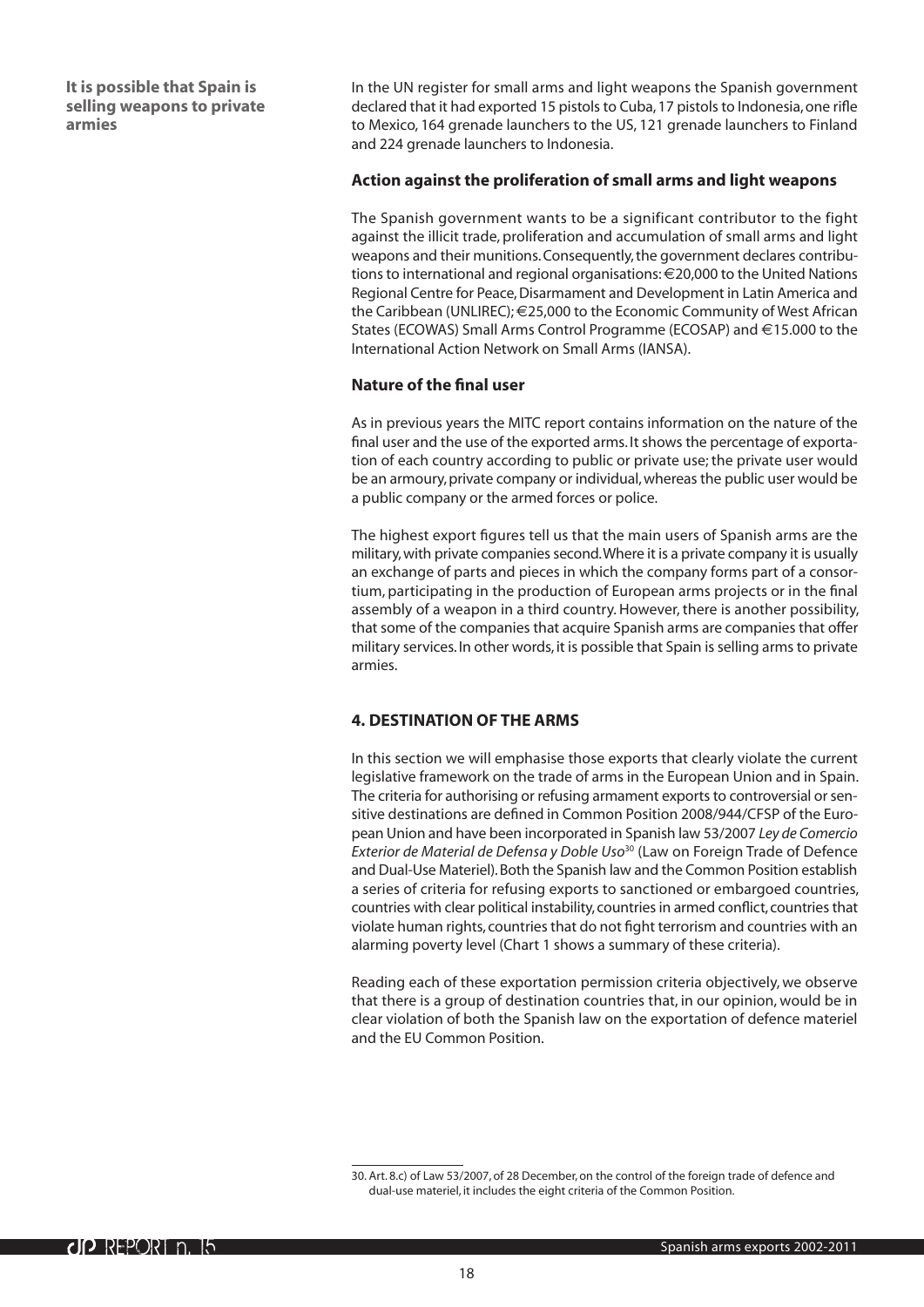#### **Chart 1. The eight criteria of Common Position 2008/944/CFSP**

**Criterion 1.** Respect for the international obligations and commitments of Member States, in particular the sanctions adopted by the UN Security Council or the European Union, agreements on non-proliferation and other subjects, as well as other international obligations (like arms embargoes).

**Criterion 2.** Respect for human rights in the country of final destination as well as respect by that country of international humanitarian law.

**Criterion 3.** Internal situation in the country of final destination, as a function of the existence of tensions or armed conflicts.

**Criterion 4.** Preservation of regional peace, security and stability.

**Criterion 5.** National security of the Member States and of territories whose external relations are the responsibility of a Member State, as well as that of friendly and allied countries.

**Criterion 6.** Behaviour of the buyer country with regard to the international community, as regards in particular its attitude to terrorism, the nature of its alliances and respect for international law.

**Criterion 7.** Existence of a risk that the military technology or equipment will be diverted within the buyer country or re-exported under undesirable conditions. **Criterion 8.** Compatibility of the exports of the military technology or equipment with the technical and economic capacity of the recipient country, taking into account the desirability that states should meet their legitimate security and defence needs with the least diversion of human and economic resources for armaments. Source: Law 53/2007 *Ley de Comercio Exterior de Material de Defensa y Doble Uso*

As in previous years, armament exports to countries in armed conflict or with grave violations of human rights and/or international humanitarian law have continued; as well as exports that could threaten the regional stability or aggravate the internal situation of some of the buyer countries.31 Let's see some examples:

**Saudi Arabia** – In 2011 14 million euros worth of defence materiel was exported, including military transport aircraft, illuminating projectiles and munitions and devices and components for the armed forces. Furthermore, as highlighted earlier, the PSOE (Spanish Socialist Workers' Party) government initiated conversations with Saudi Arabia, continued by the current PP government, for what would be the biggest operation in the history of Spanish arms exports: the possible sale of more than 200 Leopard tanks for more than three billion euros.

The cases of human rights abuse in this country are common knowledge, especially against woman and all those who criticise the regime. In Saudi Arabia the death penalty, torture and death in police custody are still practised and other cruel, inhumane and degrading punishments are still inflicted on incarcerated people (including prisoners of conscience). In 2010 international humanitarian law may have been violated when the armed forces intervened in a conflict in north Yemen carrying out indiscriminate and disproportional aerial attacks that caused the death and injury of civilians, according to Amnesty International.

It is for this reason that these exports may violate the legislation on arms trading, specifically criterion 2, on human rights, criterion 3 on the internal situation of the buyer county and criterion 4 on regional stability.

**As in previous years, armament exports to countries in armed conflict or with grave violations of human rights have continued**

<sup>31.</sup> In order to carry out the following selection of countries the following reference documents have been consulted: Human Rights Index of the School for a Culture of Peace (2010); Amnesty International annual report on human rights, 2012; SIPRI Yearbook 2012 in relation to the situation of armed conflict and military embargoes; UNDP, to establish the level of human development according to the HDI.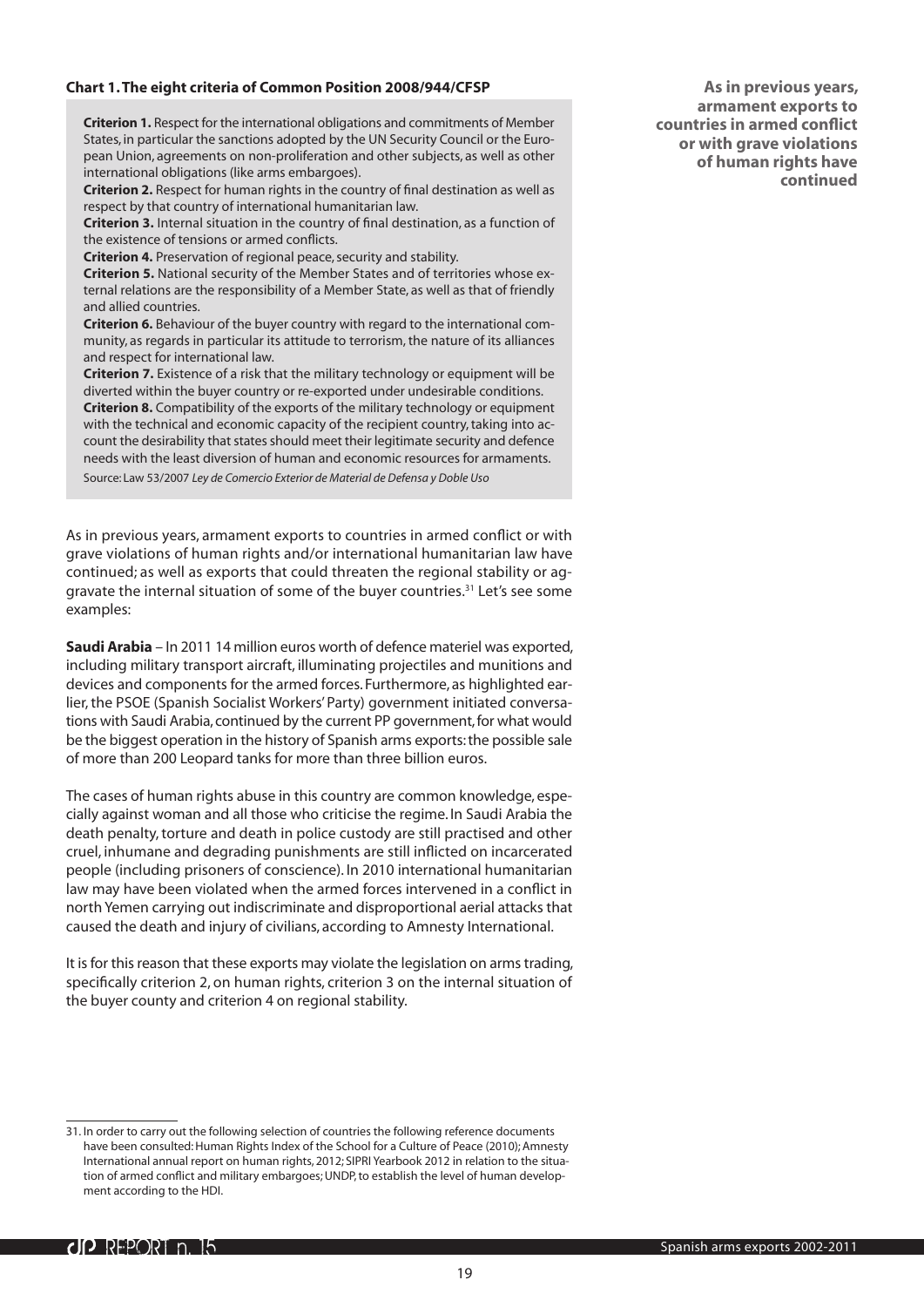**Venezuela** – Exports worth more than 567.4 million euros were made which included three patrol boats, a coastal security boat and munitions for weapons installed on the boats; 145,823 euros of police and security equipment (20% of the total); 3.25 million euros of dual-use materiel (chemical substances for the oil and petrochemical industry); and 810,840 euros in "shotguns, shotgun shells, shot and explosives". 100% was sold to private companies and armouries. Lastly, a brokerage deal was authorised to a Spanish company to export Russian-made military helicopter pieces from Poland.

Criminal and police violence continued to be a cause for concern. In 2010, nine out of every 10 people of the 14,000 killed that year died, at least, from one bullet wound. As a result of the high levels of armed violence, in 2011 the Venezuelan government created a Presidential Commission for the Control of Arms, Munitions and Disarmament and, from the 1<sup>st</sup> of June 2012 prohibited the commercialisation and importation of every type of firearm and munition for a year in order to control the proliferation of small arms which increases and perpetuates criminal violence.

Given the high levels of internal violence that the country suffers we believe that it would best not to export light arms and hunting and sporting equipment in the interest of putting an end to the increase in internal violence.

These exports could be interpreted as a violation of criteria 2 and 3 of the current legislation on arms trading.

**United States** – Received 115 million euros worth of defence materiel ("aircraft, ship, tank and missile parts and pieces, military fuel and small arms with munitions"), 40% to private companies. Furthermore, 1.5 million in dual-use materiel and 6.7 million in hunting and sporting weapons were exported, 100% of which went to private companies (81%), armouries and individuals. According to customs information more than 30 million in small arms and light weapons was exported.

In the US the death penalty still applies (in 2011 43 people received the death penalty) and the state security bodies are often the subject of negative reports for the use of excessive force. The US is accused of grave human rights violations and violations of international humanitarian law for maintaining Guantanamo Bay prison and for its actions in the framework of the "war on terror". Additionally, several reports criticise the lack of respect for human rights exhibited by private military companies in their actions in countries such as Iraq and Afghanistan and their degree of impunity.

Lastly, the high amount of arms owned by the civil population and the great number of victims created by them should be noted.

In conclusion, there are no sufficient guarantees that the defence materiel exported will not end up being used in undesirable contexts contravening criterion 2 of the EU Common Position.

**Mexico** – More than 109 million euros in transport planes and spare parts were exported, as well as almost 850,000 euros in shotguns and shells (of almost 5 million authorised), destined for the armed forces.

According to Amnesty International, "Drug cartels and other criminal gangs, at times acting in collusion with the police or other public officials, killed and abducted thousands of people. Irregular migrants travelling in their tens of thousands through Mexico suffered grave abuses including kidnap, rape and killing, by such gangs." The response of the government to these human rights violations, and others, such as "enforced disappearances, extrajudicial executions, torture and arbitrary arrests" committed by the police and the military, was impunity.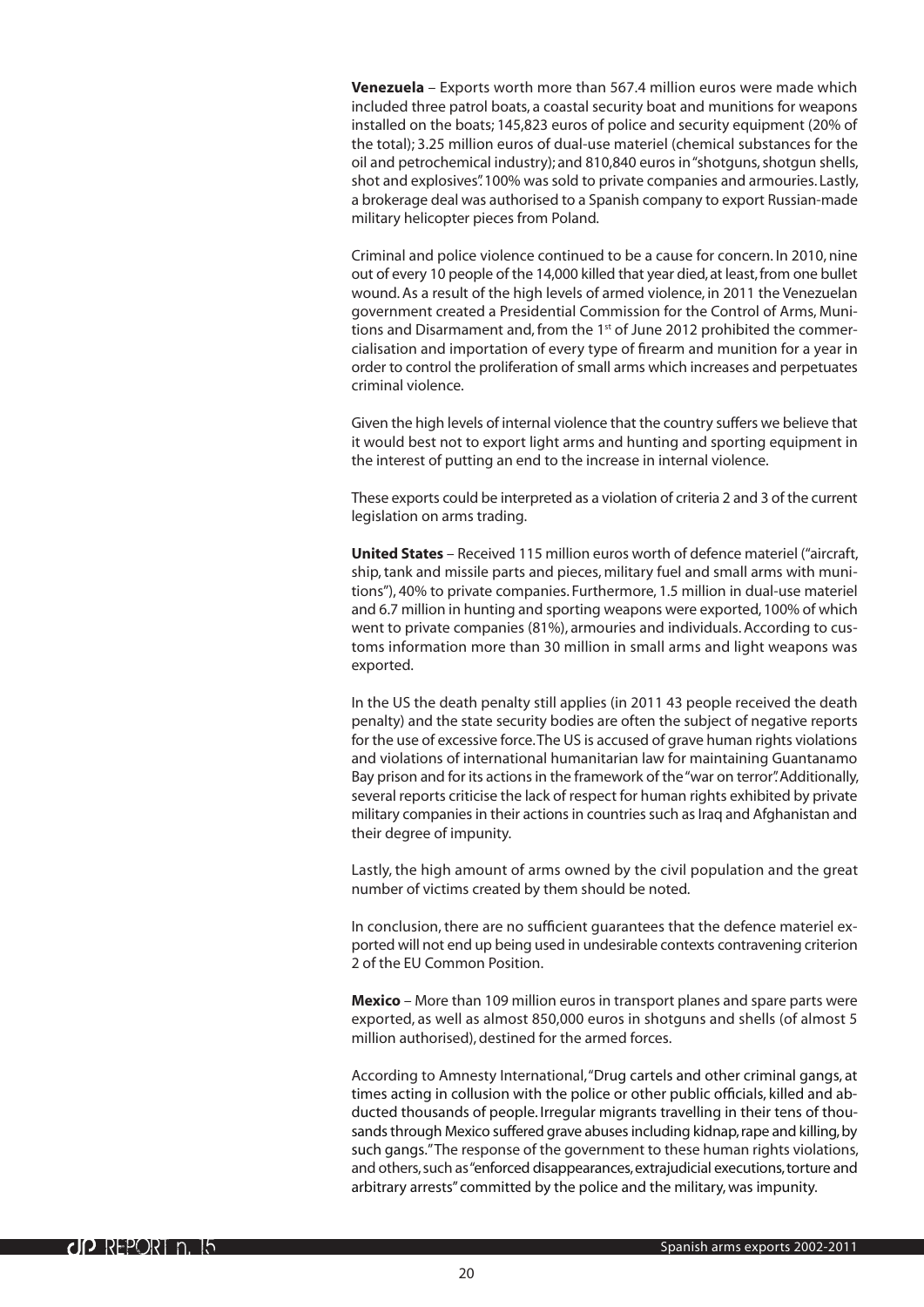In conclusion, the arms exports to Mexico, and especially those of small arms and light weapons, even if intended for the armed forces, could contravene criterion 2 of the EU Common Position.

**Colombia** – The sale of 24.98 million euros of materiel was carried out, including a transport plane, spare parts for aircraft, night vision goggles and monocles, artillery munitions and "a pistol". Furthermore, 255,000 euros in shotguns and casings with pistons were exported, 94% to private companies.

Colombia is suffering a long-term armed conflict in which paramilitary and guerrilla groups and state security forces commit grave violations of human rights and international humanitarian law. Some of the consequences of the conflict are forced displacements, enforced disappearances, extrajudicial executions (also referred to as "false positives" when the victims are falsely identified as guerrilla members killed in action) and kidnappings, crimes that usually go unpunished.

Before these facts, the Spanish arms exports to Colombia represent a clear contravention of, at least, criteria 2 (human rights) and 3 (internal situation of tension or armed conflict) of the EU Common Position.

**Egypt** – Received 69.8 million euros in military materiel (three transport planes and spare parts, and materiel of the category "all-terrain vehicle/s); 1. 5 million euros in dual-use materiel and 336.5 thousand euros in shotgun shells for the private sector (75%), of which only 206.4 thousand are listed in customs.

The Human Rights Index of the School for a Culture of Peace warned in 2010 of the systematic violations of human rights and international humanitarian law in Egypt due to the existence of torture as a common and widespread practice. Amnesty International monitored events during the Arab spring noting grave violations of human rights since the revolution in January, before and after Mubarak. As such, in this context these exports all constituted a risk to the civil population, the internal situation of the country and regional stability.

These exports contravene specifically criteria 2, 3 and 4 regarding human rights in the country and its internal situation, precluding the preventative function of said legislation.

**Ghana** *–* Received a plane and spare parts for the armed forces worth 27 million euros. Furthermore, in 2011 it was the chief recipient of hunting and sporting weapons, ahead even of the US, with a total of 7.5 million in shotgun shells for private use (nearly 80% going to private companies).

In this case the exports of "shotgun shells" and other sporting and hunting equipment to this country are especially worrying, as they are recurrent and high in number. The private nature of their recipients is also cause for concern in a region in conflict, a region in which Ghana exports light arms munitions to countries such as Burkina Faso and Niger. In light of this, and in light of the concern expressed by various members of parliament in the Defence Commission regarding these exports, in 2010 the Secretary of State for Commerce, Iranzo Gutiérrez, made the following statement: "We know that these exports (that of Spanish arms to Ghana) goes to the local population to satisfy their food needs and, basically, is for hunting birds and even monkeys, which we know are a staple local food source".<sup>32</sup> However, the Spanish government had previously recognised that some of these munitions are re-exported to Nigeria, Niger, Togo and Ivory Coast, many of these countries in situations of conflict.

**The Spanish government denied there was any cause for concern when it had previously recognised that some munitions exported to Ghana were being reexported to Nigeria, Niger, Togo and Ivory Coast**

<sup>32.</sup> See *Diario de Sesiones del Congreso de los Diputados, Comisión de Defensa*, IX Legislature, no. 564, of 8 June 2010, pg.19. (Spanish, translation here original to this report)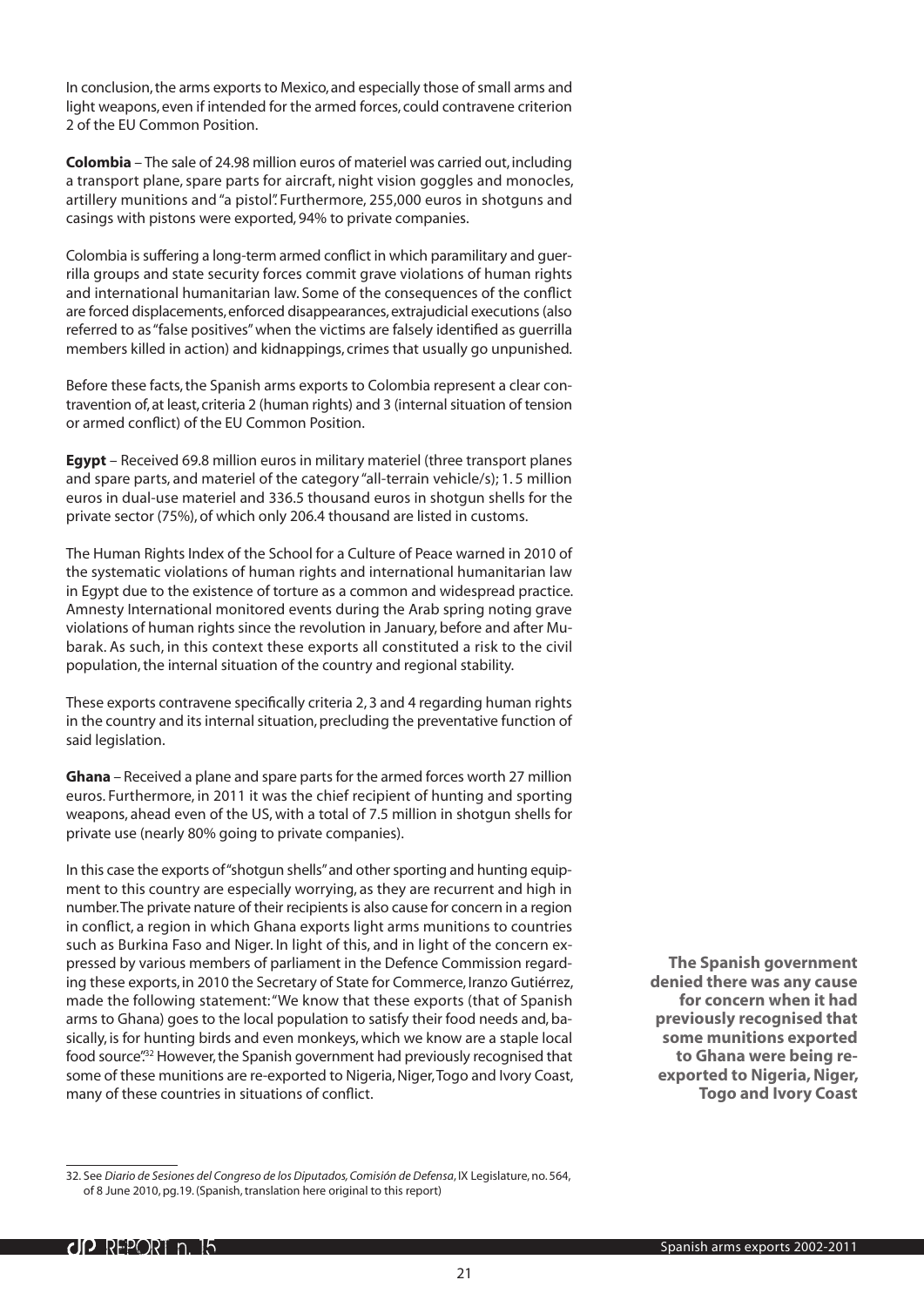In short, there is a clear risk of diversion and re-exportation to other neighbouring countries that in turn would put the preservation of peace, security and regional stability at risk, constituting a contravention of criteria 4 and 7 of the EU Common Position.

**Mali –** In 2011 received more than 3 million euros in hunting and sporting weapons, compared to the mere E470,000 received on average between 2007 and 2010.

These exports are worrying in the current context; the country has suffered a military coup, with rebels taking advantage of the situation to take control of the north of the country. To all this must be added the instability of Libya, with which Mali shares a border, and the ease of movement with which the rebels can move through this area of desert. The UN itself has expressed its concern over the possibility of the return of Malian ex-combatants from Libya and the proliferation of arms in circulation in the region.

Additionally, Mali and Mauritania carried out joint military operations on the border, supposedly to combat AQIM (al-Qaida in the Islamic Maghreb), and there is talk of a military operation in the north of the country.

Given this situation it is advisable to apply criterion 3 of the Common Position which recommends not selling arms which could exacerbate prevailing instability.

**Israel** – According to information available in the MITC report, in 2011 472,550 euros of defence materiel of categories 1, 3 and 8 (arms of less than 20mm calibre, munitions, devices, components and explosives) was exported, 74% of which went to private companies; 99,170 euros of dual-use materiel consisting of "technology for a microprocessor, SIM card software and integrated circuits for the telecommunications sector"; and 2,600 euros in hunting and sporting equipment, specifically shotgun shells for private companies. However, according to customs, the exports of "arms, munitions, parts and components" came to a total of 2.8 million euros. Taking into account the existing relations with this country regarding military co-operation, the figures indicated are surprising for being almost insignificant in economic terms, which means that the greater part of the exports are protected by the agreements on classified information signed between Israel and Spain.

Regarding the destination of these exports, Israel has been accused by the UN of committing grave human rights violations which include systemic discrimination, excessive use of force – causing numerous deaths of Palestinian civilians, including minors –, unfair trials without the due guarantees for Palestinian citizens, including minors – in military tribunals, torture, maltreatment and impunity. Furthermore, it has been accused of crimes against humanity after "Operation Cast Lead", carried out in the Gaza Strip. Israel does not observe international humanitarian law, nor UN resolutions. There is also evidence of re-exportation of military technology and equipment to third countries.

In any case, following the recommendations of the "User's Guide" for the application of the Common Position, these exports would constitute a flagrant violation of the existing regulations, contravening at least criteria 2, 3, 4 and 6. Therefore, in this case JIMDDU is prioritising political and commercial criteria over the criteria established by the current legislation on arms trading.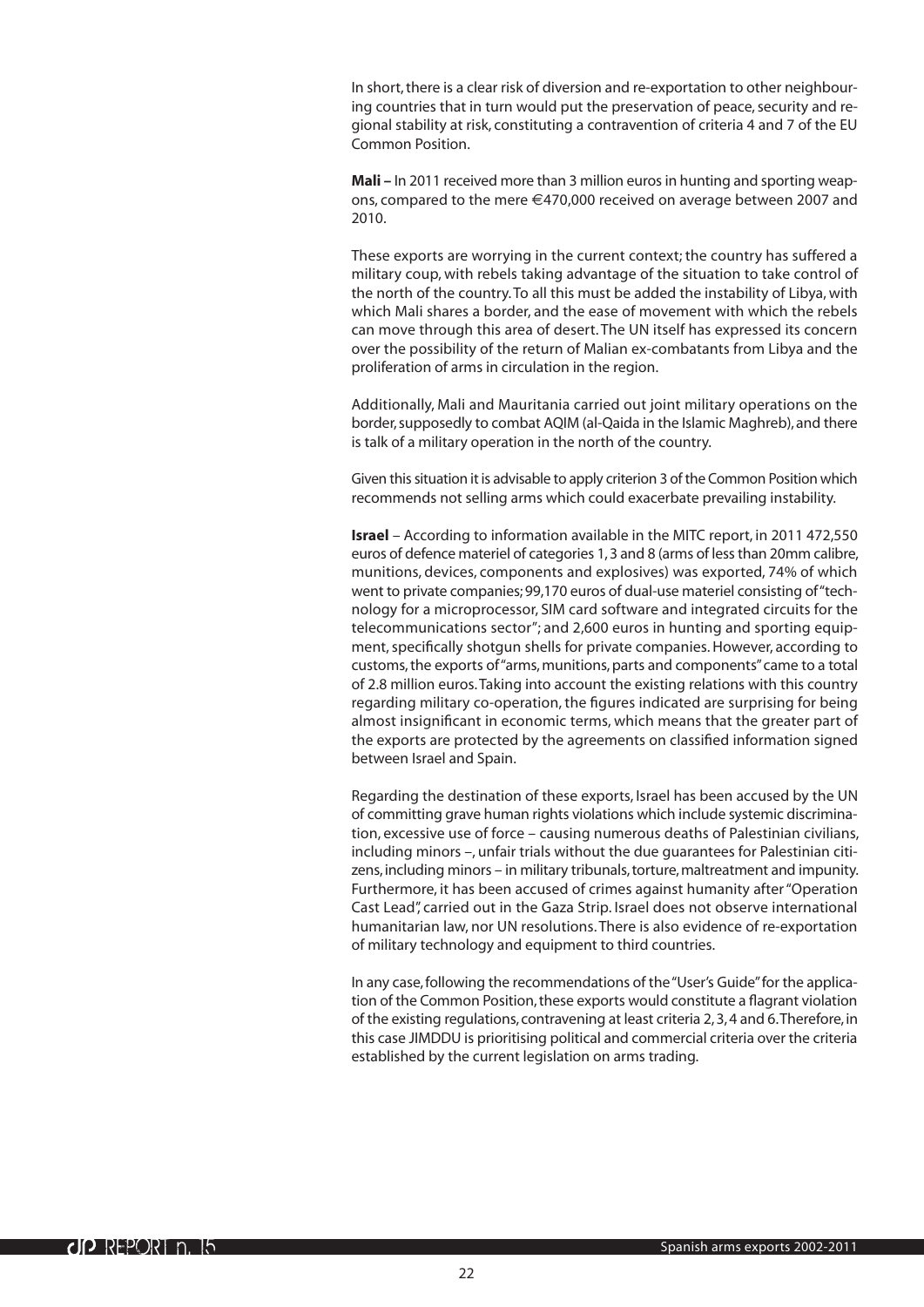**Turkey** – In 2011 66,350 euros in defence materiel, specifically aircraft parts and pieces for the A400M plane program and a pistol was exported, 100% to private users and companies. 4.84 million euros of dual-use material was exported for private use and 1.88 million in "shotgun shells, gunpowder and casings with and without pistons", 100% destined for private use.

In 2010 there were armed confrontations between the Kurdistan Workers' Party (PKK) and the Turkish armed forces. Furthermore, the use of excessive force during demonstrations continued to reported, as well as torture and maltreatment in police custody. Impunity and unfair trials without the offer of the due guarantees continued to be the habitual response.

As in previous cases, the principal part of the exports to Turkey is the 1.88 million euros of the "hunting and sporting" category. Given the open conflict between the PKK and the Turkish government, even if it is not military equipment, in this context it could be used to commit human rights violations.

In such a setting, it would be recommendable to apply criteria 2 and 3 of the EU Common Position.

**Bahrain** – 6.35 million euros in "munitions, devices and components" for the armed forces was exported.

Bahrain already experienced protests in 2010, during which the security forces (police) used firearms and live ammunition against the protesters and others. In 2011, civilian deaths occurred due to shots fired by the armed forces trying to disperse the protesters. As well as this excessive use of force, there were arbitrary arrests also linked to the protests which were, seemingly, characterised by torture and other maltreatments that, in some cases, led to deaths in custody.

To support regional stability and internal security, these exports should have been refused in virtue of criteria 2, 3 and 4.

**Pakistan** – Received flight simulators, radar systems, motor repair and modernisation and aircraft spare parts for the armed forces worth more than 12.9 million euros. A further 675,376 euros in shotguns, gunpowder and pistons (390,000 euros according to customs) was exported to private companies.

This is, without a doubt, a country in armed conflict with internal and regional tensions. The situation in Pakistan with regards to human rights is critical, given the existence of, according to Amnesty International, human rights violations such as "enforced disappearances, torture and killing of civilians, journalists, activists and suspected members of armed groups in indiscriminate attacks and extrajudicial executions"; often with the impunity with which the security forces and intelligence services act. The School for a Culture of Peace in its 2010 Human Rights Index quantified the situation as 7.7 out of a maximum of 8 regarding the situation of lack of protection and violation of internal human rights law and international humanitarian law. Lastly, Pakistan has for the last decade been developing its nuclear program to counteract the military potential of India, carrying out the last tests with a ballistic missile capable of carrying nuclear charges with a reach of 1300km.

On the grounds of all the previously indicated information, these exports would contravene criteria 2, 3 and 4 of the EU Common Position.

**The arms exports to Israel would constitute a flagrant violation of at least criteria 2, 3, 4 y 6 of Common Position 2008/944/CFSP**

**Pakistan and India are still at conflict over the control of Kashmir for which criterion 4, on regional stability should be applied**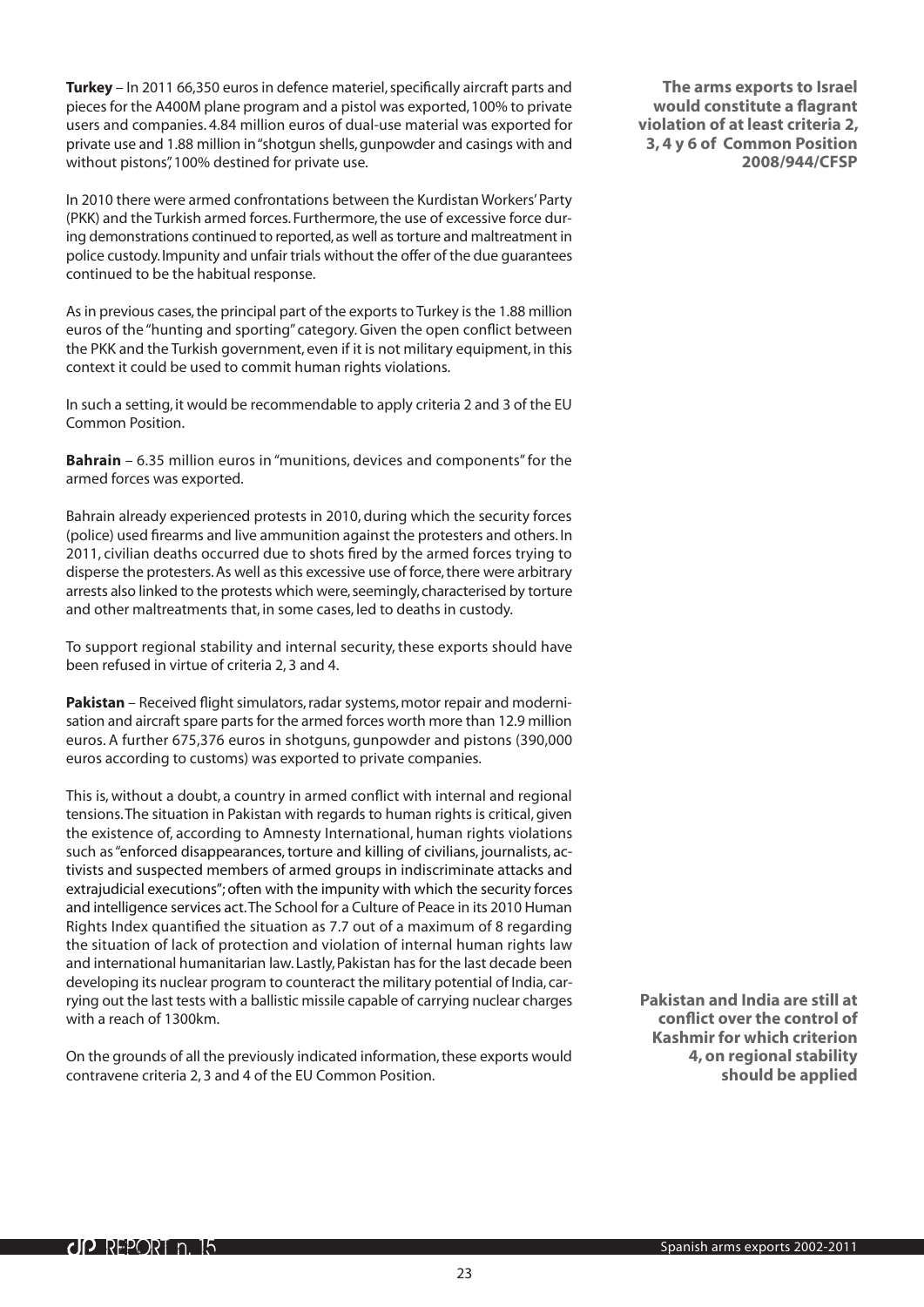**India –** 5 million euros in defence materiel was exported, including products in categories 9, "warships", 10, "aircraft" and 11, "electronic equipment".

It should be noted that India is still at conflict with Pakistan over the control of the territory of Kashmir, as well as conflicts related to secessionist and autonomist movements in various states of the country.

Amnesty International criticises the excessive use of force demonstrated by the police in suppressing protests made by farmers in defence of their land and notes that impunity for abuses and violations of human rights is still widespread. Lastly, according to the Human Rights Index of the School for a Culture of Peace, India has a high level of non-fulfilment of state obligations with regards to human rights and commits violations of human rights and of international humanitarian law.

Due to this, it would be advisable to apply criterion 4 and not export defence materiel to India and Pakistan.

#### **Doubts regarding the strict observation of some embargoes**

The distinction between military and civil small arms allows the Spanish exportation of "hunting and sporting weapons" to countries under embargo under the concept of being designed for "civil" use, as is the case with the products included in said category in both the MITC report and the ESTACOM database. While it is certain that the embargoes of Myanmar, Ivory Coast, the Republic of Guinea, Iran, Libya and Zimbabwe include a list of equipment with a possible use for internal repression, the accessible information does not allow us to verify the nature of the exported products.

Below we present a list of some destinations of Spanish arms exports which could violate criterion 1 of the EU Common Position regarding arms embargoes, whether imposed or voluntary.

**Lebanon**, under United Nations (August 2006) and European Union (September 2006) embargoes. In 2011, the sale of 2,659,441 euros in hunting and sporting weapons was authorised, of which 643,261 euros were in shotguns, shotgun shells and gunpowder (84% to private companies). According to customs code 93 €496,100 was exported, most of which were products treated in section 9306. The rest were small arms and light weapons and their parts and components.

**Iran**, despite being under embargoes both of the UN and the EU since 2007, in 2011 received 1.1 million euros in arms according to TARIC code 93. €916 million of this was in light arms corresponding to section 9304 (spring-action rifles and pistols),  $\epsilon$ 13,000 in parts and accessories for light arms (including those of weapons of war) classified in section 9305 and, lastly, €115,400 in products of sections 9306 (which includes "bombs, grenades, torpedoes, mines, missiles, cartridges and other munitions and projectiles and their parts, including slugs, shot and cartridges wads"). Exports that are not included in the official government report.

**China**, with an EU voluntary embargo imposed in 1989, received from Spain 50,000 euros in defence materiel, 18.6 million euros in dual-use materiel (categories 2, 3 and 6) – at the same time three licences of this type were refused due to the risk of diversion for the manufacture of weapons of mass destruction; and 140,000 euros in shotgun shells for private use. Despite these classifications, the aforementioned exports appear in chapter 93 of the TARIC code corresponding to "arms, munitions and their parts and components".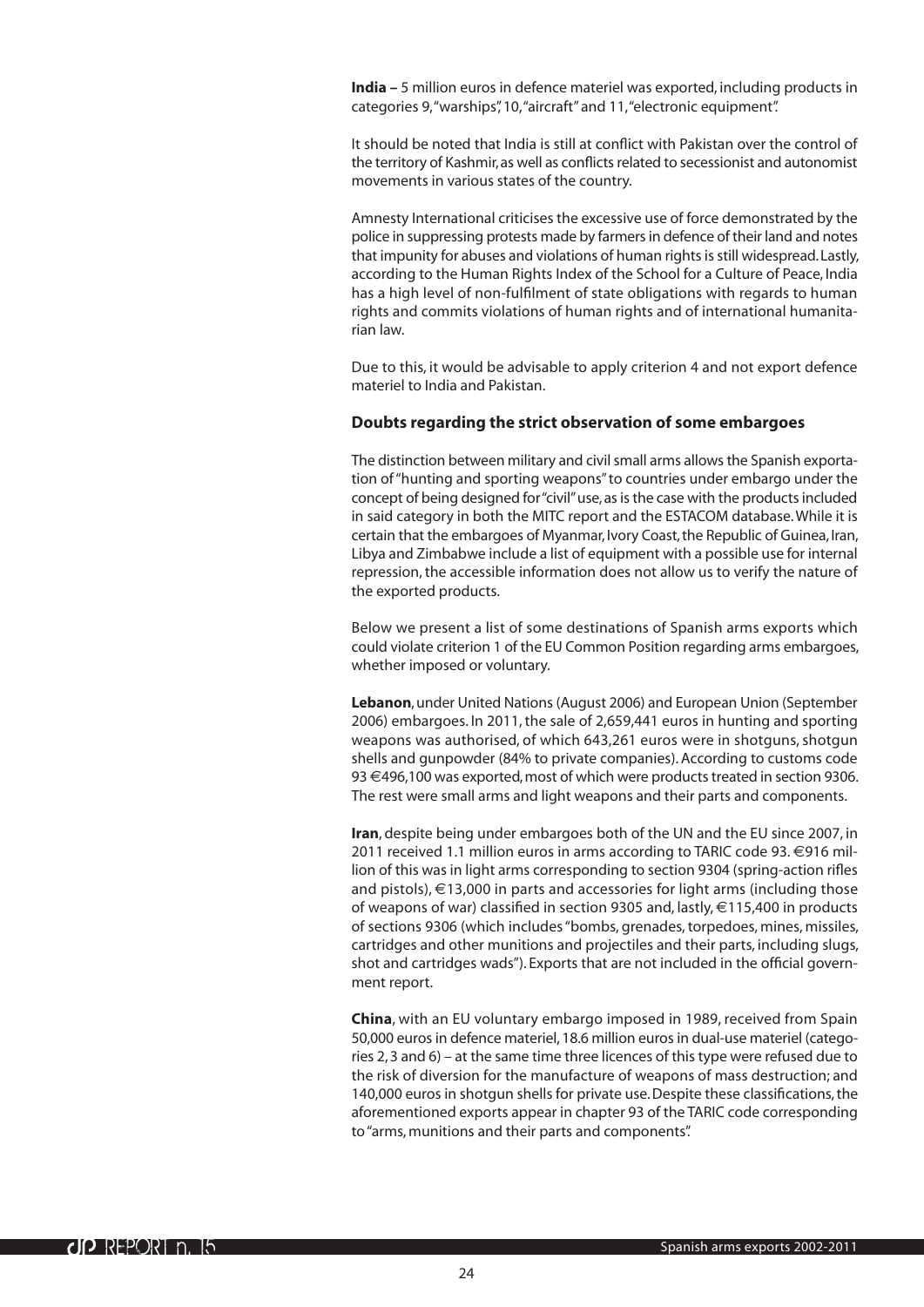<span id="page-24-0"></span>**Azerbaijan**, under OSCE embargo since 1992, has been the destination of 14,000 euros in arms corresponding to chapter 93 of the TARIC code. A small amount that should not be ignored, especially as it is not reflected in the official report on arms exportation.

**Zimbabwe** has been under EU embargo since 2002, for which reason an export licence for defence materiel was revoked. Despite this, according to customs  $\epsilon$ 8,800 in arms was exported, which, as in the previous case, is not reflected in the official report.

#### **5. CONCLUSIONS**

First, the unrelenting increase in Spanish defence materiel exports must be highlighted. It has once again broken a record. Despite the economic and financial crisis, exports to industrialised countries, including the member states of the European Union, have risen. The majority of EU member states have announced reductions in their defence budgets and in the number of personnel in their armed forces. It will be a while before these policies of austerity and control of public spending are reflected by a decrease in arms exports. The exports gathered and commented on in this report come from contracts and commitments made years ago. It is possible that over the next few years we will see a decrease in exports to the countries of the EU and an increase in the importance of exports to emerging countries.

Second, the political commitment of the government to favour, or "internationalise", the Spanish exports of defence materiel must be emphasised. Various public companies are put at the service of this objective in the search for new markets and in support of the Spanish military industry. The newest instrument has been the approval of a decree-law that permits the government, through the Ministry of Defence, to sign contracts for the exportation of Spanish armament with foreign governments. In this way the Ministry of Defence acts in the name of, and represents, the buyer and guarantees the supply of the arms manufactured by Spanish industry.

Third, secrecy as a political measure for encouraging arms exportation should be stressed. The agreements of the body which decides whether or not an arms export will be authorised are classified as secret. Enshrining them in the protection of state secrecy, the government ensures that the citizenry is unaware of which arms go to which country and that the Congress of Deputies is unable to exercise its role of controlling the actions of the government. This policy of concealing data is exacerbated by the difficulty of contrasting the data of the MITC with the comparable customs data, the occasions on which both figures coincide being the absolute minority. It is common to find cases in which the exports carried out according to the government are not listed by customs and even other cases in which the information offered by customs does not appear in the government report.

Fourth, our concern over the increasing importance that the exports of small arms and light weapons and hunting and sporting weapons have in the whole of Spanish exportation. We believe that arms are still exported to countries with worrying tensions or conflict or that violate human rights, exports that violate the spirit of the law that regulates exportation.

This violation of the spirit of the law means that the Spanish state is co-responsible for the worsening of the level of violence that many countries suffer as a result of the proliferation of small arms and light weapons, regional instability, latent conflicts in many countries, as well as the lengthening of already existing conflicts as a result of the increased volume of available weapons.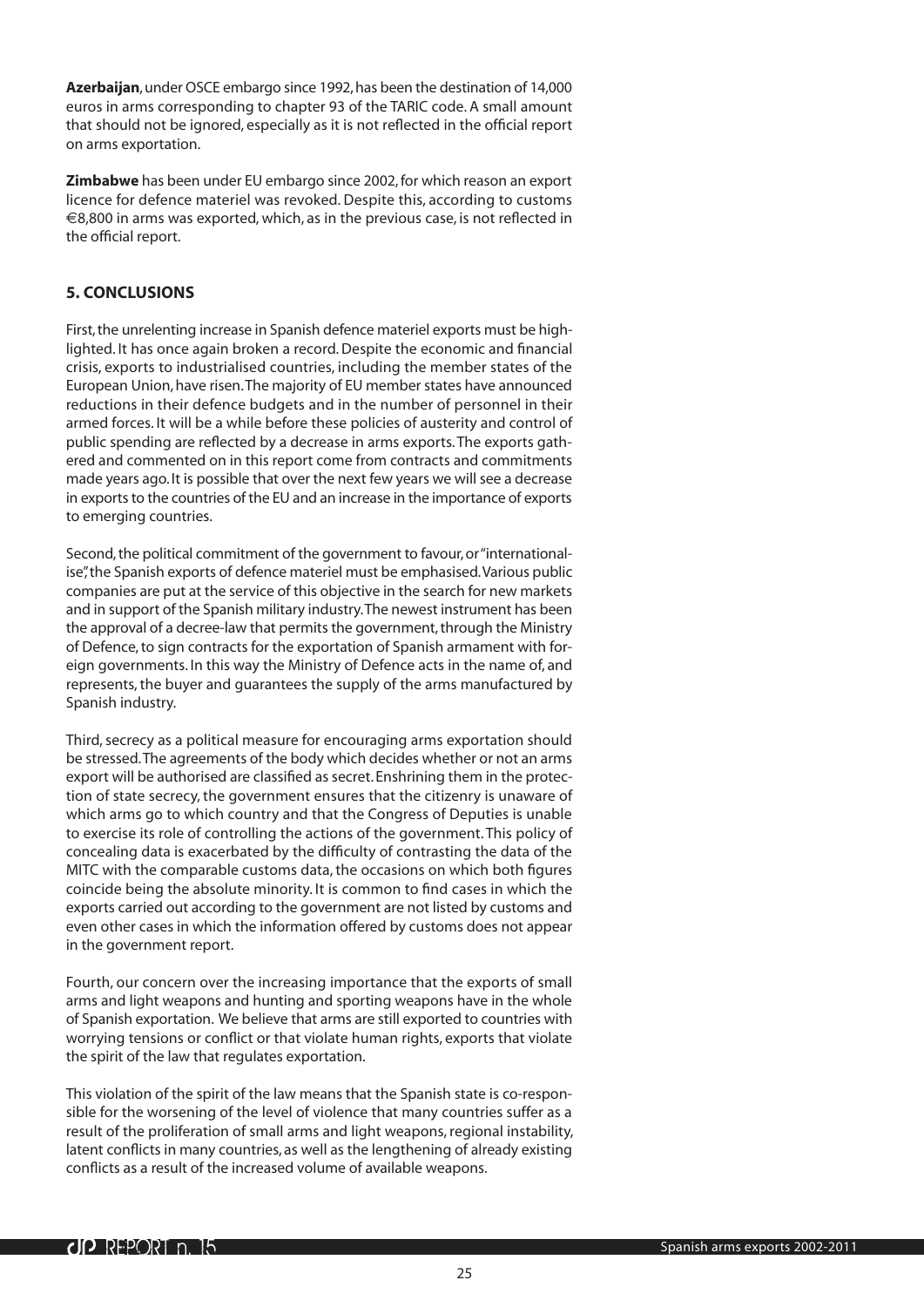Additionally, after the analysis of the available information, serious doubts remain regarding the interpretation of the current legislation of some bodies responsible for the trading of arms, given that political and commercial criteria seem to take precedence.

Lastly, it would be useful to increase the information available on small arms and light weapons sent to the United Nations Register and included in the MITC report.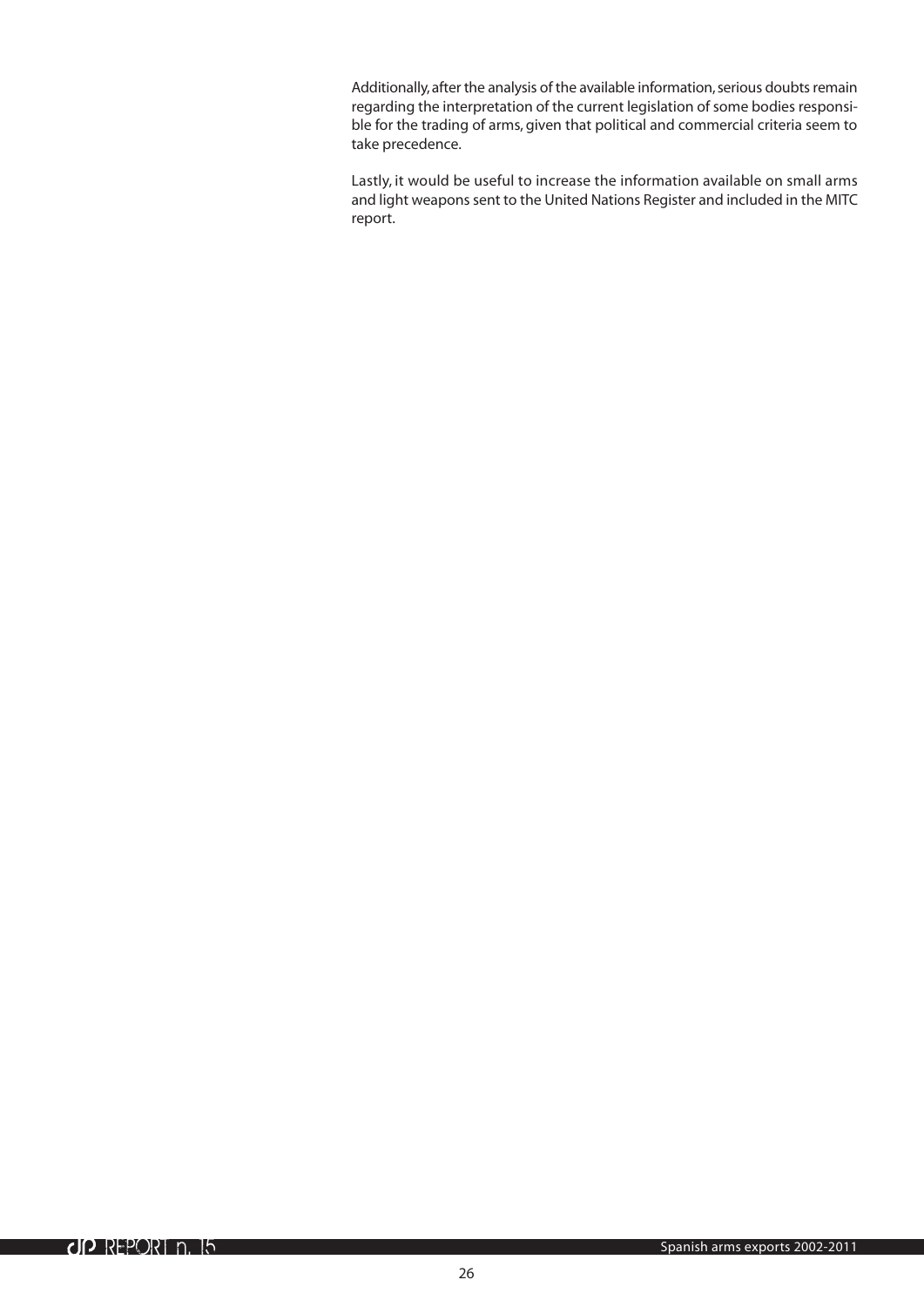## **APPENDIX I**

#### **Table 1. Spanish exports of defence materiel**

(in thousands of current euros)

| <b>Countries</b>      | 2002      | 2003       | 2004      | 2,005      | 2006       | 2007       | 2008       | 2009       | 2010       | 2011       | 2002-2011    |
|-----------------------|-----------|------------|-----------|------------|------------|------------|------------|------------|------------|------------|--------------|
| Norway                | 500.10    | 2,339.79   | 547.84    | 1,228.80   | 269,901.10 | 266,367.96 | 265,691.48 | 281,288.79 | 5,146.17   | 362,963.60 | 1,455,975.62 |
| <b>United Kingdom</b> | 84,550.54 | 121,049.28 | 87,733.90 | 73,268.51  | 86,811.06  | 93,157.32  | 95,534.57  | 121,955.09 | 121,616.59 | 277,923.24 | 1,163,600.09 |
| Germany               | 61,507.47 | 74,826.89  | 63,035.83 | 65,673.93  | 81,328.51  | 82,701.92  | 169,371.61 | 160,216.29 | 106,009.34 | 113,568.17 | 978,239.95   |
| Venezuela             | 3,625.08  | 2,527.03   | 1,703.80  |            | 3,241.05   | 4,290.13   | 111.45     |            | 212,000.00 | 567,357.98 | 794,856.52   |
| Italy                 | 71,639.51 | 70,819.45  | 59,475.00 | 34,402.03  | 33,500.01  | 47,084.24  | 62,319.52  | 70,832.53  | 71,899.80  | 50,670.32  | 572,642.40   |
| Australia             | 6.60      | 1,516.22   | 10.42     | 211.92     | 9,042.34   | 1,106.94   | 1.69       | 251.43     | 24,610.34  | 424,472.25 | 461,230.16   |
| <b>United States</b>  | 13,546.64 | 7,270.31   | 6,002.09  | 6,580.44   | 17,126.55  | 38,343.10  | 22,375.96  | 55,400.73  | 75,172.93  | 115,602.25 | 357,421.00   |
| Malaysia              | 1,787.65  | 277.77     | 274.45    | 134.09     | 62.83      | 152,939.03 |            | 180,525.76 | 27.35      | 5,214.44   | 341,243.36   |
| Mexico                | 636.60    |            | 195.36    | 48.04      | 5.30       | 14.00      | 108.11     | 43,782.22  | 132,716.65 | 109,601.96 | 287,108.24   |
| <b>Brazil</b>         | 1,778.61  |            | 30.16     | 1.03       | 74,051.52  | 79,913.48  | 63,446.39  | 46,961.90  | 14,867.47  | 2,922.21   | 283,972.77   |
| Chile                 | 3.43      | 1,301.15   | 650.32    | 1,586.26   | 178,592.76 | 2,308.35   | 710.72     | 3,477.96   | 24,125.30  | 62,466.82  | 275,223.07   |
| Poland                |           | 23,869.72  | 97,903.74 | 48,910.20  | 68.43      | 32,520.53  | 1,575.99   | 1,762.58   | 1,126.36   | 1,648.47   | 209,386.04   |
| Portugal              |           | 0.75       | 4,586.82  | 228.39     | 261.48     | 234.57     | 4,535.86   | 105,880.75 | 43,963.23  | 41,797.02  | 201,488.87   |
| Morocco               | 6,647.95  | 433.38     | 3,637.98  | 9,229.49   | 16,824.34  | 11,133.80  | 113,900.26 | 31,118.34  | 2,512.00   | 1,529.90   | 196,967.44   |
| Colombia              | 438.30    | 11,478.12  | 961.42    | 152.00     |            | 16,022.45  | 31,137.53  | 33,311.96  | 29,128.89  | 24,987.27  | 147,617.93   |
| France                | 5,581.29  | 1,455.82   | 3,625.85  | 1,447.94   | 10,489.79  | 16,881.94  | 9,602.04   | 17,618.26  | 32,258.22  | 46,265.87  | 145,227.03   |
| Greece                | 4,199.32  | 21,495.96  | 3,047.88  | 20,262.06  | 22,833.97  | 5,266.20   | 211.45     | 31,197.26  | 189.71     | 16,061.19  | 124,765.00   |
| Algeria               |           |            |           | 110,578.80 |            |            | 690.16     | 3,394.21   | 3,116.63   | 136.77     | 117,916.56   |
| Czech Republic        |           |            |           |            | 108.00     | 117.33     | 105.31     | 5,666.44   | 105,173.42 | 988.46     | 112,158.95   |
| Egypt                 | 1,504.89  | 429.95     | 628.47    | 136.73     | 168.30     | 385.59     | 1,316.38   | 4.20       | 2,539.84   | 69,834.52  | 76,948.87    |
| Finland               |           | 20.00      |           | 201.15     | 1,504.54   | 36,359.92  | 4.00       | 26.37      | 53.78      | 24,614.16  | 62,783.92    |
| Saudi Arabia          |           |            | 23,262.26 | 1,984.98   | 5,851.11   | 1,876.66   |            | 5,148.35   | 5,824.93   | 14,006.43  | 57,954.71    |
| Ecuador               |           | 2,030.71   | 20,153.88 | 32,254.71  | 216.63     | 54.25      | 324.28     | 1,236.08   | 215.38     | 345.21     | 56,831.12    |
| Switzerland           | 20.21     | 756.19     | 3.53      | 11.08      | 721.15     | 518.64     | 5,128.79   | 18,261.43  | 24,605.72  | 724.78     | 50,751.52    |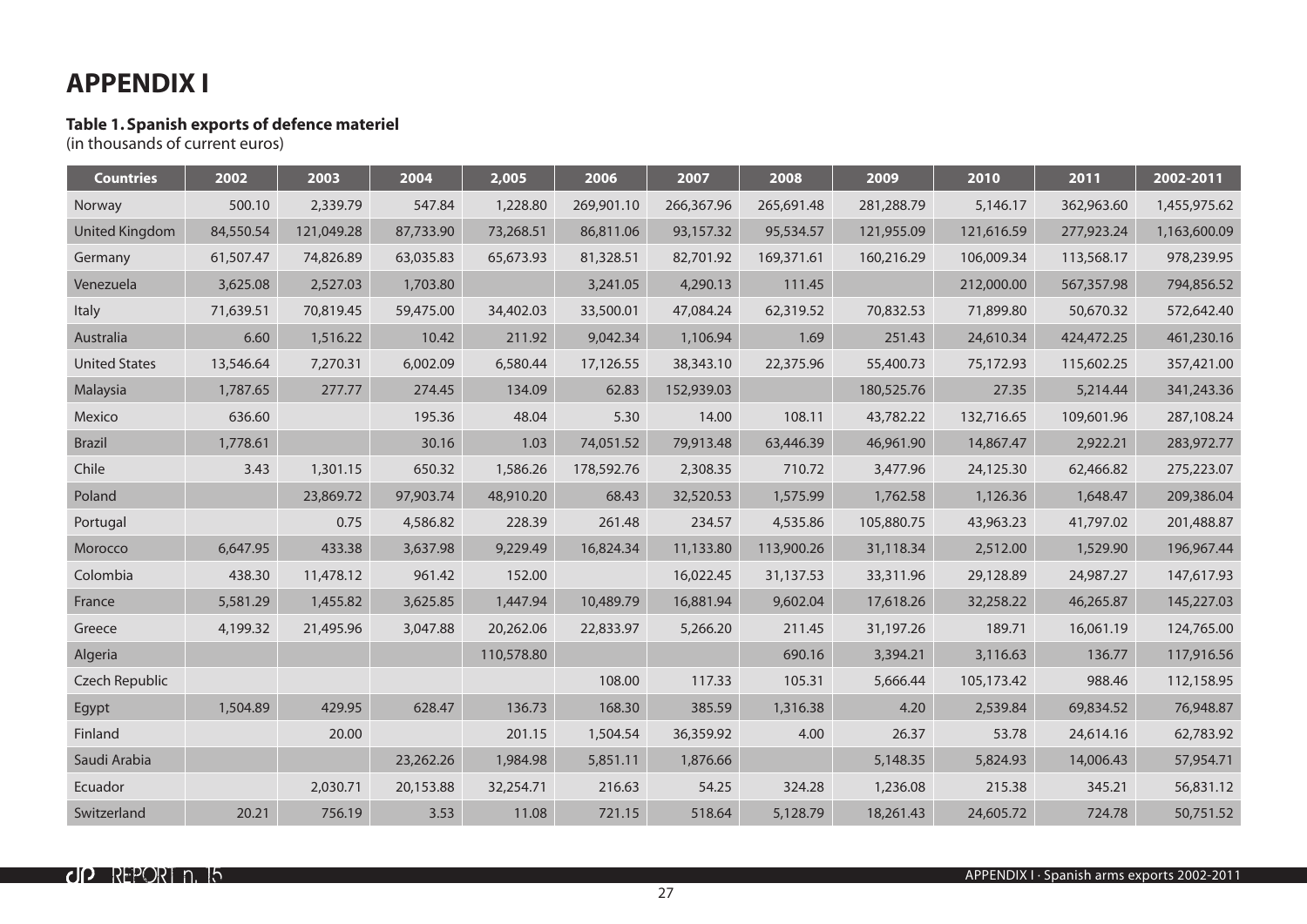| <b>Countries</b> | 2002     | 2003      | 2004      | 2,005    | 2006     | 2007     | 2008      | 2009      | 2010      | 2011      | 2002-2011 |
|------------------|----------|-----------|-----------|----------|----------|----------|-----------|-----------|-----------|-----------|-----------|
| Jordan           | 483.87   | 20,456.48 | 20,250.00 |          | 600.00   | 0.35     | 860.45    | 707.28    | 1,615.34  | 2,584.94  | 47,558.71 |
| Denmark          | 33.00    |           |           | 0.00     | 1,348.41 | 7,125.24 | 7,192.74  | 8,824.92  | 17,208.81 | 4,044.18  | 45,777.30 |
| <b>Botswana</b>  |          |           |           |          | 5,973.56 |          |           | 37,499.26 | 1,404.42  | 124.89    | 45,002.13 |
| India            | 3,389.81 | 67.92     |           |          | 1,645.60 | 261.46   | 1,919.52  | 10,635.78 | 13,741.36 | 4,990.82  | 36,652.27 |
| South Korea      |          |           |           |          | 48.43    |          | 1,147.33  | 11,560.88 | 10,591.06 | 6,823.17  | 30,170.87 |
| Ghana            | 15.35    | 888.90    |           |          |          |          |           | 2,293.80  |           | 26,958.86 | 30,156.92 |
| Bahrain          |          |           |           |          | 702.30   | 2,323.49 | 15,945.28 |           | 40.69     | 6,350.52  | 25,362.27 |
| Belgium          | 1,184.32 | 1,154.43  | 1,879.73  | 5,787.27 | 1,700.94 | 809.60   | 2,987.09  | 4,053.47  | 3,006.67  | 1,618.13  | 24,181.64 |
| Austria          |          |           | 1,312.51  | 67.18    | 1,034.20 | 4,584.03 | 11,743.24 | 440.80    | 3,323.82  | 1,553.89  | 24,059.68 |
| Kazakhstan       |          |           | 6.10      |          |          | 1.10     |           | 18,930.00 |           |           | 18,937.20 |
| Romania          |          | 3.76      |           |          | 767.47   | 726.59   | 10,732.23 | 3.87      | 1,082.07  | 3,243.57  | 16,559.56 |
| Pakistan         |          |           |           |          | 1,037.78 | 971.07   | 199.41    | 760.32    | 390.05    | 12,895.91 | 16,254.54 |
| Rwanda           |          |           |           |          |          |          |           | 15,175.00 |           |           | 15,175.00 |
| Libya            |          |           |           |          | 25.95    |          | 3,839.22  |           | 11,247.10 |           | 15,112.27 |
| Singapore        |          |           | 523.99    | 1,051.09 | 1,412.33 | 6,021.92 | 570.00    | 682.00    | 2,338.65  | 1,868.07  | 14,468.04 |
| Uruguay          | 2,108.60 |           |           |          | 15.00    |          | 8,439.32  | 3,569.99  | 84.66     | 40.19     | 14,257.75 |
| Indonesia        | 725.04   | 206.53    | 1,280.53  | 820.90   | 2,048.63 | 3,827.31 | 3,741.92  | 5.76      | 466.66    | 1,027.10  | 14,150.37 |
| Canada           | 753.82   | 903.04    | 661.61    | 1,214.09 | 1,098.86 | 1,131.78 | 919.99    | 3,887.02  | 2,443.85  | 1,067.22  | 14,081.28 |
| Ireland          |          | 510.00    |           |          |          | 2,612.50 |           | 1,415.00  | 4,706.47  | 4,187.00  | 13,430.97 |
| Thailand         | 174.50   | 93.61     | 1,581.30  | 80.24    | 671.41   |          | 156.90    | 526.35    | 776.59    | 7,789.17  | 11,850.07 |
| Netherlands      | 473.66   | 119.42    | 16.37     | 689.60   | 861.75   | 4,660.56 | 4,676.96  | 93.43     | 24.44     | 1.14      | 11,617.31 |
| Israel           | 1,597.10 | 1,005.80  | 35.26     | 273.73   | 441.34   | 1,515.93 | 2,358.99  | 790.64    | 1,429.04  | 472.55    | 9,920.36  |
| Oman             |          | 1.23      | 7.29      | 65.18    | 95.01    | 1,267.68 | 47.64     | 591.65    | 3,195.20  | 3,310.39  | 8,581.25  |
| Qatar            | 25.60    | 462.41    | 204.26    | 184.84   | 2,267.01 | 1,187.72 | 1,958.44  | 835.65    | 1,030.48  | 382.79    | 8,539.20  |
| New Zealand      |          |           |           |          | 5,972.54 |          | 108.75    |           | 43.48     | 1,418.84  | 7,543.60  |
| Turkey           | 56.21    | 2,520.00  | 14.99     | 1.77     | 1,426.94 | 0.63     | 1,113.19  | 1,249.85  | 357.00    | 66.35     | 6,806.93  |
| Kuwait           | 1,850.76 | 3,121.06  | 3.50      |          |          |          | 1,155.22  |           |           |           | 6,130.53  |
| Paraguay         |          | 5,568.28  |           |          |          |          |           |           | 44.02     | 65.18     | 5,677.48  |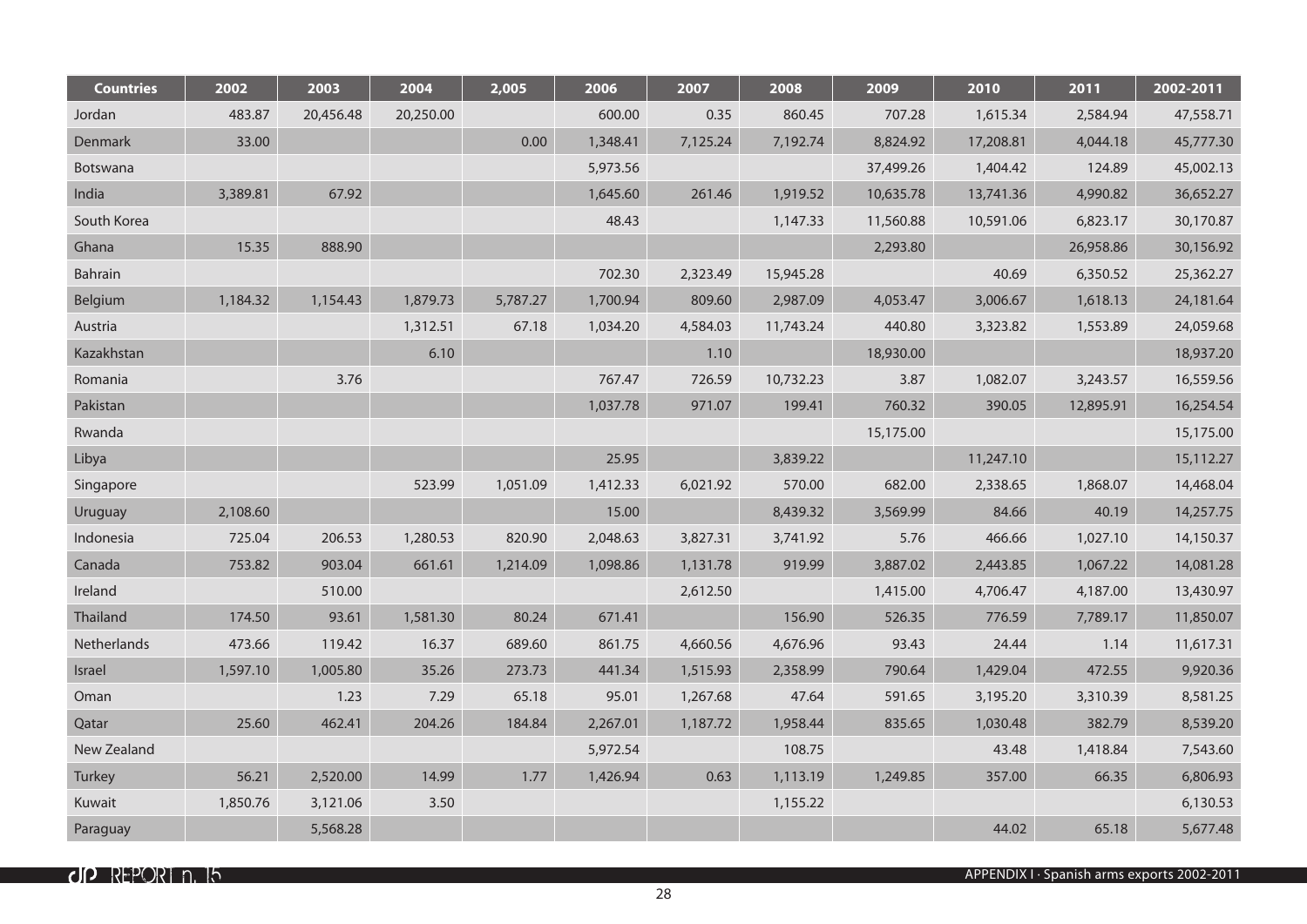| <b>Countries</b>               | 2002     | 2003   | 2004   | 2,005  | 2006   | 2007     | 2008     | 2009   | 2010     | 2011   | 2002-2011 |
|--------------------------------|----------|--------|--------|--------|--------|----------|----------|--------|----------|--------|-----------|
| Slovenia                       |          |        |        |        |        | 2,721.05 |          | 1.71   | 7.28     | 10.25  | 2,740.29  |
| Kenya                          |          |        |        | 162.88 |        |          |          | 511.00 | 1,985.91 |        | 2,659.79  |
| El Salvador                    |          | 446.59 | 5.15   |        |        | 124.15   | 124.15   |        | 1,787.14 |        | 2,487.18  |
| <b>United Arab</b><br>Emirates | 1,980.10 | 122.80 | 12.29  | 7.38   | 38.42  | 75.90    | 88.63    | 88.83  |          | 66.15  | 2,480.48  |
| Angola                         | 1,161.20 | 55.47  | 185.00 |        |        |          | 857.22   |        | 9.58     |        | 2,268.47  |
| Costa Rica                     | 137.96   | 2.14   | 1.77   |        |        | 1,101.92 | 823.33   | 7.99   |          |        | 2,075.10  |
| Bolivia                        |          | 53.80  |        |        | 300.00 |          | 841.79   | 718.03 | 1.95     |        | 1,915.57  |
| Argentina                      | 9.23     | 17.66  | 10.87  | 1.80   | 3.20   |          | 1,447.32 | 25.37  | 148.12   | 7.67   | 1,671.25  |
| Hungary                        |          |        |        | 0.50   | 2.43   | 1.60     |          | 103.93 | 1,228.78 | 308.08 | 1,645.33  |
| Tunisia                        |          |        | 22.45  | 368.00 |        |          |          |        | 778.48   |        | 1,168.93  |
| Latvia                         |          |        |        |        |        |          |          |        | 495.48   | 518.88 | 1,014.36  |
| Estonia                        |          |        |        |        |        |          |          | 320.99 | 641.46   | 4.60   | 967.05    |
| Bangladesh                     |          |        |        |        |        |          |          |        |          | 749.32 | 749.32    |
| Serbia and<br>Montenegro       |          | 75.09  |        |        |        |          | 7.60     |        | 7.32     | 650.55 | 740.56    |
| Philippines                    | 207.21   | 238.20 | 81.38  |        |        | 49.82    |          | 137.84 | 0.67     | 2.75   | 717.87    |
| <b>Trinidad and</b><br>Tobago  |          |        |        |        | 30.00  |          |          |        | 635.43   |        | 665.43    |
| Dominican<br>Republic          |          | 129.64 |        | 0.00   |        |          |          | 66.46  | 418.21   | 7.32   | 621.63    |
| Luxembourg                     | 244.75   | 53.04  | 186.93 | 17.59  | 49.21  | 5.54     |          | 1.91   |          |        | 558.96    |
| South Africa                   |          |        |        | 0.00   | 501.50 |          | 4.00     | 0.90   | 9.98     | 23.40  | 539.78    |
| Sri Lanka                      |          | 79.24  | 0.42   |        | 2.00   | 2.00     | 138.78   | 102.00 | 160.00   |        | 484.44    |
| Cameroon                       |          | 462.99 |        | 0.90   | 0.90   |          |          |        | 1.00     | 1.20   | 466.99    |
| Peru                           | 1.99     | 87.48  | 14.16  | 27.24  | 145.69 | 156.70   |          |        |          |        | 433.27    |
| Russia                         |          |        |        |        |        |          |          | 400.00 |          |        | 400.00    |
| Gabon                          |          |        |        |        |        |          |          | 89.86  | 305.33   |        | 395.19    |
| Andorra                        | 34.43    | 38.57  | 30.59  | 28.68  | 45.78  | 20.19    | 30.71    | 21.24  | 28.21    | 12.90  | 291.29    |
| Cuba                           | 22.78    | 23.59  |        |        |        |          |          | 3.50   | 44.92    | 168.25 | 263.05    |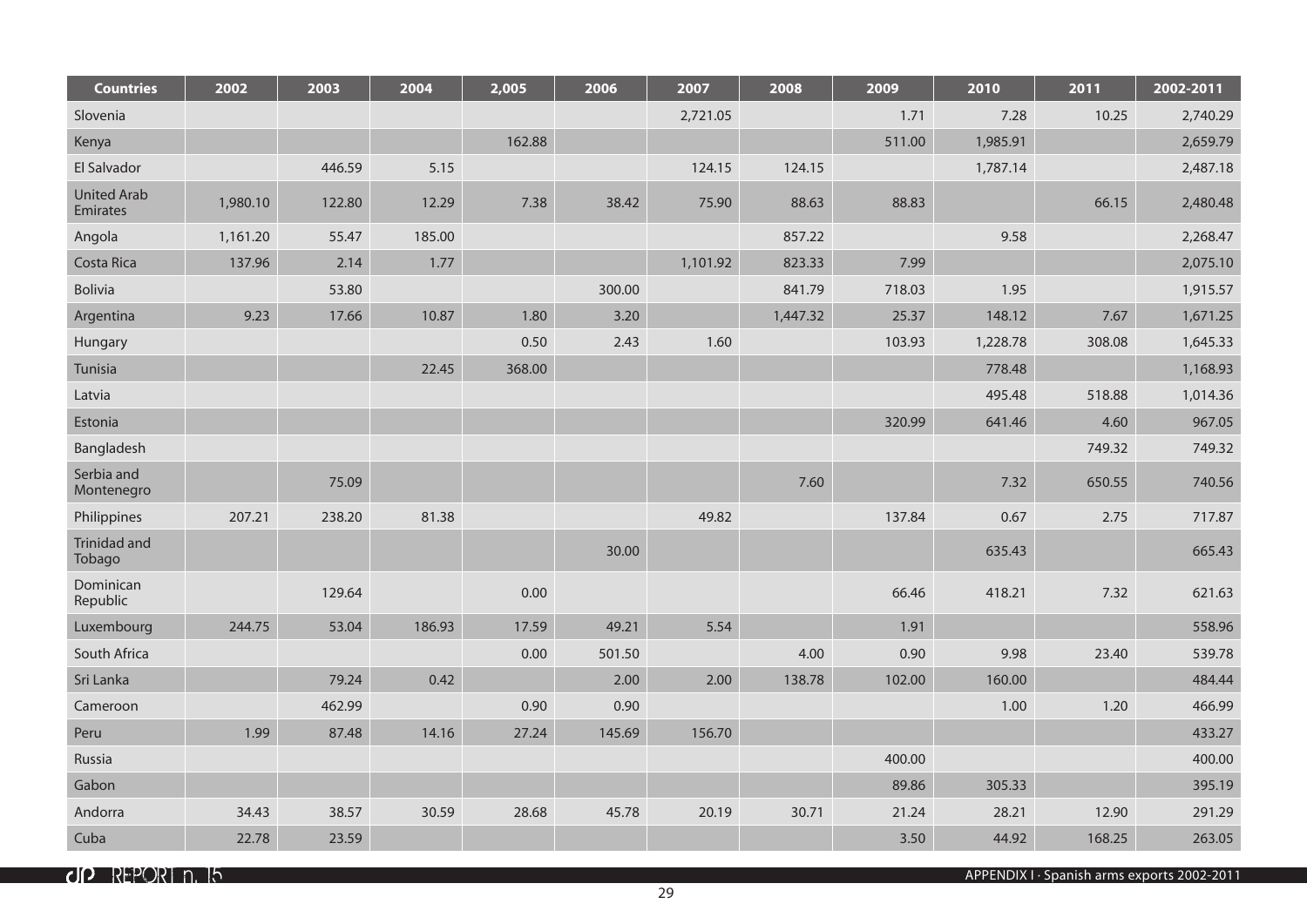| <b>Countries</b>                | 2002       | 2003       | 2004       | 2,005      | 2006       | 2007       | 2008       | 2009         | 2010                        | 2011  | 2002-2011 |
|---------------------------------|------------|------------|------------|------------|------------|------------|------------|--------------|-----------------------------|-------|-----------|
| Sweden                          |            |            |            | 63.65      | 27.88      | 36.37      | 50.23      |              |                             | 30.21 | 208.34    |
| Panama                          |            | 166.50     |            |            |            | 1.69       |            | 3.00         |                             | 0.45  | 171.64    |
| Slovakia                        |            |            |            |            |            |            |            | 57.81        | 57.81                       |       | 115.63    |
| <b>Hong Kong</b><br>(China Rep) |            |            |            |            |            |            |            |              | 50.00                       | 50.00 | 100.00    |
| Cyprus                          |            |            | 80.00      |            |            |            |            |              |                             |       | 80.00     |
| Lebanon                         |            | 64.12      |            |            |            |            |            |              |                             |       | 64.12     |
| Moldova                         | 63.98      |            |            |            |            |            |            |              |                             |       | 63.98     |
| <b>Burkina Faso</b>             |            | 53.80      |            |            |            |            |            |              |                             |       | 53.80     |
| Bulgaria                        |            |            |            |            | 19.99      |            | 1.51       |              | 3.66                        | 6.83  | 32.00     |
| Equatorial<br>Guinea            |            |            |            |            |            |            | 14.56      |              |                             |       | 14.56     |
| Tanzania                        |            |            |            |            | 0.00       | 12.00      |            |              | 1.60                        |       | 13.60     |
| Mauritania                      |            |            |            | 0.30       |            |            |            | 1.71         | 2.51                        | 1.85  | 6.37      |
| Guinea Bissau                   |            |            |            |            |            | 3.12       | 0.30       |              |                             | 0.30  | 3.72      |
| Kyrgyzstan                      |            |            |            | 3.00       | 0.70       |            |            |              |                             |       | 3.70      |
| Malta                           |            |            |            |            |            |            |            |              |                             | 3.56  | 3.56      |
| Ukraine                         |            |            |            |            |            |            | 2.94       |              |                             |       | 2.94      |
| Mongolia                        |            |            |            |            |            | 1.60       |            |              |                             |       | 1.60      |
| Zimbabwe                        |            |            | 1.50       |            |            |            |            |              |                             |       | 1.50      |
| Haiti                           |            |            |            | 1.43       |            |            |            |              |                             |       | 1.43      |
| Liechtenstein                   |            |            |            |            | 0.40       |            |            |              |                             |       | 0.40      |
| Senegal                         |            |            |            |            |            | 0.39       |            |              |                             |       | 0.39      |
| Iran                            | 0.35       |            |            |            |            |            |            |              |                             |       | 0.35      |
| Vietnam                         |            |            |            |            |            |            |            | 0.17         |                             |       | 0.17      |
| <b>Total</b>                    | 274,709.81 | 383,152.05 | 405,880.90 | 419,451.80 | 845,074.34 | 932,941.36 | 934,450.43 | 1,346,515.87 | $1,128,302.78$ 2,431,212.62 |       |           |

Source: General Sub-bureau of Foreign Trade of Defence and Dual-Use Materiel. Author: Centre Delàs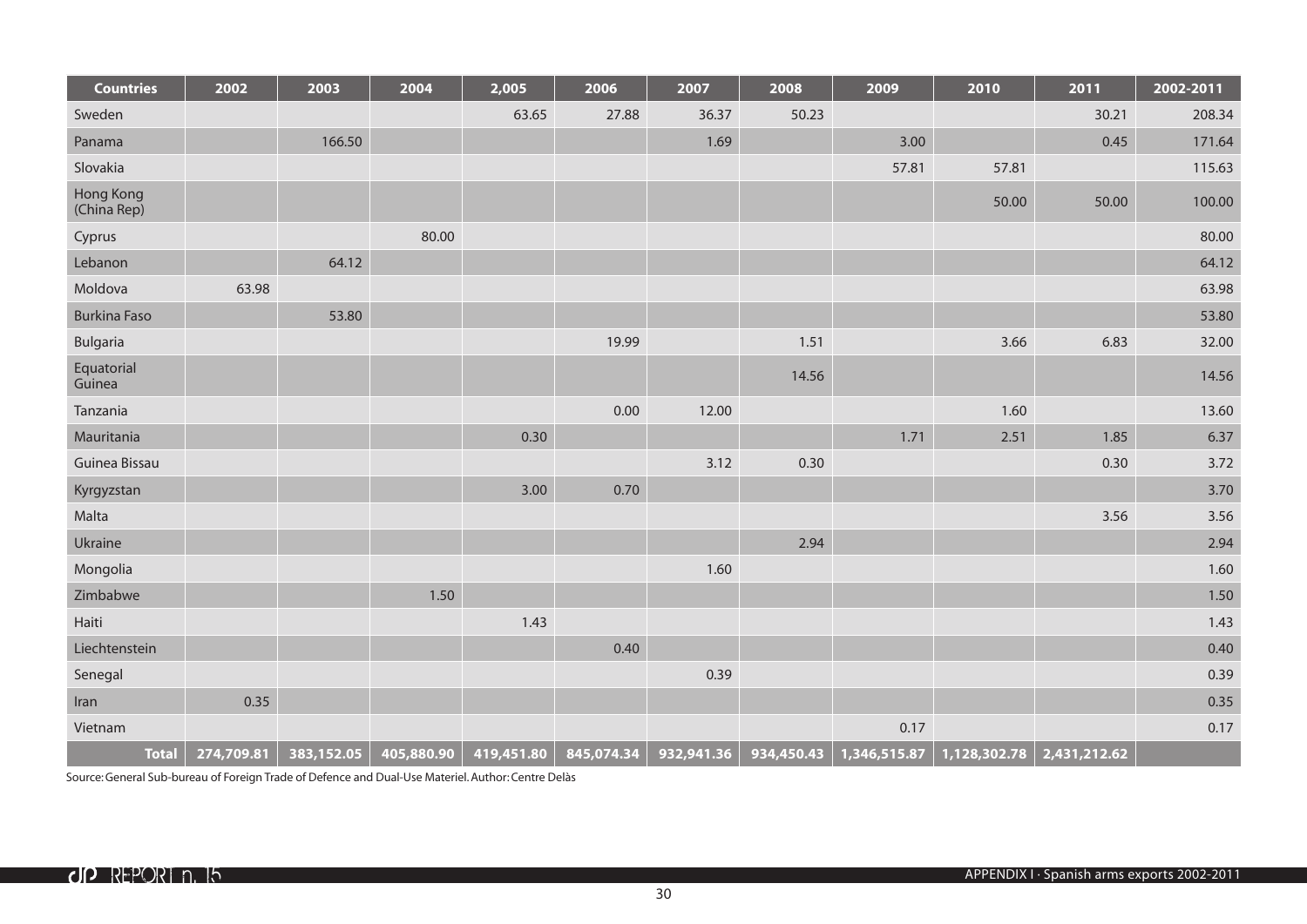#### **Table 2. Spanish exports of defence materiel by product category**

(in thousands of current euros)

| Cat.           |                                                             | 2003       | 2004       | 2005       | 2006       | 2007       | 2008       | 2009       | 2010       | 2011         | <b>TOTAL</b> | $\%$           |
|----------------|-------------------------------------------------------------|------------|------------|------------|------------|------------|------------|------------|------------|--------------|--------------|----------------|
| $\mathbf{1}$   | Firearms (12.7 mm<br>calibre and below)                     | 2,106.36   | 2,000.31   | 959.16     | 3,711.92   | 2,182.42   | 5,673.59   | 14,546.41  | 10,095.58  | 14,010.68    | 55,286.42    | $\overline{1}$ |
| $\overline{2}$ | Weapons<br>(higher calibre 12,7 mm)                         | 5,376.46   | 2,034.99   | 165.46     | 4,629.49   | 4,601.35   | 5,581.70   | 10,462.48  | 1,541.41   | 2,234.95     | 36,628.29    | $\overline{0}$ |
| $\overline{3}$ | Components and<br>Ammunition                                | 330.18     | 13,625.88  | 7,323.10   | 9,104.54   | 18,132.14  | 16,770.97  | 17,848.90  | 40,882.94  | 36,120.74    | 160,139.38   | 2              |
| $\overline{4}$ | Bombs, rockets,<br>torpedoes, missiles                      | 18,246.39  | 24,244.63  | 15,923.34  | 51,175.41  | 88,578.75  | 98,951.26  | 72,156.70  | 105,160.00 | 56,741.31    | 531,177.78   | 6              |
| 5              | Shooting direction<br>systems                               | 56.18      | 1,055.92   | 134.09     | 6,754.54   | 3,484.65   | 786.47     | 2,961.26   | 2,931.37   | 837.32       | 19,001.78    | $\overline{0}$ |
| 6              | Ground military vehicles                                    | 30,414.03  | 37,586.80  | 43,034.14  | 39,755.05  | 35,654.88  | 126,639.32 | 42,500.38  | 10,814.74  | 9,273.39     | 375,672.73   | $\overline{4}$ |
| $\overline{7}$ | <b>Toxicological agents</b><br>and radioactive<br>materials | 2.89       | 31.80      |            |            |            | 105.00     | 113.00     |            | 0.00         | 252.69       | $\overline{0}$ |
| 8              | Fuels and military<br>vehicles                              | 82,889.31  | 16,289.90  | 35,823.86  | 69,525.77  | 87,763.84  | 8,171.62   | 91,480.73  | 30,871.87  | 122,279.34   | 545,096.24   | 6              |
| 9              | Warship                                                     |            |            | 464.60     | 445,947.71 | 408,553.64 | 258,906.95 | 448,734.15 | 232,792.99 | 941,495.08   | 2,736,895.12 | 31             |
| 10             | <b>Military Aircraft</b>                                    | 215,174.65 | 222,783.47 | 208,170.09 | 122,972.51 | 201,403.57 | 321,918.38 | 415,682.39 | 585,703.47 | 1,123,946.37 | 3,417,754.88 | 39             |
| 11             | Electronic equipment                                        | 9,414.42   | 7,343.65   | 20,863.17  | 11,325.76  | 6,114.13   | 6,085.42   | 48,004.86  | 18,119.28  | 17,427.67    | 144,698.37   | $\overline{2}$ |
| 12             | Systems of kinetic<br>energy weapons                        |            |            |            |            |            |            |            |            | 0.00         | 0.00         | $\mathbf{0}$   |
| 13             | Teams and armoured<br>constructions                         |            |            | 1.77       | 152.67     | 1,228.67   | 912.15     |            |            | 0.00         | 2,295.26     | $\mathbf 0$    |
| 14             | Training and simulation<br>teams                            |            |            | 1,219.62   | 1,219.91   |            |            |            |            | 12,244.72    | 14,684.26    | $\mathbf{0}$   |
| 15             | Training image teams<br>or countermeasure                   | 17,563.20  | 78,596.04  | 84,637.05  | 63,659.02  | 73,596.92  | 77,473.27  | 168,291.05 | 65,317.74  | 92,397.88    | 721,532.17   | 8              |
| 16             | Forgings and castings                                       |            |            | 44.35      | 20.86      |            |            | 24.17      | 680.67     | 639.07       | 1,409.12     | $\mathbf{0}$   |
| 17             | <b>Equipment and several</b><br>materials                   |            |            |            |            |            | 969.90     |            |            | 0.00         | 969.90       | $\mathbf 0$    |
| 18             | Teams for production                                        |            |            |            |            |            |            | 84.35      |            | 1,545.62     | 1,629.97     | $\mathbf 0$    |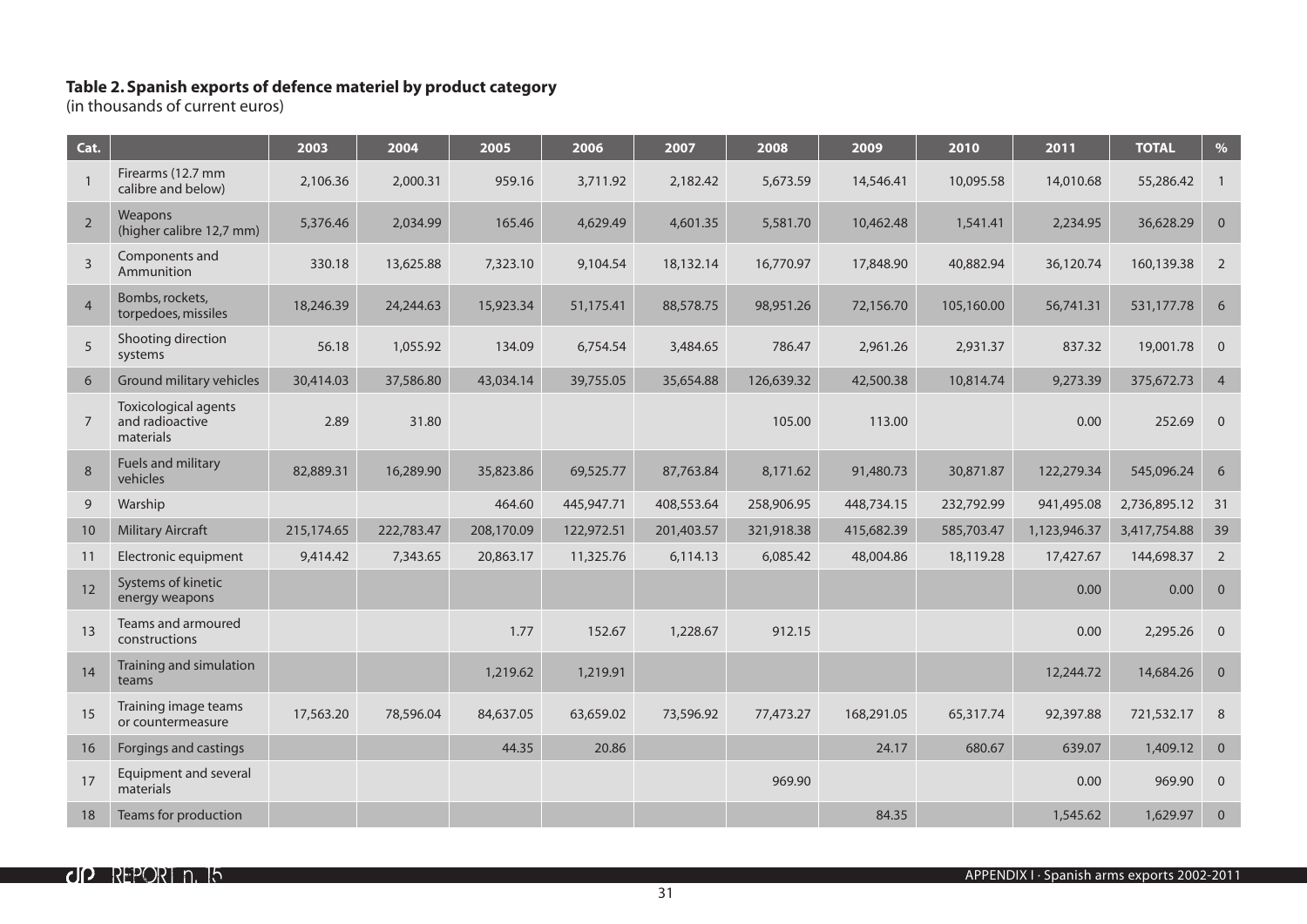| Cat. |                                               | 2003       | 2004       | 2005       | 2006       | 2007       | 2008       | 2009         | 2010         | 2011         | <b>TOTAL</b> | $\frac{0}{6}$  |
|------|-----------------------------------------------|------------|------------|------------|------------|------------|------------|--------------|--------------|--------------|--------------|----------------|
| 19   | Directed energy<br>weapons systems            |            |            |            |            |            |            |              |              | 0.00         | 0.00         | $\overline{0}$ |
| 20   | Cryogenic and<br>superconducting<br>equipment |            |            |            |            |            |            |              |              | 0.00         | 0.00         | $\overline{0}$ |
| 21   | Softwar                                       | 130.72     | 302.14     |            | 6,287.71   | 604.37     | 5,522.93   | 13,475.05    | 23,390.72    | 18.50        | 49,732.13    |                |
| 22   | Technology                                    |            |            | 688.00     | 8,831.47   | 1,042.05   | 0.50       | 150.00       |              | 0.00         | 10,712.02    | $\overline{0}$ |
| 23   | Paramilitary or security<br>material          | 1,393.47   |            |            |            |            |            |              |              |              | 1,393.47     | $\Omega$       |
|      | <b>Total</b>                                  | 383,098.25 | 405,895.51 | 419,451.80 | 845,074.34 | 932,941.36 | 934,469.43 | 1,346,515.87 | 1,128,302.78 | 2,431,212.62 |              | 100            |

Source: General Sub-bureau of Foreign Trade of Defence and Dual-use Materiel. Author: Centre Delàs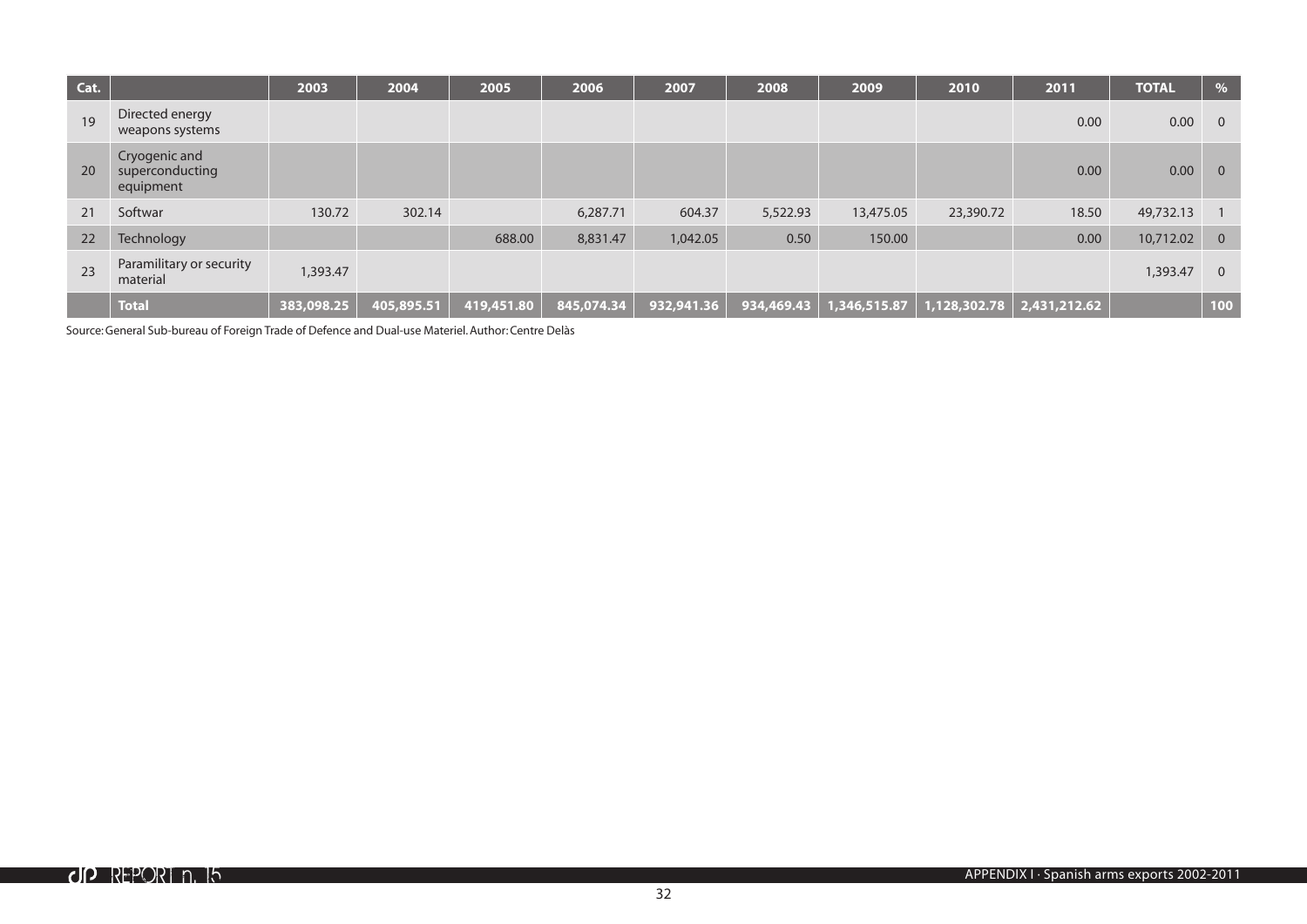### **Table 3. Spanish exports of defence material to countries with medium and low HDI, OECD,**

**European Union and NATO countries** (in thousands of current euros)

|                                      | 2002    | 2003    | 2004           | 2005    | 2007           | 2007           | 2008    | 2009      | 2010      | 2011      |
|--------------------------------------|---------|---------|----------------|---------|----------------|----------------|---------|-----------|-----------|-----------|
| Annual total                         | 274,710 | 383,152 | 405,881        | 419,452 | 845,074        | 932,941        | 934,450 | 1,346,516 | 1,128,303 | 2,431,213 |
| Countries with medium<br>and low HDI | 14,310  | 29,665  | 27,673         | 121,383 | 29,775         | 16,773         | 124,769 | 103,748   | 32,069    | 127,975   |
| $\%$                                 |         | 8       | $\overline{ }$ | 29      | $\overline{4}$ | $\overline{2}$ | 13      | 8         | 3         |           |
| <b>OECD</b>                          | 244,934 | 330,680 | 330,240        | 260,316 | 547,274        | 641,642        | 666,506 | 945,829   | 787,534   | 1,638,225 |
| $\%$                                 | 89      | 86      | 81             | 62      | 65             | 69             | 71      | 70        | 70        | 67        |
| <b>EU-27</b>                         | 229,414 | 315,378 | 322,885        | 251,020 | 242,718        | 337,607        | 380,644 | 530,473   | 512,845   | 589,067   |
| $\%$                                 | 84      | 82      | 80             | 60      | 29             | 36             | 41      | 39        | 45        | 24        |
| <b>NATO</b>                          | 244,271 | 327,882 | 328,719        | 259,713 | 529,705        | 599,858        | 658,947 | 870,418   | 587,881   | 1,038,378 |
| $\frac{0}{0}$                        | 89      | 86      | 81             | 62      | 63             | 64             | 71      | 65        | 52        | 43        |

Source: General Sub-bureau of Foreign Trade of Defence and Dual-use Materiel. Author: Centre Delàs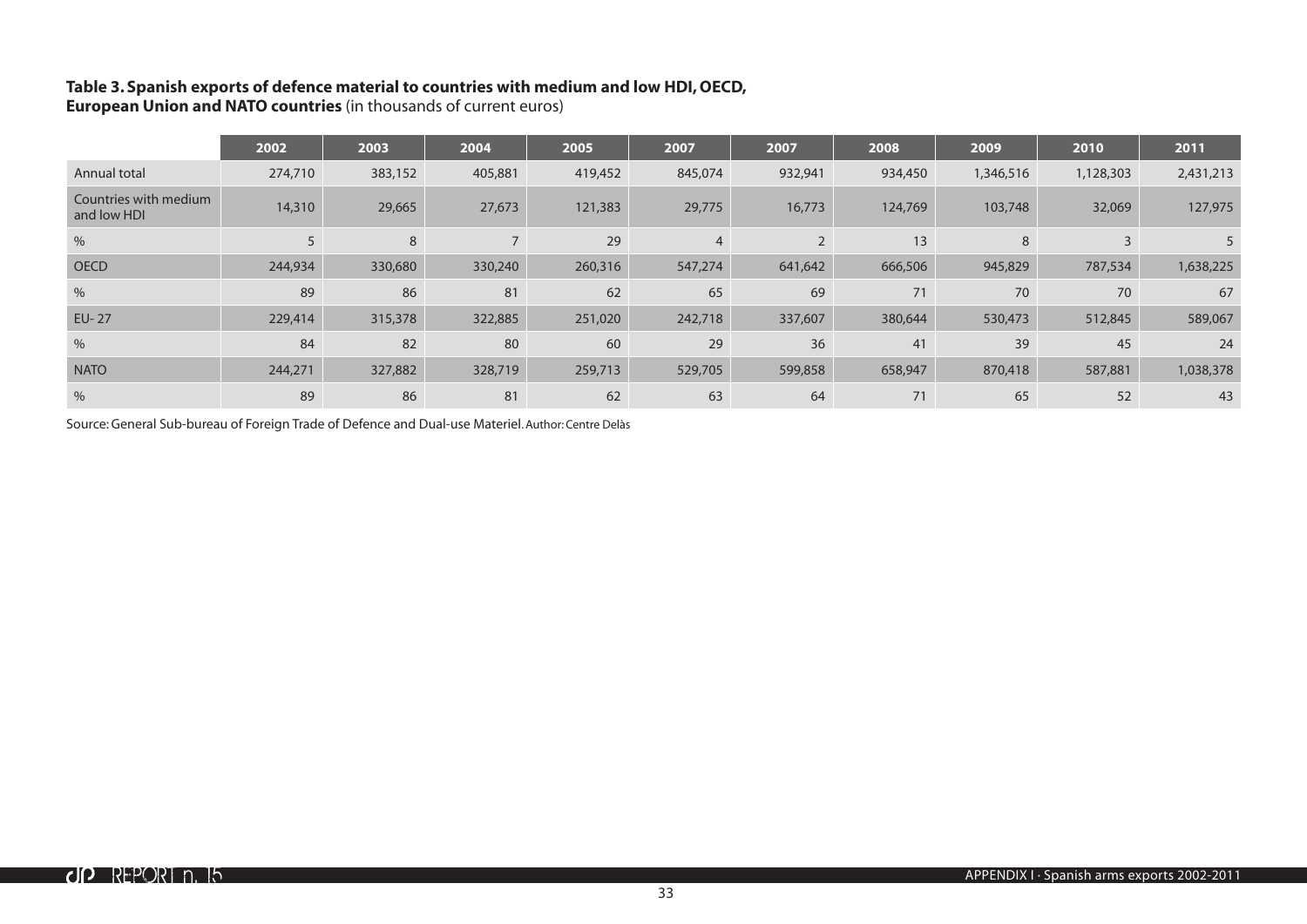#### **Table 4. Spanish exports of dual-use products and technology**

(in thousands of current euros)

|                | <b>Countries</b>            | 2002      | 2003     | 2004      | 2005      | 2006      | 2007      | 2008      | 2009      | 2010      | 2011      | 2002-2011  |
|----------------|-----------------------------|-----------|----------|-----------|-----------|-----------|-----------|-----------|-----------|-----------|-----------|------------|
|                | United States of<br>America | 64,733.49 | 2,451.25 | 1,056.26  | 28,106.26 | 48,966.67 | 58,651.18 | 37,213.78 | 4,268.15  | 4,868.04  | 15,259.20 | 265,574.28 |
| $\overline{2}$ | Iran                        | 3,086.66  | 6,555.92 | 5,748.70  | 1,601.82  | 2,162.30  | 24,896.17 | 61,953.31 | 38,983.60 | 39,222.24 | 16,775.94 | 200,986.66 |
| 3              | China                       | 3,973.18  | 1,015.07 | 13,417.45 | 13,046.52 | 7,829.89  | 7,943.52  | 14,400.75 | 9,646.14  | 18,008.25 | 18,612.53 | 107,893.28 |
| $\overline{4}$ | <b>Brazil</b>               | 1,682.03  | 879.90   | 4,660.34  | 3,614.49  | 3,150.30  | 6,841.54  | 6,758.84  | 2,944.86  | 7,861.34  | 10,607.48 | 49,001.12  |
| 5              | Venezuela                   | 3,759.34  | 3,139.24 | 3,422.75  | 2,633.25  | 2,640.53  | 3,026.37  | 4,105.15  | 4,308.25  | 4,872.39  | 3,249.57  | 35,156.85  |
| 6              | Argentina                   | 753.93    | 997.29   | 877.61    | 312.82    | 428.27    | 1,098.32  | 2,208.97  | 7,113.65  | 6,121.81  | 6,628.72  | 26,541.39  |
| $\overline{7}$ | Libya                       |           |          | 0.66      |           |           | 49.16     | 11,252.53 | 12,700.13 | 0.09      |           | 24,002.57  |
| 8              | Cuba                        | 37.10     | 2.40     | 1,003.35  | 1,473.18  | 4,201.41  | 2,470.95  | 2,410.91  | 3,069.58  | 2,799.30  | 2,717.03  | 20,185.21  |
| 9              | Russia                      | 19.73     | 0.10     |           | 832.32    | 459.24    | 399.70    | 337.62    | 5,674.26  | 3,118.99  | 3,084.26  | 13,926.20  |
| 10             | Turkey                      | 258.89    | 966.65   | 1,209.64  | 379.51    | 1,638.54  | 559.39    | 2,078.69  | 922.01    | 888.30    | 4,844.74  | 13,746.35  |
| 11             | India                       |           | 2,757.99 | 1,640.80  | 1,628.83  | 6.10      | 1,153.57  | 380.33    | 1,533.44  | 1,214.60  | 1,779.36  | 12,095.01  |
| 12             | Morocco                     | 156.96    | 250.46   | 2,332.89  | 474.11    | 384.78    | 513.30    | 1,731.18  | 1,035.94  | 1,731.82  | 1,580.86  | 10,192.29  |
| 13             | Mexico                      | 7.15      |          | 610.43    | 905.28    | 3,456.70  | 425.00    | 466.63    | 178.89    | 2.98      | 704.49    | 6,757.56   |
| 14             | Israel                      | 152.56    | 244.29   | 1,515.64  | 41.32     | 1,587.32  | 576.81    | 801.57    | 622.28    | 214.33    | 99.17     | 5,855.28   |
| 15             | Japan                       |           |          | 2.07      | 516.80    | 80.73     | 617.58    | 153.16    | 0.75      | 420.73    | 2,711.91  | 4,503.73   |
| 16             | Switzerland                 | 4.26      | 502.35   | 6.14      | 17.98     | 0.01      | 19.23     | 359.99    | 837.73    | 1,106.26  | 1,314.80  | 4,168.73   |
| 17             | South Africa                | 246.60    | 276.66   | 602.16    | 257.73    | 195.45    | 1,362.02  | 199.57    | 343.64    | 298.14    | 137.72    | 3,919.69   |
| 18             | Taiwan                      | 198.17    | 38.60    | 1.69      | 1.18      | 0.95      | 82.99     | 2,047.01  | 102.39    | 172.17    | 559.32    | 3,204.47   |
| 19             | Nigeria                     | 153.58    | 283.81   | 56.16     | 276.84    | 454.88    | 239.94    | 411.84    | 420.33    | 369.09    | 533.27    | 3,199.73   |
| 20             | Norway                      | 2.13      | 32.04    | 557.23    |           | 72.86     | 111.45    | 208.15    | 319.87    | 319.77    | 1,305.04  | 2,928.53   |
| 21             | Algeria                     | 290.61    | 642.45   | 591.94    | 106.79    | 83.46     | 312.01    | 241.65    | 192.05    | 86.28     | 261.44    | 2,808.67   |
| 22             | Malaysia                    | 93.46     | 163.73   | 1,758.66  | 113.56    | 115.42    | 12.79     | 0.00      | 0.18      | 478.45    | 0.26      | 2,736.50   |
| 23             | South Korea                 | 148.40    |          | 26.50     | 1,203.00  | 1.35      |           | 1,128.80  |           |           | 25.84     | 2,533.88   |
| 24             | Colombia                    | 166.80    | 106.55   | 347.75    | 25.27     | 23.89     | 1,002.72  | 122.69    | 192.06    | 120.89    | 382.12    | 2,490.72   |
| 25             | Hong Kong                   |           |          |           |           |           |           | 0.00      |           | 472.78    | 1,830.87  | 2,303.65   |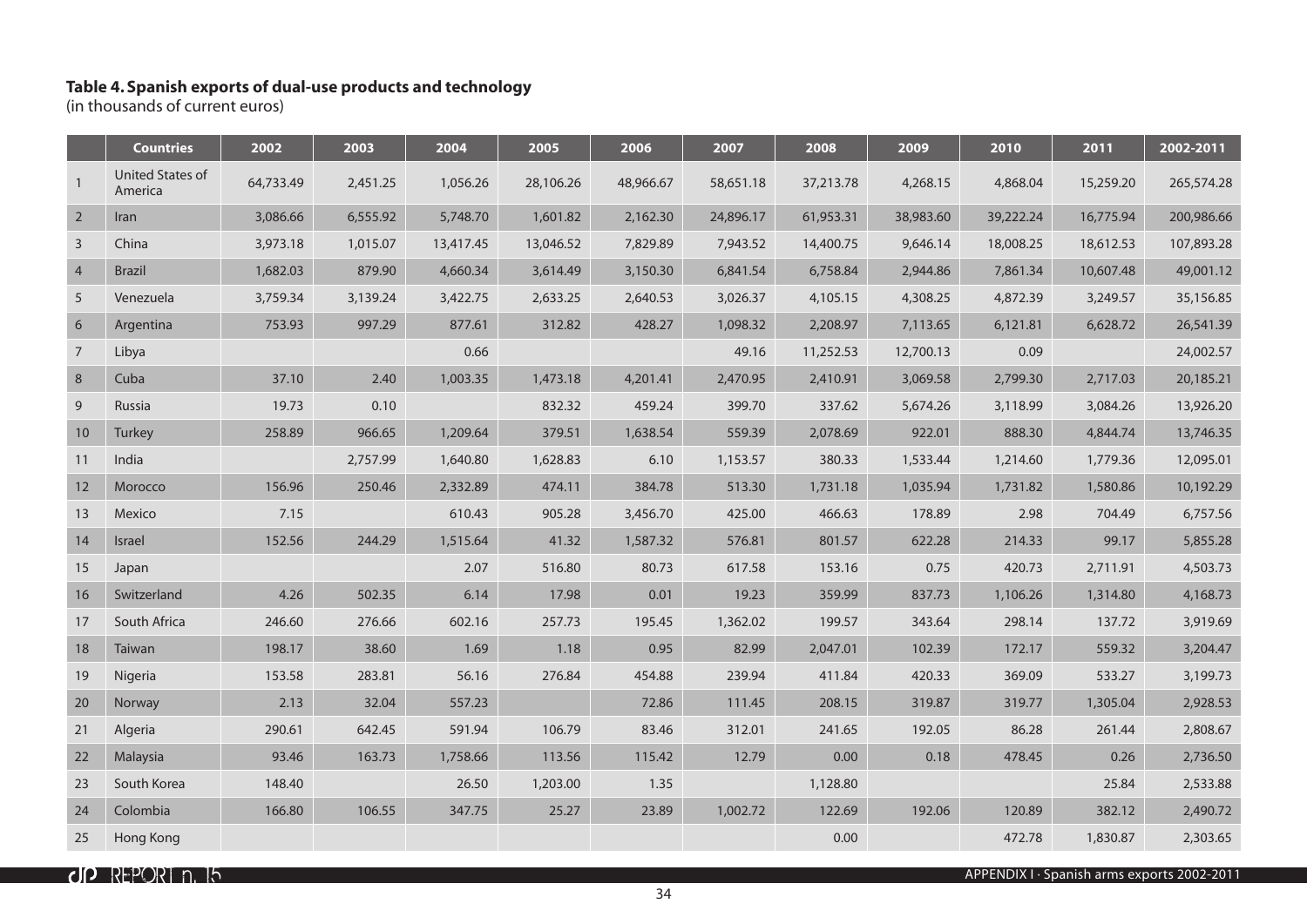|    | <b>Countries</b>               | 2002   | 2003   | 2004   | 2005   | 2006   | 2007   | 2008   | 2009   | 2010     | 2011     | 2002-2011 |
|----|--------------------------------|--------|--------|--------|--------|--------|--------|--------|--------|----------|----------|-----------|
| 26 | Netherlands<br>Antilles        | 395.62 | 159.51 | 565.43 | 265.61 | 276.13 |        | 0.00   |        | 61.96    | 463.00   | 2,187.26  |
| 27 | Egypt                          |        |        |        | 0.87   | 47.84  | 0.53   | 313.34 | 81.58  | 2.99     | 1,482.36 | 1,929.50  |
| 28 | Paraguay                       | 44.17  | 32.71  |        | 13.36  | 7.83   | 345.39 | 580.54 | 78.91  | 144.58   | 241.01   | 1,488.48  |
| 29 | Netherlands                    |        |        | 3.00   |        |        | 416.86 | 489.12 | 515.19 | 1.53     |          | 1,425.70  |
| 30 | Saudi Arabia                   | 0.41   | 239.94 |        | 1.35   | 93.47  | 154.75 | 158.71 | 229.43 | 136.25   | 309.22   | 1,323.53  |
| 31 | Canada                         | 13.09  | 0.34   | 6.18   |        | 5.45   |        | 216.46 | 46.70  | 1,033.42 |          | 1,321.64  |
| 32 | Poland                         | 182.96 | 150.62 | 977.61 |        |        |        | 0.00   |        |          |          | 1,311.19  |
| 33 | Chile                          | 38.28  | 5.69   | 22.35  | 10.07  | 27.03  | 4.43   | 6.41   | 702.27 | 286.39   | 48.03    | 1,150.94  |
| 34 | Germany                        |        |        | 0.10   |        |        |        | 0.00   | 88.16  |          | 898.03   | 986.28    |
| 35 | Peru                           | 51.76  | 22.63  | 6.03   | 20.32  | 14.56  | 625.40 | 26.06  | 21.75  | 31.35    | 25.22    | 845.09    |
| 36 | Romania                        | 141.02 | 162.11 | 327.71 | 150.15 | 57.93  |        | 0.00   |        |          |          | 838.91    |
| 37 | Ethiopia                       |        |        | 0.11   | 0.09   | 9.88   | 48.62  | 134.19 | 542.57 | 43.24    |          | 778.69    |
| 38 | United Kingdom                 |        |        |        |        |        |        | 0.00   | 591.39 | 9.04     | 102.44   | 702.87    |
| 39 | Andorra                        |        |        |        |        |        |        | 0.00   | 80.90  | 536.73   | 48.40    | 666.03    |
| 40 | Tunisia                        |        |        | 31.45  | 6.76   | 28.67  | 11.93  | 550.19 | 13.66  | 5.78     | 0.08     | 648.52    |
| 41 | Indonesia                      |        | 0.24   |        |        |        |        | 607.00 |        |          | 12.39    | 619.63    |
| 42 | Uruguay                        | 144.53 |        |        | 1.13   | 20.91  | 29.11  | 43.74  | 77.04  | 14.41    | 251.49   | 582.35    |
| 43 | <b>Burkina Faso</b>            | 108.11 | 144.00 |        | 81.68  | 82.76  | 117.81 | 35.64  |        | 7.83     | 0.04     | 577.88    |
| 44 | Syria                          | 0.20   | 0.91   |        |        | 0.15   | 1.39   | 28.09  | 499.27 |          |          | 530.01    |
| 45 | Thailand                       | 5.54   | 3.30   | 1.42   | 381.50 | 2.95   | 17.09  | 7.97   | 22.88  | 7.16     | 3.55     | 453.35    |
| 46 | Mali                           | 141.72 | 19.44  | 163.26 |        | 13.03  | 14.58  | 0.00   | 25.92  | 23.65    |          | 401.60    |
| 47 | <b>United Arab</b><br>Emirates | 0.01   |        | 1.46   | 1.39   | 297.10 | 0.09   | 0.07   | 22.77  | 13.33    | 9.98     | 346.20    |
| 48 | Philippines                    | 17.29  | 34.41  | 151.38 | 39.98  | 8.04   |        | 1.12   |        |          | 0.87     | 253.08    |
| 49 | Kenya                          | 27.18  | 89.55  | 65.16  | 5.40   | 0.53   | 29.92  | 0.00   |        |          |          | 217.73    |
| 50 | Hungary                        | 26.02  | 143.80 |        |        |        |        | 0.00   |        |          |          | 169.82    |
| 51 | Portugal                       |        |        |        |        |        |        | 0.00   | 11.43  | 5.55     | 127.13   | 144.11    |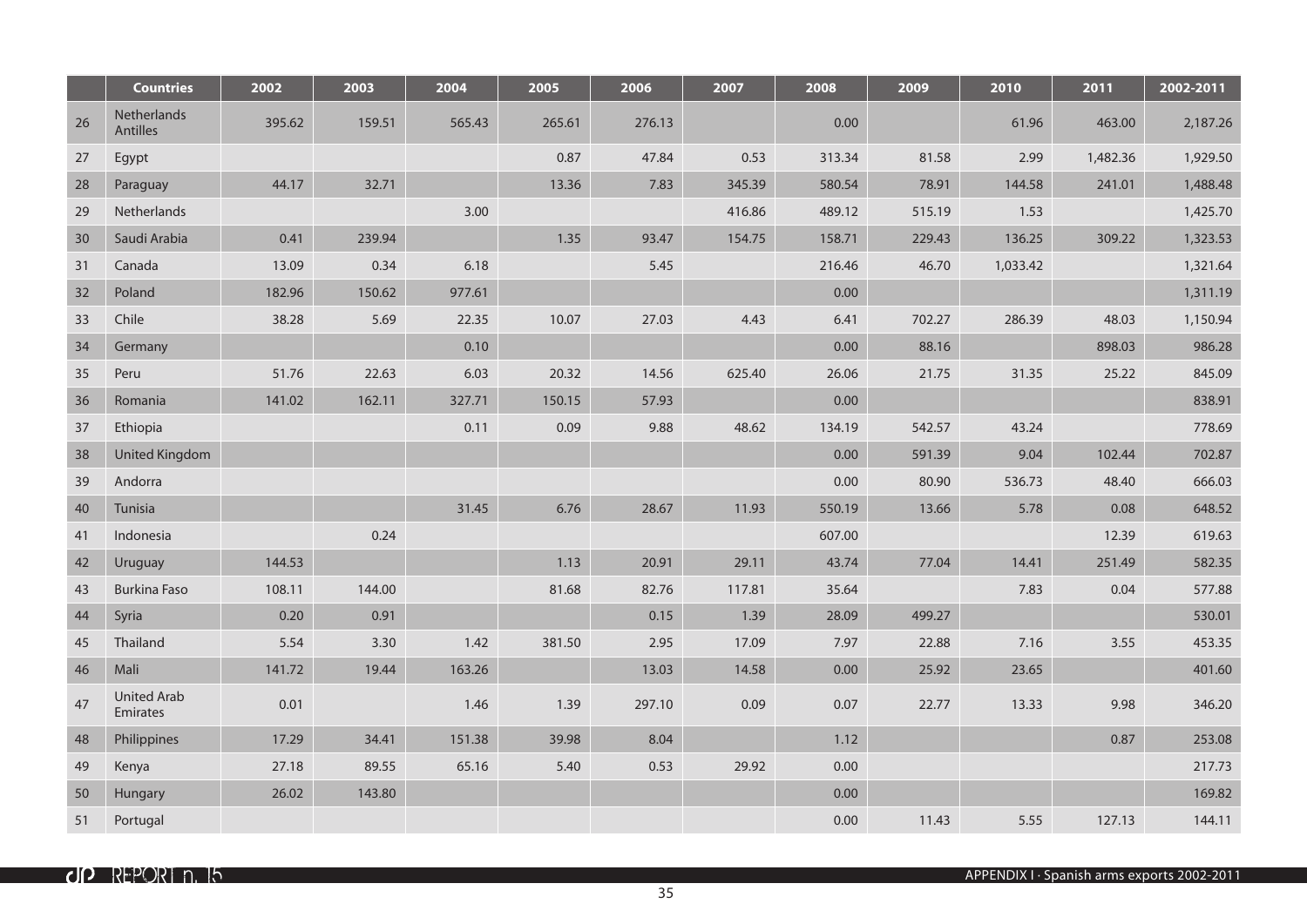|    | <b>Countries</b>          | 2002  | 2003  | 2004  | 2005  | 2006  | 2007  | 2008     | 2009  | 2010   | 2011   | 2002-2011 |
|----|---------------------------|-------|-------|-------|-------|-------|-------|----------|-------|--------|--------|-----------|
| 52 | Dominican Rep.            | 7.97  | 6.61  | 62.89 | 15.23 | 14.43 | 15.95 | 11.65    |       |        |        | 134.73    |
| 53 | Bosnia and<br>Herzegovina | 0.34  | 0.09  | 2.89  |       | 0.19  | 0.42  | 0.44     | 2.41  | 20.73  | 105.82 | 133.34    |
| 54 | Iraq                      |       |       |       |       |       |       |          | 0.09  | 121.41 |        | 121.50    |
| 55 | Guatemala                 |       | 13.17 | 54.00 | 2.39  | 44.56 |       | 0.00     |       | 2.99   | 3.40   | 120.51    |
| 56 | France                    | 69.07 |       |       |       |       |       | 0.00     |       |        | 43.07  | 112.14    |
| 57 | Costa Rica                | 6.34  |       | 38.64 | 26.91 | 15.06 | 14.65 | 0.00     |       |        |        | 101.60    |
| 58 | Serbia and<br>Montenegro  |       |       | 58.00 |       |       |       | 0.00     |       |        | 24.74  | 82.74     |
| 59 | Senegal                   | 10.26 | 1.65  | 32.40 |       | 0.02  |       | 0.00     | 0.12  |        | 38.00  | 82.44     |
| 60 | <b>Bulgaria</b>           | 2.50  | 57.88 | 1.62  | 15.80 | 2.53  |       | 0.00     |       |        |        | 80.33     |
| 61 | Jordan                    |       | 7.45  | 36.50 | 20.25 |       | 7.72  | $0.00\,$ | 3.27  | 0.08   |        | 75.28     |
| 62 | Panama                    | 13.29 |       |       | 6.79  | 8.64  | 7.57  | 0.00     | 10.68 |        | 20.51  | 67.48     |
| 63 | Ecuador                   | 10.46 | 11.28 | 20.11 |       | 0.39  |       | 0.38     |       | 3.20   | 8.42   | 54.23     |
| 64 | Albania                   |       |       |       |       |       |       | 0.00     |       |        | 52.06  | 52.06     |
| 65 | Czech Republic            | 13.15 | 26.30 |       |       |       |       | 0.00     |       |        |        | 39.45     |
| 66 | Australia                 | 0.61  | 5.12  | 1.55  | 0.16  | 8.61  | 1.70  | 3.34     | 3.68  | 6.17   | 6.55   | 37.47     |
| 67 | Singapore                 |       | 3.36  | 0.05  | 0.16  | 2.00  | 1.88  | 11.40    | 0.22  | 4.09   | 10.05  | 33.21     |
| 68 | Georgia                   |       |       |       |       |       |       | 30.53    |       | 0.10   |        | 30.63     |
| 69 | Bahrain                   |       |       |       |       |       |       | 0.00     |       |        | 29.85  | 29.85     |
| 70 | Ukraine                   |       |       |       |       |       | 21.60 | 0.00     |       |        | 4.37   | 25.97     |
| 71 | Mauritania                |       |       |       |       |       |       | 4.03     | 18.14 |        |        | 22.18     |
| 72 | Côte d'Ivoire             |       |       |       | 0.28  |       |       | 0.00     |       | 2.73   | 15.50  | 18.50     |
| 73 | New Zealand               | 0.20  |       | 0.44  | 1.68  | 0.66  | 1.14  | 3.77     | 0.16  | 3.57   | 6.01   | 17.63     |
| 74 | Italy                     |       |       |       |       |       |       | 0.00     |       | 17.52  |        | 17.52     |
| 75 | Bolivia                   | 0.83  | 0.05  |       | 0.03  |       |       | 0.04     | 10.71 |        |        | 11.66     |
| 76 | Croatia                   |       | 2.39  | 1.02  | 2.45  | 1.04  |       | 0.88     | 0.83  | 0.89   | 0.25   | 9.75      |
| 77 | Kuwait                    |       | 1.08  |       |       | 1.18  | 0.10  | 1.51     | 1.41  | 1.30   | 2.95   | 9.54      |
| 78 | Slovenia                  | 0.98  | 5.14  |       |       |       |       | 0.00     |       |        |        | 6.12      |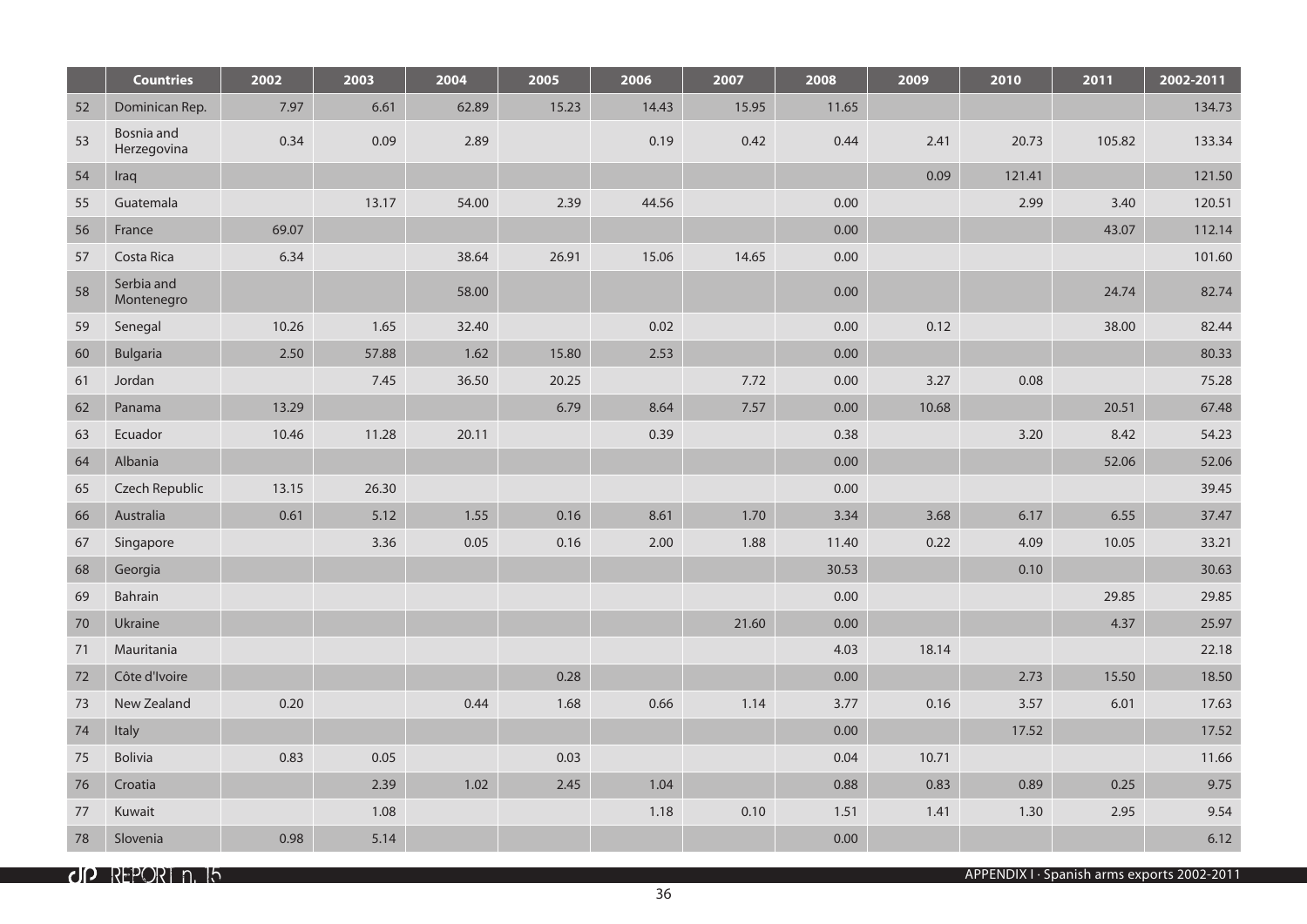|     | <b>Countries</b>       | 2002      | 2003      | 2004      | 2005      | 2006      | 2007       | 2008       | 2009      | 2010      | 2011      | 2002-2011  |
|-----|------------------------|-----------|-----------|-----------|-----------|-----------|------------|------------|-----------|-----------|-----------|------------|
| 79  | Pakistan               |           | 0.51      | 4.01      |           | 0.13      |            | 0.00       |           | 0.76      | 0.01      | 5.41       |
| 80  | Bangladesh             |           |           |           |           |           | 0.13       | 0.00       | 4.27      |           |           | 4.40       |
| 81  | Vietnam                |           | 0.50      |           | 0.21      | 0.63      | 0.05       | 0.57       | 1.59      | 0.55      | 0.16      | 4.26       |
| 82  | Slovakia               |           | 3.80      |           |           |           |            | 0.00       |           |           |           | 3.80       |
| 83  | El Salvador            |           |           |           |           | 3.46      |            | 0.00       |           |           |           | 3.46       |
| 84  | Trinidad and<br>Tobago |           |           |           |           |           | 1.12       | 0.83       |           |           |           | 1.94       |
| 85  | Rwanda                 |           |           |           |           | 0.31      |            | 0.92       | 0.18      |           | 0.03      | 1.45       |
| 86  | Ghana                  | 0.19      |           |           | 0.11      | 0.11      | 0.08       | 0.00       | 0.36      |           |           | 0.85       |
| 87  | Puerto Rico            | 0.83      |           |           |           |           |            | 0.00       |           |           |           | 0.83       |
| 88  | Mauritius              |           |           |           | 0.28      | 0.03      |            | 0.07       | 0.19      | 0.03      |           | 0.59       |
| 89  | Yemen                  | 0.07      | 0.09      |           |           | 0.15      | 0.15       | 0.00       | 0.07      |           |           | 0.52       |
| 90  | Cambodia               |           | 0.35      |           |           |           |            | 0.00       |           |           |           | 0.35       |
| 91  | Madagascar             |           |           | 0.12      |           | 0.01      | 0.15       | 0.00       |           |           |           | 0.28       |
| 92  | Malta                  | 0.21      |           |           |           |           |            | 0.00       |           |           |           | 0.21       |
| 93  | Nicaragua              |           |           |           |           |           |            | 0.00       |           |           | 0.21      | 0.21       |
| 94  | Uganda                 |           |           |           | 0.01      | 0.14      |            | 0.00       |           |           |           | 0.15       |
| 95  | Benin                  |           |           |           | 0.15      |           |            | 0.00       |           |           |           | 0.15       |
| 96  | Sudan                  |           |           |           |           | 0.09      | 0.04       | 0.00       |           |           |           | 0.13       |
| 97  | Qatar                  |           |           | 0.10      |           |           |            | 0.00       |           |           |           | 0.10       |
| 98  | Togo                   |           |           |           |           | 0.05      | 0.05       | 0.00       |           |           |           | 0.09       |
| 99  | Cameroon               |           |           |           |           |           |            | 0.00       | 0.09      |           |           | 0.09       |
| 100 | Lithuania              |           | 0.01      | 0.05      |           |           |            | 0.00       |           |           |           | 0.06       |
| 101 | Oman                   |           |           |           |           |           |            | 0.00       | 0.06      |           |           | 0.06       |
| 102 | Myanmar                |           |           | 0.02      | 0.02      |           |            | 0.00       |           |           |           | 0.04       |
| 103 | Uzbekistan             |           |           | 0.02      | 0.02      |           |            | 0.00       |           |           |           | 0.03       |
| 104 | Lebanon                |           |           |           |           |           |            | 0.03       |           |           |           | 0.03       |
|     | <b>Total</b>           | 81,400.24 | 22,662.74 | 44,083.84 | 58,641.40 | 79,039.68 | 114,258.08 | 154,242.14 | 99,120.50 | 97,320.31 | 99,401.09 | 850,170.02 |

Source: General Sub-bureau of Foreign Trade of Defence and Dual-use Materiel. Author: Centre Delàs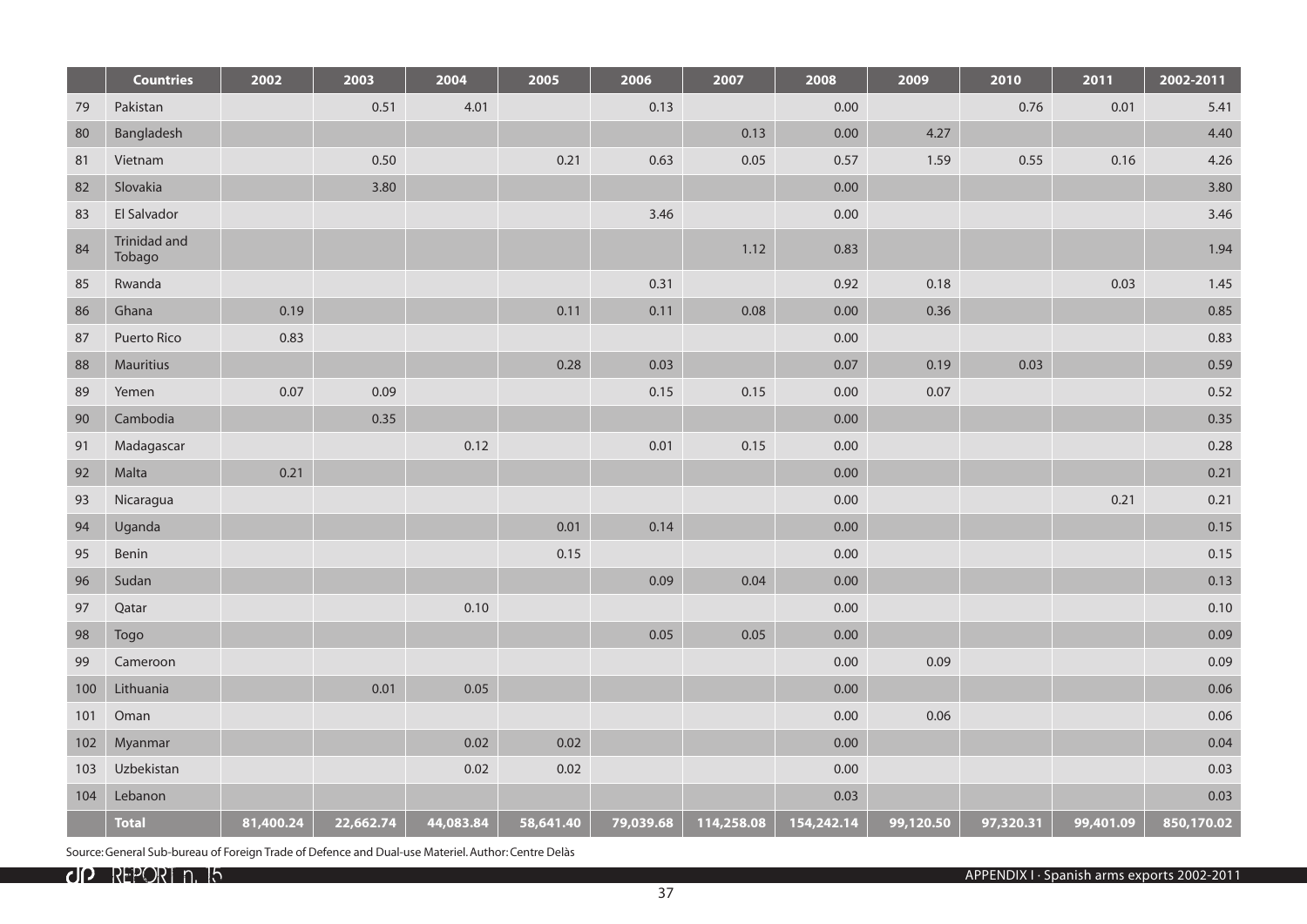#### **Table 5. Spanish exports of weapons and munitions, parts and accessories**

(in thousands of current euros)

|                | <b>Countries</b>     | 2002      | 2003      | 2004      | 2005      | 2006      | 2007      | 2008      | 2009      | 2010      | 2011      | 2002-2011  |
|----------------|----------------------|-----------|-----------|-----------|-----------|-----------|-----------|-----------|-----------|-----------|-----------|------------|
| $\mathbf{1}$   | <b>United States</b> | 51,160.60 | 52,056.20 | 48,464.20 | 31,341.13 | 37,775.24 | 43,890.48 | 43,864.20 | 36,194.60 | 47,226.40 | 30,125.80 | 422,098.85 |
| $\overline{2}$ | United Kingdom       | 5,332.53  | 5,719.30  | 5,930.80  | 7,175.21  | 9,299.69  | 10,364.82 | 10,903.80 | 9,422.00  | 10,073.10 | 9,871.40  | 84,092.65  |
| 3              | France               | 4,841.10  | 4,372.60  | 5,987.10  | 6,732.75  | 7,671.35  | 8,227.44  | 13,426.60 | 12,021.50 | 11,991.40 | 6,806.60  | 82,078.44  |
| $\overline{4}$ | Germany              | 4,426.11  | 3,992.00  | 4,207.50  | 4,401.36  | 6,507.85  | 9,294.55  | 9,439.20  | 8,118.10  | 7,366.00  | 6,234.40  | 63,987.07  |
| 5              | Portugal             | 5,803.37  | 5,454.30  | 5,536.40  | 5,524.89  | 5,452.28  | 4,397.16  | 7,055.00  | 5,202.10  | 5,024.30  | 2,196.70  | 51,646.50  |
| 6              | Denmark              | 841.84    | 1,468.90  | 1,080.70  | 1,212.33  | 2,228.22  | 9,539.74  | 7,324.70  | 8,400.20  | 11,132.80 | 461.40    | 43,690.83  |
| $\overline{7}$ | Italy                | 4,446.00  | 2,953.60  | 3,207.10  | 4,268.87  | 2,297.04  | 2,924.48  | 4,441.10  | 3,271.90  | 5,894.50  | 4,948.40  | 38,652.99  |
| 8              | Belgium              | 595.52    | 898.60    | 5,369.60  | 5,975.63  | 4,815.74  | 1,088.30  | 3,484.40  | 4,443.40  | 1,998.90  | 414.30    | 29,084.39  |
| 9              | Ghana                | 2,771.48  | 3,442.50  | 3,130.40  | 2,690.68  | 3,257.74  | 3,580.16  | 3,646.10  | 3,462.20  | 1,831.40  |           | 27,812.66  |
| 10             | Turkey               | 3,211.65  | 2,679.80  | 1,623.60  | 1,324.64  | 1,293.30  | 2,342.40  | 2,329.20  | 3,323.10  | 3,962.70  | 1,508.60  | 23,598.99  |
| 11             | Ireland              | 562.19    | 348.60    | 564.60    | 670.67    | 801.16    | 5,991.38  | 1,504.50  | 2,444.40  | 6,747.90  | 662.20    | 20,297.60  |
| 12             | Russia               | 605.99    | 758.00    | 909.00    | 1,379.61  | 1,799.48  | 4,017.17  | 4,791.90  | 2,344.20  | 1,690.50  | 1,768.80  | 20,064.65  |
| 13             | Norway               | 956.86    | 1,086.50  | 966.30    | 955.21    | 1,053.78  | 1,614.85  | 1,862.80  | 3,518.60  | 2,441.10  | 710.80    | 15,166.80  |
| 14             | South Africa         | 1,039.68  | 1,202.30  | 971.60    | 726.84    | 1,141.87  | 1,044.65  | 2,545.80  | 2,055.10  | 2,266.70  | 1,105.90  | 14,100.44  |
| 15             | Bahrain              |           |           |           |           |           |           |           | 13,621.80 | 21.4      |           | 13,643.20  |
| 16             | Finland              | 1,071.28  | 841.30    | 889.60    | 1,157.38  | 1,211.12  | 1,834.89  | 2,181.20  | 2,046.10  | 1,652.00  | 745.20    | 13,630.07  |
| 17             | Israel               | 298.16    | 289.30    | 106.40    | 173.64    | 247.27    | 274.08    | 1,103.50  | 3,062.60  | 5,141.80  | 2,822.40  | 13,519.15  |
| 18             | Netherlands          | 775.24    | 650.90    | 831.90    | 1,504.78  | 1,702.38  | 5,352.53  | 969.10    | 591.20    | 680.70    | 428.10    | 13,486.83  |
| 19             | Australia            | 1,052.55  | 968.70    | 964.00    | 1,622.57  | 1,480.53  | 1,640.39  | 1,738.00  | 1,619.70  | 1,751.50  | 469.50    | 13,307.44  |
| 20             | Greece               | 1,127.81  | 1,251.80  | 1,716.10  | 1,588.07  | 1,115.22  | 1,492.79  | 1,492.70  | 1,193.90  | 811.90    | 1,292.70  | 13,082.99  |
| 21             | Mexico               | 161.37    | 934.20    | 810.30    | 1,731.61  | 1,701.84  | 2,205.30  | 1,861.90  | 1,098.00  | 1,865.50  | 702.30    | 13,072.32  |
| 22             | Peru                 | 1,069.83  | 1,189.20  | 772.90    | 999.98    | 1,553.22  | 909.72    | 1,675.70  | 1,241.40  | 3,036.50  | 74.40     | 12,522.85  |
| 23             | Venezuela            | 1,601.75  | 1,095.20  | 939.10    | 2,353.21  | 712.34    | 707.65    | 931.90    | 1,417.80  | 1,661.10  | 154.50    | 11,574.55  |
| 24             | Morocco              | 928.77    | 804.30    | 1,189.40  | 1,278.78  | 828.43    | 1,532.09  | 1,216.40  | 1,304.60  | 1,626.80  | 190.00    | 10,899.57  |
| 25             | Sweden               | 1,171.63  | 1,062.40  | 945.60    | 1,097.38  | 957.90    | 1,036.19  | 1,420.70  | 1,042.20  | 957.80    | 740.60    | 10,432.40  |
| 26             | Switzerland          | 418.14    | 218.1     | 181.60    | 236.64    | 145.10    | 136.85    | 3,948.00  | 3,259.70  | 1,387.50  | 185.10    | 10,116.73  |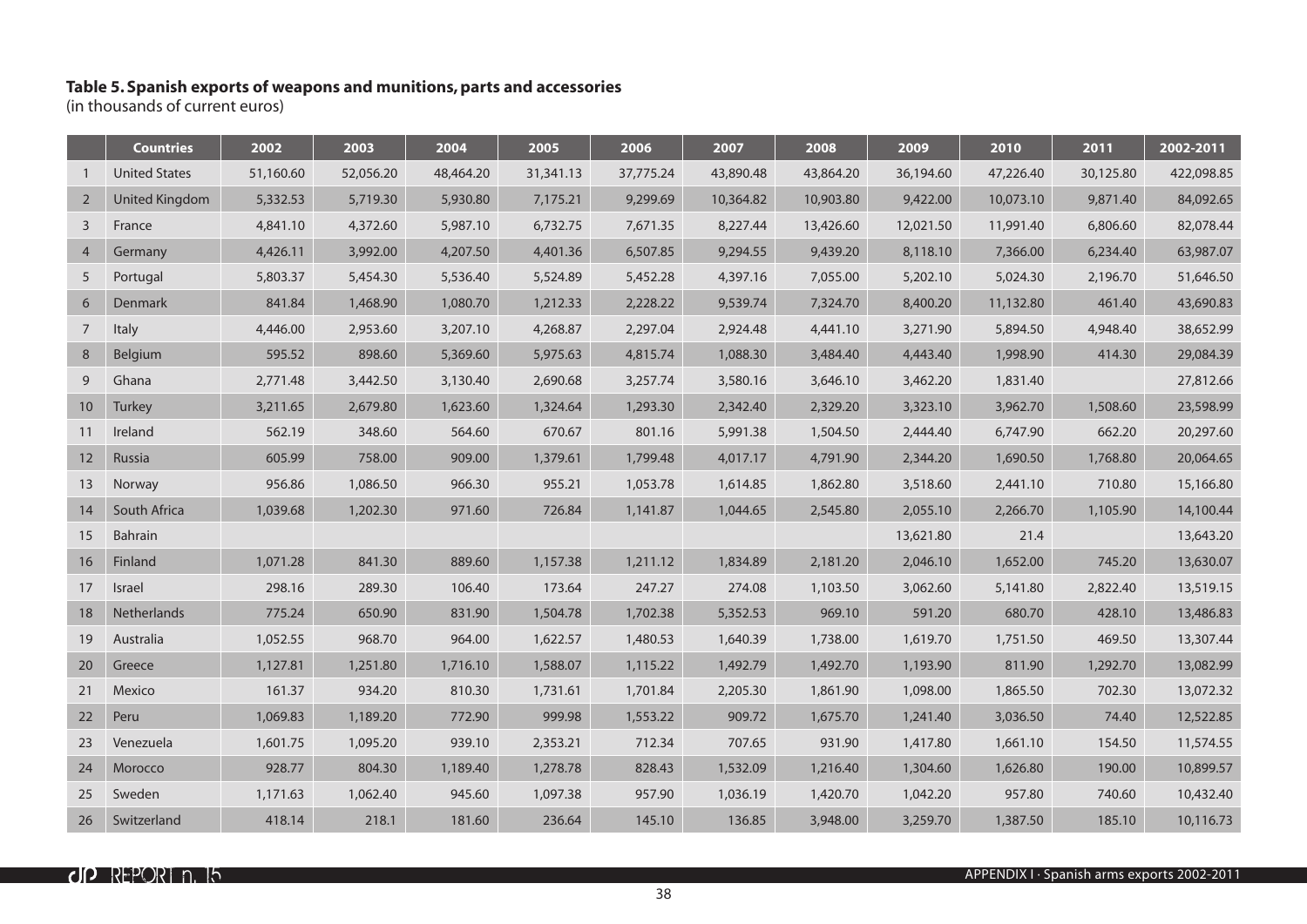|    | <b>Countries</b>                      | 2002     | 2003     | 2004     | 2005   | 2006     | 2007     | 2008     | 2009     | 2010     | 2011     | 2002-2011 |
|----|---------------------------------------|----------|----------|----------|--------|----------|----------|----------|----------|----------|----------|-----------|
| 27 | India                                 |          | 0.80     |          |        | 1,647.12 | 232.36   | 1,618.90 | 6,031.40 |          | 46.90    | 9,577.48  |
| 28 | Ukraine                               | 427.67   | 402.30   | 262.40   | 485.31 | 805.75   | 1,242.02 | 2,138.90 | 1,485.50 | 866.70   | 922.20   | 9,038.75  |
| 29 | <b>United Arab</b><br><b>Emirates</b> | 462.94   | 822.70   | 561.60   | 282.17 | 774.80   | 1,377.48 | 844.60   | 1,283.70 | 1,161.40 | 1,377.80 | 8,949.19  |
| 30 | Chile                                 | 1,062.58 | 831.60   | 372.50   | 435.03 | 770.21   | 571.94   | 805.20   | 1,188.90 | 1,099.80 | 1,441.30 | 8,579.06  |
| 31 | Canada                                | 734.99   | 1,555.60 | 589.20   | 155.33 | 228.03   | 794.97   | 927.60   | 1,360.70 | 1,757.20 | 112.80   | 8,216.42  |
| 32 | Guinea                                | 711.15   | 188.20   |          |        | 326.79   | 1,402.17 | 2,569.30 | 2,965.80 |          |          | 8,163.41  |
| 33 | Poland                                | 657.25   | 931.70   | 422.00   | 282.01 | 264.27   | 1,726.09 | 1,447.20 | 862.40   | 932.00   | 395.90   | 7,920.82  |
| 34 | Austria                               | 469.82   | 485.10   | 665.30   | 612.45 | 824.41   | 1,060.67 | 973.20   | 758.40   | 1,623.40 | 409.60   | 7,882.35  |
| 35 | Japan                                 | 747.22   | 881.40   | 740.30   | 267.65 | 378.25   | 677.03   | 1,542.00 | 1,037.70 | 865.30   | 213.90   | 7,350.75  |
| 36 | New Zealand                           | 309.87   | 595.60   | 519.60   | 782.52 | 879.32   | 522.88   | 841.00   | 699.90   | 773.30   | 251.30   | 6,175.29  |
| 37 | <b>Brazil</b>                         | 102.71   | 452.70   | 212.40   | 23.61  | 54.56    | 268.97   | 873.90   | 1,524.80 | 1,914.70 | 656.10   | 6,084.45  |
| 38 | Saudi Arabia                          | 31.18    | 177.40   | 256.60   | 600.99 | 1,065.16 | 185.81   | 605.00   | 707.50   | 940.10   | 1,167.40 | 5,737.14  |
| 39 | Guinea Bissau                         | 73.76    | 145.90   | 93.60    | 350.92 | 474.23   | 986.23   | 756.90   | 362.90   | 2,061.40 |          | 5,305.84  |
| 40 | Czech Republic                        | 253.43   | 328.00   | 175.60   | 314.82 | 507.13   | 640.72   | 676.50   | 498.10   | 1,357.70 | 415.40   | 5,167.40  |
| 41 | Argentina                             | 16.61    | 120.70   | 237.00   | 413.13 | 280.60   | 297.28   | 468.10   | 954.60   | 1,150.20 | 917.10   | 4,855.32  |
| 42 | Lebanon                               | 116.09   | 194.80   | 159.10   | 156.76 | 232.93   | 279.43   | 206.20   | 1,131.30 | 1,361.40 | 496.10   | 4,334.11  |
| 43 | Colombia                              | 26.95    | 35.70    | 49.00    | 201.49 | 168.85   | 1,308.26 | 220.70   | 447.70   | 1,281.70 | 552.80   | 4,293.15  |
| 44 | Angola                                | 51.85    |          |          | 62.76  | 62.93    | 208.57   | 1,897.10 | 1,394.40 | 365.50   |          | 4,043.11  |
| 45 | Mali                                  |          |          |          |        |          | 547.56   | 462.60   | 352.60   | 519.40   | 2,123.30 | 4,005.46  |
| 46 | <b>Bulgaria</b>                       | 258.50   | 199.60   | 559.70   | 480.58 | 347.57   | 314.14   | 1,104.20 | 221.20   | 240.40   | 130.60   | 3,856.49  |
| 47 | Hungary                               | 360.74   | 371.20   | 253.60   | 217.91 | 226.39   | 257.68   | 499.00   | 257.50   | 949.70   | 351.10   | 3,744.82  |
| 48 | Thailand                              | 46.30    | 54.60    | 1,000.30 | 11.33  | 325.27   | 222.66   | 223.40   | 724.50   | 522.00   | 140.60   | 3,270.96  |
| 49 | Slovenia                              | 38.13    | 40.10    | 39.90    | 52.94  | 40.29    | 2,747.21 | 76.90    | 119.80   | 19.00    | 38.10    | 3,212.37  |
| 50 | Paraguay                              | 279.05   | 162.50   | 352.30   | 405.31 | 329.23   | 494.95   | 289.20   | 224.20   | 466.40   | 192.30   | 3,195.44  |
| 51 | Central African<br>Republic           | 223.01   | 93.20    | 185.40   | 159.54 | 249.67   | 242.88   | 224.30   | 341.10   | 461.40   | 966.80   | 3,147.30  |
| 52 | Oman                                  |          |          |          |        | 80.72    | 51.31    |          | 485.00   | 2,523.40 |          | 3,140.43  |
| 53 | <b>Bolivia</b>                        | 189.14   | 139.20   | 181.60   | 223.43 | 336.31   | 421.77   | 280.00   | 1120.9   | 3.70     |          | 2,896.05  |
| 54 | Cyprus                                | 307.64   | 182.00   | 337.70   | 174.01 | 205.09   | 341.56   | 403.20   | 311.30   | 317.20   | 96.30    | 2,676.00  |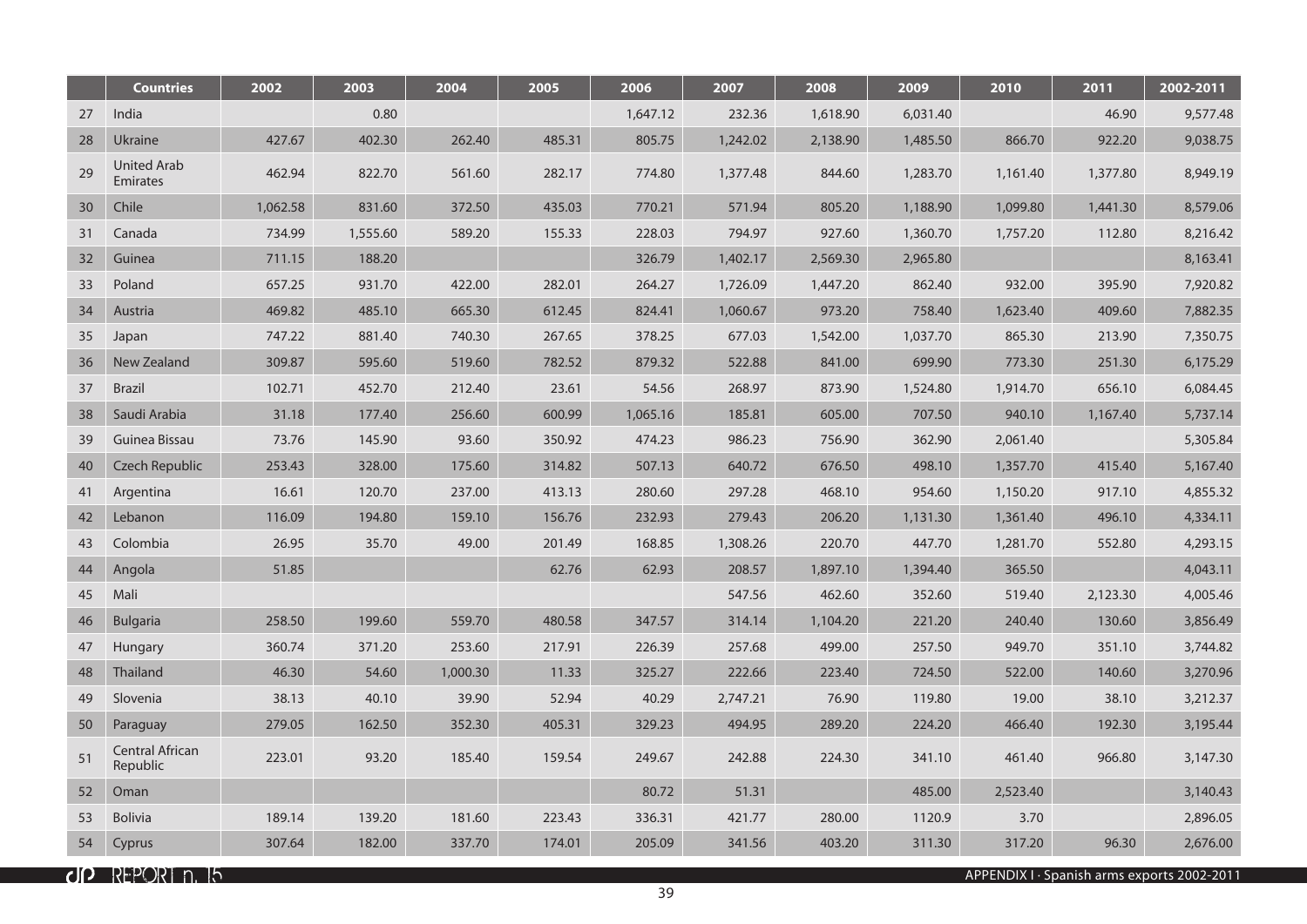|    | <b>Countries</b>       | 2002   | 2003   | 2004   | 2005   | 2006   | 2007   | 2008   | 2009   | 2010   | 2011     | 2002-2011 |
|----|------------------------|--------|--------|--------|--------|--------|--------|--------|--------|--------|----------|-----------|
| 55 | Hong Kong              | 1.67   | 3.50   | 23.30  | 70.80  | 141.94 | 180.57 | 635.10 | 710.60 | 357.00 | 437.00   | 2,561.48  |
| 56 | Iran                   | 27.40  |        |        | 52.27  | 161.52 | 38.06  | 128.50 | 715.10 | 232.00 | 1,045.20 | 2,400.05  |
| 57 | Kazakhstan             | 26.47  | 49.40  | 64.20  | 131.94 | 193.63 | 363.02 | 427.10 | 225.30 | 391.80 | 405.70   | 2,278.56  |
| 58 | Kuwait                 | 95.42  | 49.80  | 0.30   | 58.44  | 55.40  | 222.93 | 212.70 | 802.10 | 505.00 | 157.70   | 2,159.79  |
| 59 | Andorra                | 266.47 | 288.70 | 350.40 | 197.82 | 185.27 | 190.42 | 240.70 | 146.80 | 168.20 | 89.00    | 2,123.78  |
| 60 | Romania                | 295.52 | 277.20 | 404.40 | 343.78 | 209.65 | 24.73  | 63.70  | 187.90 | 260.60 | 18.30    | 2,085.78  |
| 61 | Guatemala              | 99.14  | 159.20 | 171.80 | 241.14 | 344.20 | 241.23 | 305.20 | 181.20 | 317.20 | 9.80     | 2,070.11  |
| 62 | Uruguay                | 26.07  | 47.40  | 22.60  | 132.23 | 149.43 | 143.19 | 367.50 | 437.10 | 382.60 | 254.80   | 1,962.92  |
| 63 | Philippines            | 255.07 | 283.90 | 167.50 | 12.79  | 64.08  | 50.56  | 143.60 | 262.10 | 165.70 | 269.00   | 1,674.30  |
| 64 | Lithuania              | 84.54  | 71.10  | 99.30  | 121.60 | 224.15 | 284.17 | 394.30 | 237.00 | 103.70 | 45.40    | 1,665.26  |
| 65 | Mauritania             | 187.36 | 128.00 | 191.40 | 394.86 | 145.59 | 52.72  | 345.90 | 72.10  | 140.40 |          | 1,658.33  |
| 66 | Namibia                | 274.44 | 75.60  | 130.20 | 197.73 | 166.36 | 57.44  | 342.10 | 165.30 | 233.60 |          | 1,642.77  |
| 67 | Cameroon               | 46.69  | 100.20 | 148.00 | 251.15 | 33.20  | 37.7   | 150.70 | 237.40 | 619.90 |          | 1,624.94  |
| 68 | Malaysia               | 72.10  | 80.90  | 173.60 | 130.04 | 122.69 | 194.12 | 604.30 | 6.30   | 112.50 | 45.00    | 1,541.55  |
| 69 | Dominican<br>Republic  | 153.75 | 192.60 | 185.00 | 156.87 | 148.91 | 45.77  | 74.90  | 263.20 | 141.50 | 23.20    | 1,385.70  |
| 70 | Tunisia                | 49.02  | 28.20  | 38.70  | 35.85  | 37.65  | 149.98 | 227.90 | 228.50 | 456.10 | 89.90    | 1,341.80  |
| 71 | Ecuador                | 203.18 | 80.80  | 58.10  | 59.25  | 178.22 | 244.59 | 12.50  | 383.10 | 64.80  | 46.60    | 1,331.14  |
| 72 | <b>Burkina Faso</b>    | 66.83  | 127.80 | 76.70  | 87.04  | 139.54 | 153.62 | 231.00 | 144.80 | 154.30 |          | 1,181.63  |
| 73 | Slovakia               | 114.26 | 101.80 | 155.50 | 83.82  | 152.42 | 121.31 | 195.90 | 108.10 | 70.40  | 60.20    | 1,163.71  |
| 74 | Taiwan                 | 49.56  | 28.10  | 81.10  | 154.83 | 101.84 | 53.01  | 124.60 | 117.90 | 195.30 | 202.70   | 1,108.94  |
| 75 | South Korea            | 84.35  | 137.10 | 72.40  | 126.67 | 107.04 | 214.16 | 61.30  | 155.70 | 61.80  |          | 1,020.52  |
| 76 | Croatia                | 67.74  | 46.60  | 53.50  | 87.67  | 106.89 | 164.85 | 108.80 | 118.00 | 48.50  | 114.50   | 917.05    |
| 77 | Trinidad and<br>Tobago |        | 7.60   | 7.10   | 30.04  | 41.04  | 19.21  | 40.30  | 35.80  | 681.00 | 30.80    | 892.89    |
| 78 | Senegal                | 104.08 | 96.10  | 48.50  | 95.41  | 50.91  | 244.36 | 141.40 | 19.20  | 89.70  |          | 889.66    |
| 79 | Latvia                 | 61.80  | 82.80  | 128.70 | 39.25  | 121.09 | 147.57 | 138.80 | 53.40  | 41.80  | 52.90    | 868.11    |
| 80 | Egypt                  | 254.57 | 94.40  | 66.70  |        | 49.46  | 83.08  | 106.30 | 1.70   | 1.20   | 206.40   | 863.81    |
| 81 | Pakistan               |        |        |        | 4.02   | 73.73  | 85.1   | 18.40  | 36.00  | 217.20 | 390.30   | 824.75    |
| 82 | Singapore              | 24.26  | 21.40  | 1.30   | 2.35   | 4.77   | 2.68   |        | 4.70   | 719.10 |          | 780.56    |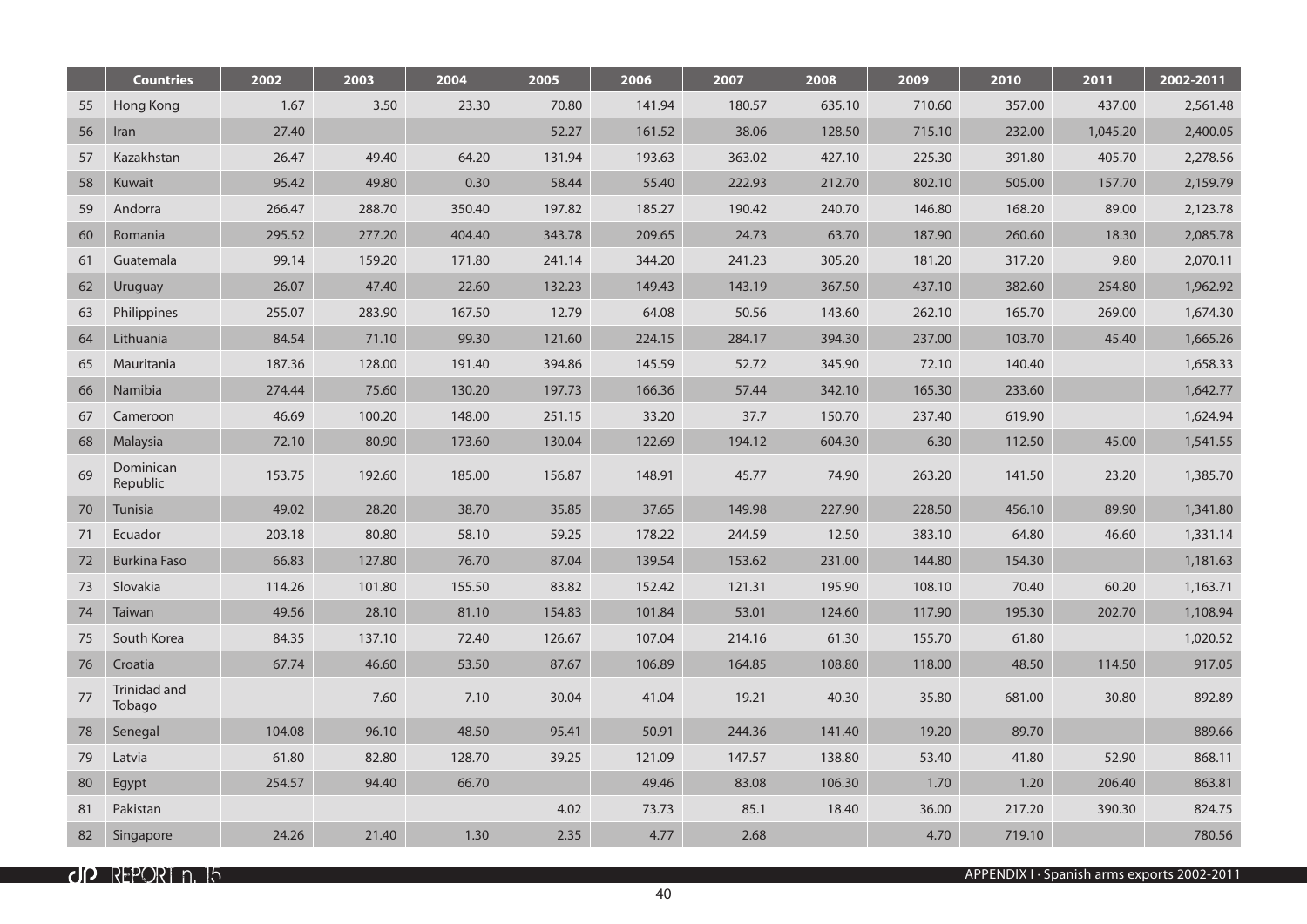|     | <b>Countries</b>          | 2002   | 2003   | 2004   | 2005   | 2006   | 2007   | 2008   | 2009   | 2010   | 2011   | 2002-2011 |
|-----|---------------------------|--------|--------|--------|--------|--------|--------|--------|--------|--------|--------|-----------|
| 83  | Costa Rica                | 81.44  | 114.60 | 103.80 | 24.62  | 79.59  | 129.62 | 41.50  | 32.90  | 135.30 | 33.10  | 776.47    |
| 84  | Nicaragua                 | 17.39  | 22.90  | 45.60  | 0.81   | 46.88  | 59.35  | 164.10 | 412.70 |        |        | 769.73    |
| 85  | Cuba                      | 80.96  | 42.20  | 121.20 | 101.27 | 97.01  | 36.81  | 50.70  | 39.10  | 125.70 | 43.40  | 738.35    |
| 86  | Honduras                  |        | 46.30  | 70.90  | 67.83  | 79.58  | 184.78 |        | 155.10 | 61.90  |        | 666.39    |
| 87  | Kenya                     |        |        |        |        |        |        | 6.60   | 511.00 | 110.00 | 1.20   | 628.80    |
| 88  | Macedonia                 | 46.56  | 18.00  |        |        |        | 127.94 | 102.90 | 106.80 | 49.90  | 72.10  | 524.20    |
| 89  | Malta                     | 193.53 | 128.60 | 47.00  | 29.45  | 23.30  | 55.28  | 0.60   | 28.60  |        | 13.50  | 519.86    |
| 90  | Gabon                     |        | 29.10  |        |        | 0.32   | 4.94   | 187.70 | 10.10  | 267.10 | 6.00   | 505.26    |
| 91  | Estonia                   | 11.99  | 21.30  | 29.60  | 29.73  | 33.00  | 106.46 | 133.20 | 33.60  | 59.40  | 11.60  | 469.88    |
| 92  | Albania                   | 1.23   |        | 34.00  | 141.69 | 108.21 | 41.4   | 48.00  | 42.50  | 51.10  |        | 468.13    |
| 93  | Libya                     |        |        |        |        |        |        | 86.70  | 220.00 | 153.30 |        | 460.00    |
| 94  | Panama                    | 4.96   | 2.60   | 3.70   | 3.10   | 25.54  | 50.35  | 71.00  | 69.00  | 165.40 | 52.20  | 447.85    |
| 95  | El Salvador               |        | 39.20  | 47.10  | 24.20  |        |        | 95.00  |        | 179.60 | 30.80  | 415.90    |
| 96  | Jordan                    |        | 192.40 |        |        | 7.68   |        |        |        | 199.00 |        | 399.08    |
| 97  | Serbia                    |        |        | 16.30  | 14.17  | 13.36  | 13     | 102.40 | 116.60 | 97.40  | 21.10  | 394.33    |
| 98  | Georgia                   | 0.68   |        |        |        | 2.46   | 50.07  | 112.20 | 57.30  | 130.40 | 6.20   | 359.31    |
| 99  | Equatorial<br>Guinea      | 7.95   | 0.20   |        | 0.10   | 326.80 |        |        |        | 10.60  |        | 345.65    |
| 100 | Jamaica                   |        |        | 111.40 |        | 30.38  | 55.34  |        | 48.20  | 53.80  |        | 299.12    |
| 101 | Tanzania                  |        |        |        | 66.04  |        | 11.69  | 41.20  |        |        | 158.90 | 277.83    |
| 102 | Zambia                    | 3.95   | 2.70   | 46.30  | 4.05   | 4.31   | 7.95   | 7.80   | 119.90 | 12.00  | 38.00  | 246.96    |
| 103 | Bosnia and<br>Herzegovina | 0.64   |        | 50.10  |        | 47.50  |        |        | 78.8   | 38.60  | 29.30  | 244.94    |
| 104 | Côte d'Ivoire             | 118.92 | 79.70  | 1.10   |        |        |        |        |        |        |        | 199.72    |
| 105 | Botswana                  |        |        | 2.80   | 11.60  | 13.02  | 14.47  | 32.50  | 19.00  | 47.00  | 39.80  | 180.19    |
| 106 | Sri Lanka                 |        | 4.20   | 21.70  | 6.18   | 2.60   |        |        | 107.10 | 4.10   | 28.10  | 173.98    |
| 107 | Montenegro                |        |        |        |        | 8.30   | 32.67  | 68.70  | 9.20   | 19.90  | 19.60  | 158.37    |
| 108 | China                     | 24.32  | 49.20  |        |        |        | 67.92  |        |        |        |        | 141.44    |
| 109 | French Polynesia          | 11.02  | 13.00  | 12.30  | 6.18   | 27.28  | 23.93  | 8.10   | 21.30  |        | 15.90  | 139.01    |
| 110 | Iceland                   | 9.10   | 2.50   | 6.30   | 2.76   | 29.64  | 22.75  | 12.60  | 22.60  | 24.50  |        | 132.75    |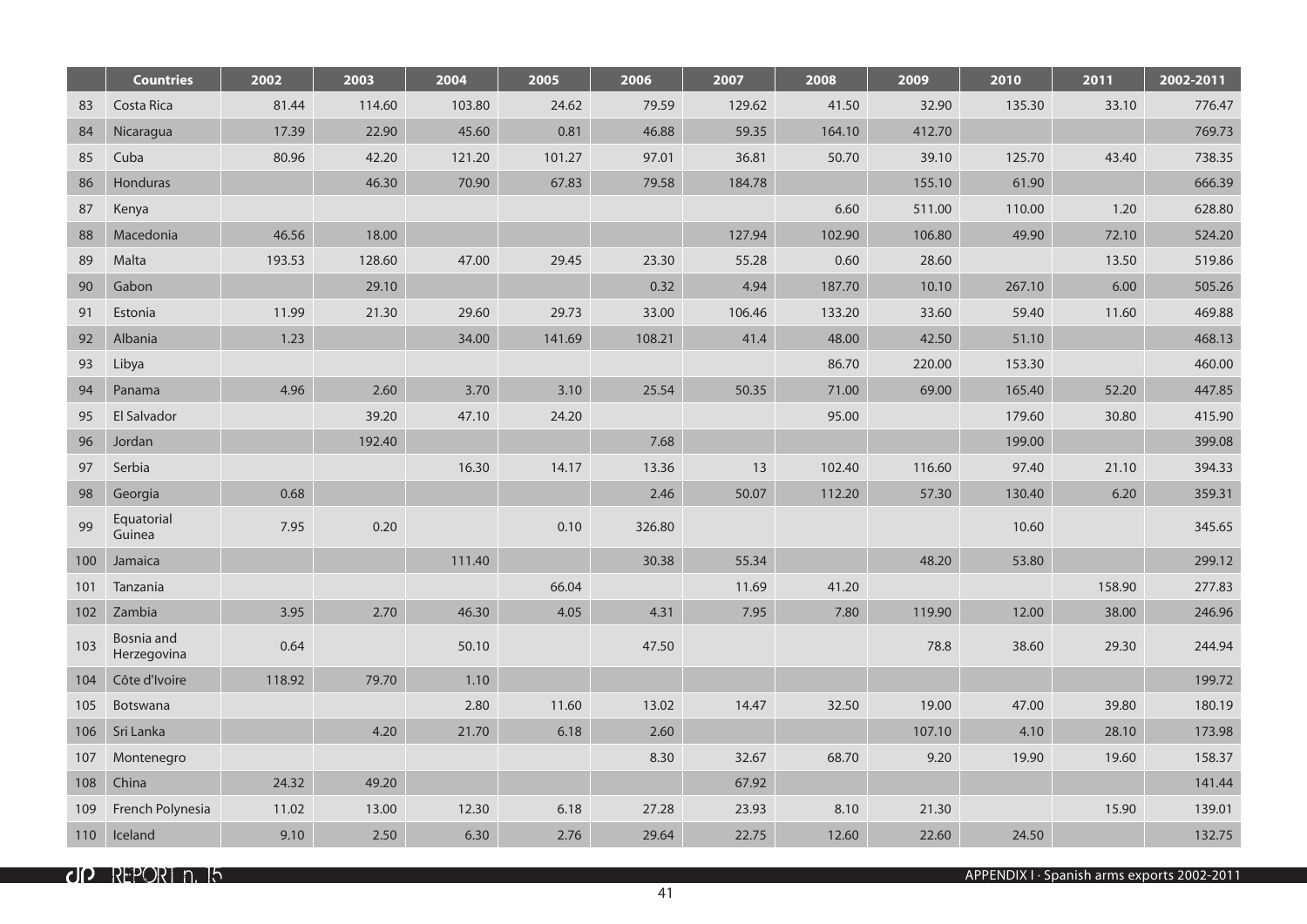|     | <b>Countries</b>        | 2002  | 2003  | 2004  | 2005  | 2006  | 2007    | 2008  | 2009    | 2010  | 2011  | 2002-2011 |
|-----|-------------------------|-------|-------|-------|-------|-------|---------|-------|---------|-------|-------|-----------|
| 111 | San Marino              | 38.65 | 23.00 | 25.00 | 19.60 | 16.00 |         |       |         |       |       | 122.25    |
| 112 | Luxembourg              | 47.69 | 42.10 | 17.70 |       |       | $9$     |       |         |       | 0.10  | 116.59    |
| 113 | New Caledonia           |       |       |       | 22.72 |       | 34.52   | 13.40 | 15.20   |       |       | 85.84     |
| 114 | Indonesia               | 3.46  | 0.90  |       |       | 12.10 | $8.8\,$ | 1.40  | 35.50   | 1.10  | 20.40 | 83.66     |
| 115 | Afghanistan             |       |       |       |       |       | 0.35    |       |         |       | 63.30 | 63.65     |
| 116 | Uzbekistan              |       |       |       |       |       |         |       | 25.20   |       | 37.60 | 62.80     |
| 117 | Armenia                 |       |       |       |       | 0.65  | 6.12    | 1.80  | 7.00    | 17.10 | 23.30 | 55.97     |
| 118 | Suriname                |       | 0.20  |       |       |       |         |       | 25.80   |       | 27.70 | 53.70     |
| 119 | Gibraltar               | 13.92 | 2.30  | 7.30  | 9.16  | 0.36  | 1.57    | 2.60  | 3.80    | 5.00  | 4.70  | 50.71     |
| 120 | Netherlands<br>Antilles |       |       |       |       | 3.37  |         | 5.70  | 16.80   | 8.70  | 5.30  | 39.87     |
| 121 | Chad                    |       |       |       |       |       |         | 24.00 |         | 15.8  |       | 39.80     |
| 122 | Algeria                 |       | 32.90 |       |       |       |         |       |         |       |       | 32.90     |
| 123 | Liechtenstein           |       |       | 22.10 |       |       |         |       |         |       |       | 22.10     |
| 124 | <b>Mauritius</b>        |       | 2.80  | 14.60 |       |       |         |       |         |       |       | 17.40     |
| 125 | Azerbaijan              |       |       |       |       |       |         |       |         | 9.20  | 4.80  | 14.00     |
| 126 | Zimbabwe                | 2.48  |       | 2.00  |       |       |         |       |         |       | 8.80  | 13.28     |
| 127 | Kyrgyzstan              |       |       |       |       |       |         |       |         |       | 13.00 | 13.00     |
| 128 | Mozambique              | 0.41  |       |       |       |       |         |       |         | 1.70  | 6.90  | 9.01      |
| 129 | Moldova                 |       | 0.20  |       |       |       |         | 3.20  | $5.5\,$ |       |       | 8.90      |
| 130 | <b>Vatican City</b>     |       | 8.50  |       |       |       |         |       |         |       |       | 8.50      |
| 131 | Sudan                   |       | 6.00  | 2.20  |       |       |         |       |         |       |       | 8.20      |
| 132 | Republic of<br>Korea    |       | 3.30  |       | 3.70  |       |         |       |         |       |       | 7.00      |
| 133 | Barbados                |       | 4.40  |       |       |       |         |       |         |       |       | 4.40      |
| 134 | Uganda                  |       |       |       |       | 3.30  |         |       |         |       |       | 3.30      |
| 135 | Grenada                 |       |       |       |       | 1.05  | 1.22    |       |         |       |       | 2.27      |
| 136 | Vietnam                 |       |       |       | 0.20  |       |         |       | 0.70    |       |       | 0.90      |
|     | 137 Nigeria             |       | 0.80  |       |       |       |         |       |         |       |       | 0.80      |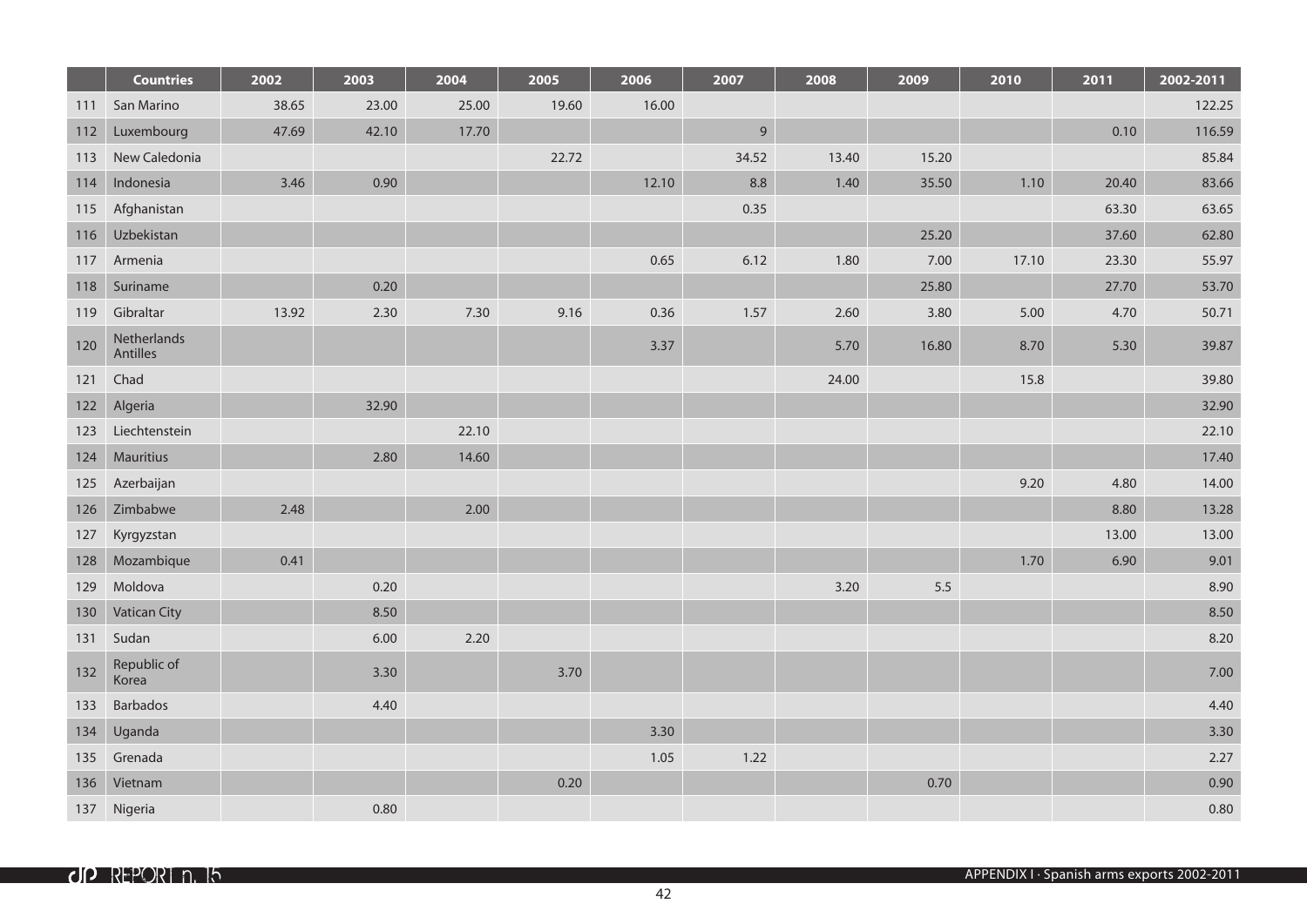|     | <b>Countries</b>                 | 2002       | 2003       | 2004       | 2005      | 2006       | 2007       | 2008       | 2009       | 2010       | 2011      | 2002-2011 |
|-----|----------------------------------|------------|------------|------------|-----------|------------|------------|------------|------------|------------|-----------|-----------|
| 138 | Northern<br>Mariana Islands      |            |            | 0.40       |           |            |            |            |            |            |           | 0.40      |
| 139 | Bangladesh                       |            |            | 0.30       |           |            |            |            |            |            |           | 0.30      |
|     | 140 Aruba                        | 0.29       |            |            |           |            |            |            |            |            |           | 0.29      |
|     | 141 Cayman Islands               | 0.14       |            |            |           |            |            |            |            |            |           | 0.14      |
| 142 | Provisioning to<br>third parties |            |            |            |           |            |            |            |            | 1.40       |           | 1.40      |
|     | <b>Total</b>                     | 107,943.43 | 108,699.40 | 109,305.60 | 99,164.68 | 113,490.19 | 149,833.14 | 165,402.60 | 173,027.50 | 174,765.50 | 92,866.90 |           |

Source: Database ESTACOM of the Institute of Foreign Trade (consulted: 2010-2011, 16 October 2012). Value of the exports gathered in TARIC code 93. Author: Centre Delàs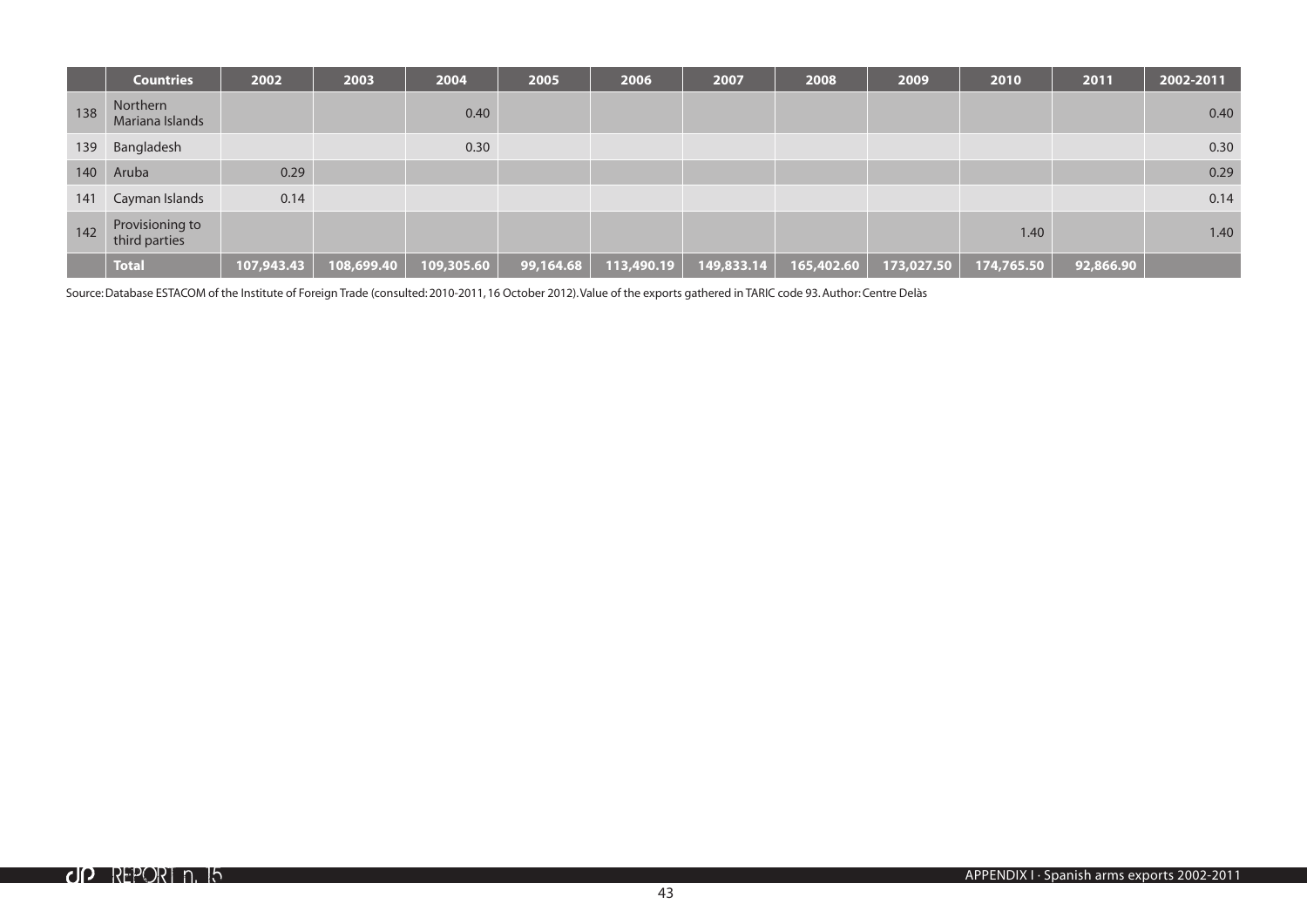#### **Table 6. Spanish exports of hunting and sporting weapons**

(in thousands of current euros)

|                | <b>Countries</b>                | 2008     | 2009     | 2010     | 2011     | 2008-2011 |
|----------------|---------------------------------|----------|----------|----------|----------|-----------|
| $\mathbf{1}$   | <b>United States</b>            | 5,795.05 | 9,892.06 | 4,098.80 | 6,718.28 | 26,504.19 |
| $\overline{2}$ | Ghana                           | 2,773.07 | 3,543.07 | 1,507.52 | 7,504.71 | 15,328.36 |
| 3              | Turkey                          | 1,912.99 | 3,217.83 | 3,420.84 | 1,881.70 | 10,433.37 |
| $\overline{4}$ | Peru                            | 1,102.44 | 1,424.32 | 2,320.31 | 1,468.37 | 6,315.44  |
| 5              | Australia                       | 710.32   | 1,381.15 | 1,563.65 | 2,434.73 | 6,089.85  |
| $\sqrt{6}$     | Guinea republic                 | 1,827.96 | 4,135.09 |          |          | 5,963.05  |
| $\overline{7}$ | South Africa                    | 1,362.15 | 1,293.84 | 1,317.52 | 1,281.51 | 5,255.03  |
| $\,8\,$        | Norway                          | 683.84   | 772.62   | 824.38   | 2,965.39 | 5,246.23  |
| $\mathsf 9$    | Morocco                         | 1,004.34 | 975.69   | 1,224.19 | 1,925.11 | 5,129.32  |
| 10             | Ukraine                         | 1,850.43 | 1,223.16 | 728.54   | 1,056.15 | 4,858.28  |
| 11             | Japan                           | 1,129.47 | 1,095.93 | 869.06   | 1,250.86 | 4,345.32  |
| 12             | Mali                            | 231.79   | 356.68   | 534.97   | 3,143.78 | 4,267.22  |
| 13             | Russia                          | 1,227.06 | 987.26   | 441.18   | 1,085.31 | 3,740.80  |
| 14             | Lebanon                         | 348.12   | 1,087.24 | 1,524.03 | 643.26   | 3,602.66  |
| 15             | Guinea Bissau                   | 149.30   | 374.85   | 1,395.98 | 1,015.64 | 2,935.76  |
| 16             | Chile                           | 431.43   | 322.81   | 540.96   | 1,433.73 | 2,728.92  |
| 17             | Venezuela                       | 535.57   | 784.70   | 397.09   | 810.84   | 2,528.20  |
| 18             | Mexico                          | 582.98   | 274.73   | 606.43   | 847.56   | 2,311.70  |
| 19             | Cameroon                        | 212.68   | 247.24   | 630.56   | 1,108.99 | 2,199.47  |
| 20             | Argentina                       | 126.81   | 739.44   | 639.73   | 573.21   | 2,079.19  |
| 21             | New Zealand                     | 508.12   | 222.11   | 491.66   | 754.96   | 1,976.85  |
| 22             | <b>Central African Republic</b> | 250.90   | 753.09   | 355.69   | 297.59   | 1,657.28  |
| 23             | Thailand                        | 80.05    | 630.10   | 293.60   | 559.29   | 1,563.03  |
| 24             | Uruguay                         | 291.09   | 165.08   | 337.58   | 734.20   | 1,527.95  |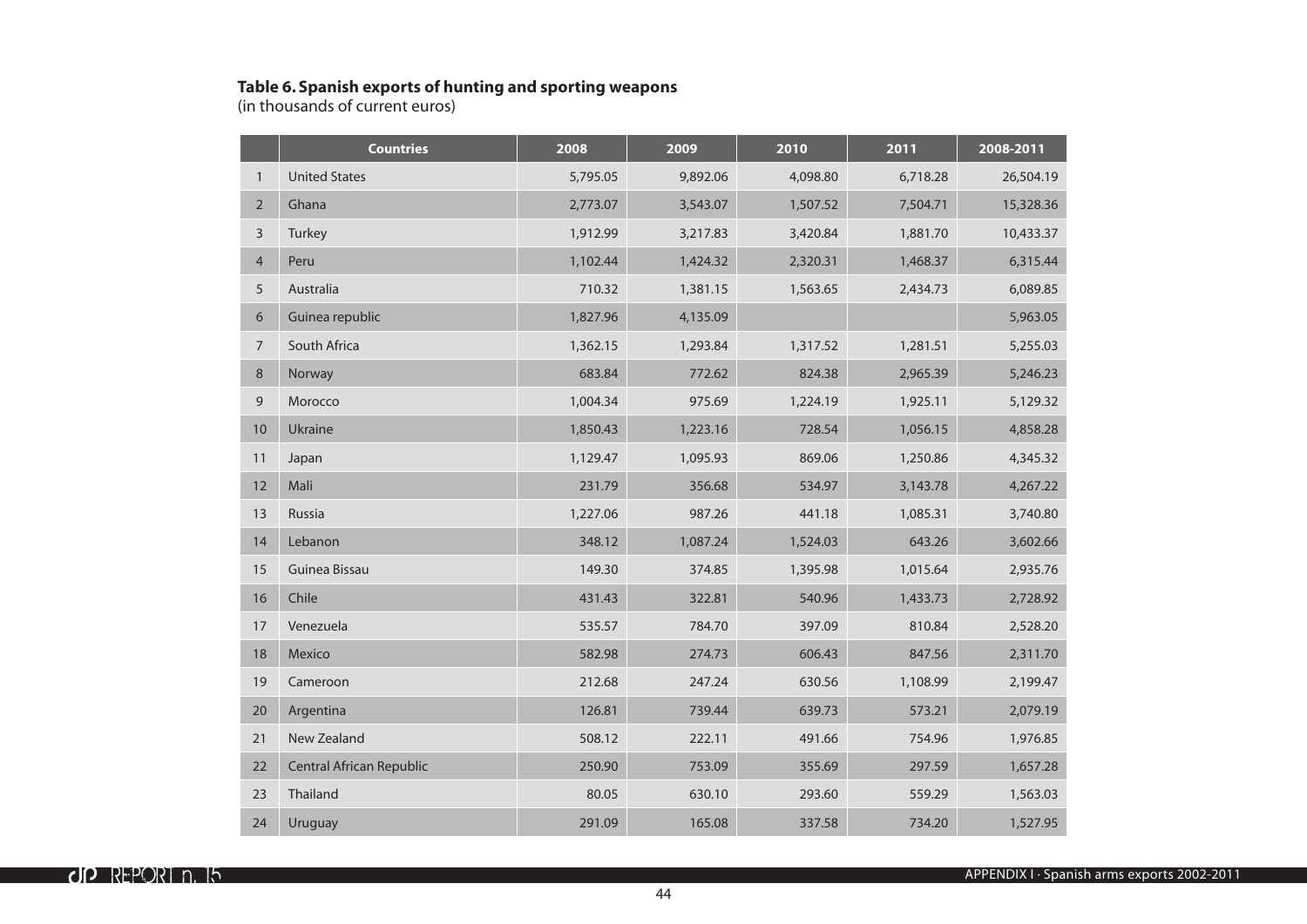|    | <b>Countries</b>    | 2008   | 2009   | 2010   | 2011   | 2008-2011 |
|----|---------------------|--------|--------|--------|--------|-----------|
| 25 | Pakistan            | 25.96  | 269.99 | 413.81 | 675.38 | 1,385.14  |
| 26 | Tunisia             | 173.85 | 164.75 | 293.89 | 602.07 | 1,234.56  |
| 27 | Angola              | 257.70 | 208.54 | 373.08 | 368.55 | 1,207.87  |
| 28 | Colombia            | 211.84 | 471.28 | 208.50 | 254.64 | 1,146.26  |
| 29 | Paraguay            | 223.11 | 99.33  | 334.08 | 349.14 | 1,005.67  |
| 30 | Guatemala           | 318.29 | 140.06 | 341.90 | 148.50 | 948.74    |
| 31 | Namibia             | 312.96 | 181.67 | 245.37 | 161.91 | 901.91    |
| 32 | Canada              | 457.80 | 115.70 | 159.47 | 104.90 | 837.86    |
| 33 | Mauritania          | 509.36 |        | 208.84 | 69.86  | 788.06    |
| 34 | <b>Burkina Faso</b> | 137.44 | 149.75 | 157.16 | 172.21 | 616.56    |
| 35 | Dominican Republic  | 73.89  | 255.64 | 144.63 | 131.79 | 605.94    |
| 36 | Philippines         | 174.17 | 173.43 | 39.81  | 131.73 | 519.14    |
| 37 | South Korea         | 61.28  | 157.30 | 61.80  | 216.16 | 496.54    |
| 38 | Panama              | 73.20  | 66.06  | 166.89 | 155.45 | 461.59    |
| 39 | Georgia             | 129.85 | 82.45  | 143.68 | 80.38  | 436.36    |
| 40 | Taiwan              | 124.62 | 117.85 | 123.95 | 53.94  | 420.36    |
| 41 | Switzerland         | 225.39 | 39.71  | 95.75  | 51.76  | 412.60    |
| 42 | Malaysia            | 295.59 | 0.24   |        | 109.71 | 405.54    |
| 43 | Gabon               | 78.81  |        | 222.00 | 93.52  | 394.33    |
| 44 | France              |        | 134.29 | 133.07 | 71.53  | 338.89    |
| 45 | Egypt               |        |        |        | 336.48 | 336.48    |
| 46 | Senegal             | 141.43 | 23.24  | 89.69  | 76.93  | 331.28    |
| 47 | Tanzania            | 122.01 |        |        | 184.00 | 306.01    |
| 48 | <b>Bolivia</b>      | 212.08 |        |        | 80.15  | 292.23    |
| 49 | Nicaragua           | 172.93 | 80.91  |        | 29.08  | 282.92    |
| 50 | <b>Honduras</b>     |        | 164.78 | 50.65  | 57.33  | 272.75    |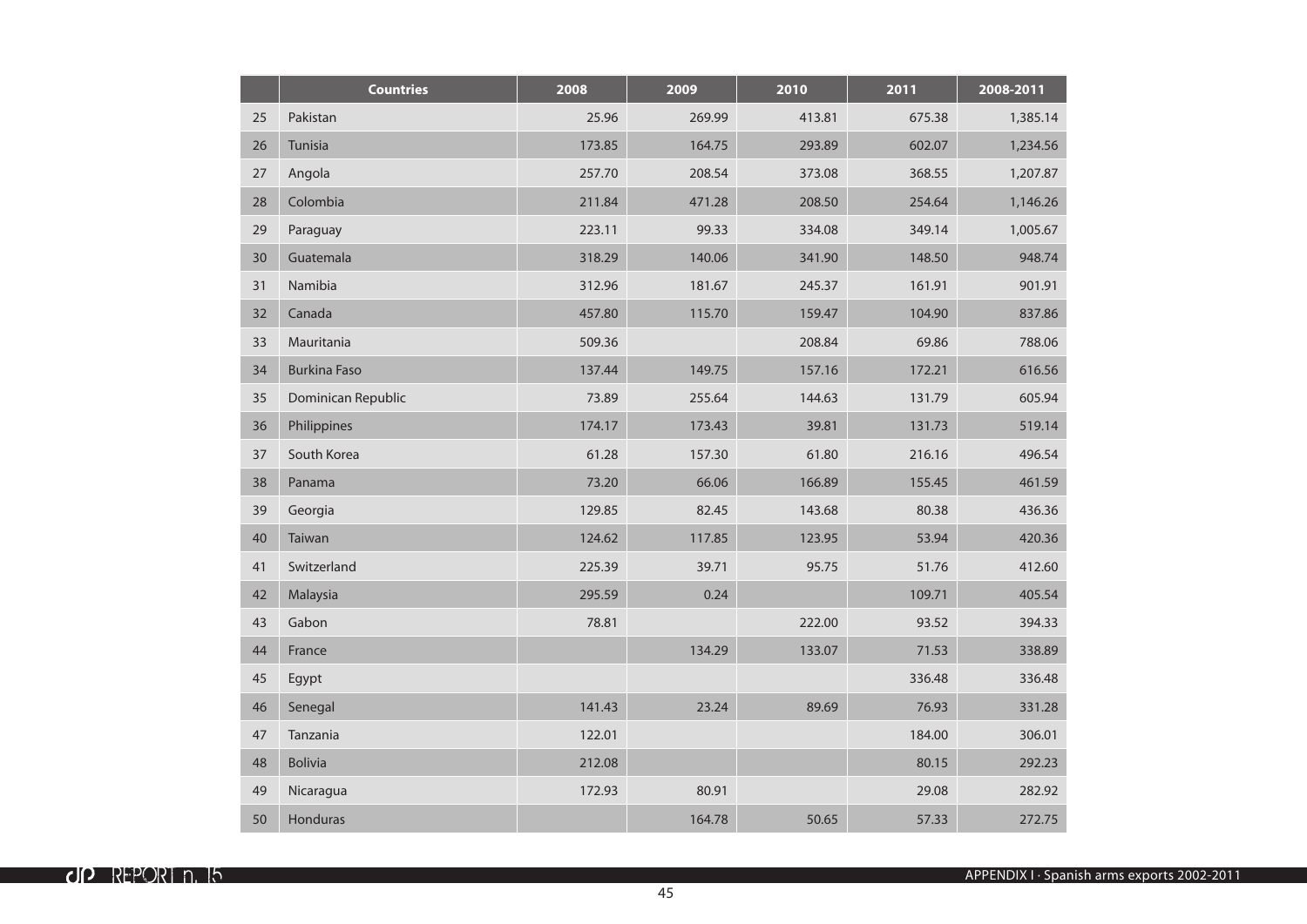|    | <b>Countries</b>            | 2008  | 2009   | 2010   | 2011   | 2008-2011 |
|----|-----------------------------|-------|--------|--------|--------|-----------|
| 51 | Ecuador                     |       | 136.15 | 76.84  | 47.89  | 260.88    |
| 52 | Jamaica                     |       | 96.39  | 114.31 | 47.46  | 258.16    |
| 53 | Kuwait                      | 15.64 | 91.26  | 95.40  | 20.32  | 222.62    |
| 54 | Cuba                        |       |        | 92.64  | 113.00 | 205.64    |
| 55 | Kazakhstan                  | 50.80 | 76.23  | 35.71  | 42.43  | 205.18    |
| 56 | Israel                      |       | 127.57 | 72.16  | 2.60   | 202.33    |
| 57 | Serbia                      | 0.08  | 81.36  | 55.39  | 40.30  | 177.12    |
| 58 | Bosnia and Herzegovina      |       | 60.53  |        | 85.67  | 146.20    |
| 59 | China                       |       |        |        | 140.80 | 140.80    |
| 60 | <b>United Arab Emirates</b> |       | 127.52 |        | 4.11   | 131.63    |
| 61 | Suriname                    |       | 22.87  | 34.23  | 57.50  | 114.60    |
| 62 | Costa Rica                  |       | 5.51   | 95.38  | 7.41   | 108.30    |
| 63 | Iceland                     | 13.54 | 25.99  | 19.29  | 36.40  | 95.21     |
| 64 | Albania                     |       |        | 78.61  |        | 78.61     |
| 65 | Andorra                     | 5.03  | 12.03  | 23.40  | 13.89  | 54.34     |
| 66 | Chad                        | 16.93 |        | 15.75  | 20.82  | 53.50     |
| 67 | French Guiana (France)      |       |        | 44.29  |        | 44.29     |
| 68 | India                       |       |        |        | 40.01  | 40.01     |
| 69 | Croatia                     | 3.23  | 23.46  |        | 4.39   | 31.08     |
| 70 | Latvia                      |       | 26.64  |        |        | 26.64     |
| 71 | France (New Caledonia)      | 26.19 |        |        |        | 26.19     |
| 72 | Armenia                     | 2.18  | 8.50   | 13.11  |        | 23.79     |
| 73 | France                      | 9.80  | 7.17   |        |        | 16.97     |
| 74 | Moldova                     | 3.78  | 6.24   |        |        | 10.02     |
| 75 | <b>Brazil</b>               |       |        | 8.81   | 0.20   | 9.01      |
| 76 | Kenya                       | 6.61  |        |        |        | 6.61      |
| 77 | Greece                      |       |        | 5.75   |        | 5.75      |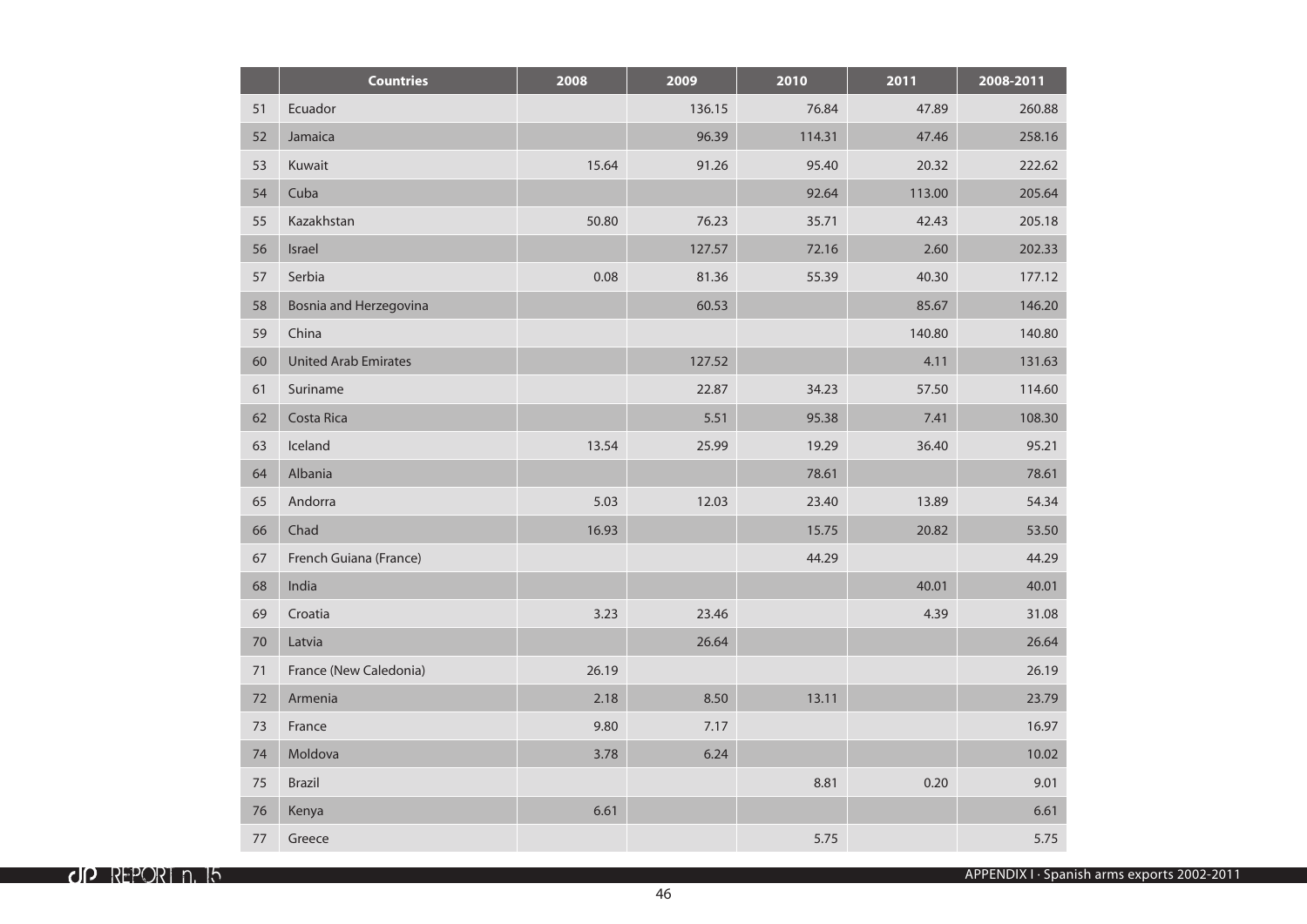|    | <b>Countries</b>         | 2008      | 2009      | 2010      | 2011      | 2008-2011 |
|----|--------------------------|-----------|-----------|-----------|-----------|-----------|
| 78 | Azerbaijan               |           | 5.55      |           |           | 5.55      |
| 79 | Cyprus                   |           |           |           | 3.20      | 3.20      |
| 80 | Romania                  |           |           | 1.50      |           | 1.50      |
| 81 | Monaco                   |           | 1.2       |           |           | 1.20      |
| 82 | Saudi Arabia             |           |           |           | 1.15      | 1.15      |
| 83 | <b>Equatorial Guinea</b> |           |           |           | 0.60      | 0.60      |
|    | <b>Total</b>             | 29,795.31 | 39,939.19 | 30,954.81 | 46,992.39 |           |

Source: General Sub-bureau of Foreign Trade of Defence and Dual-use Materiel. Author: Centre Delàs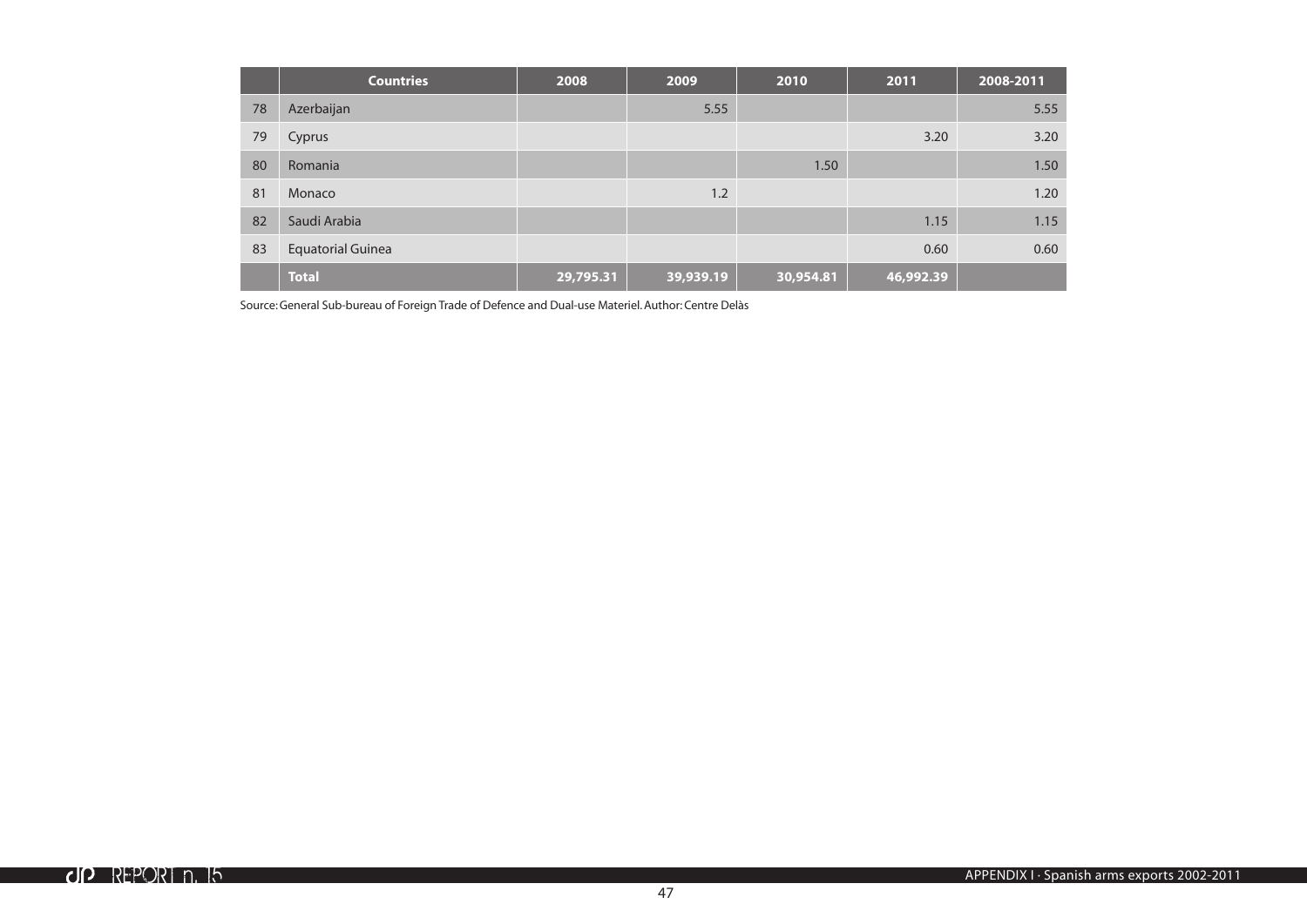## **APPENDIX II**

#### **Definitions**

#### **Conventional arms**

Arms that are not biological, chemical or nuclear.

#### **Conventional heavy weapons**

Very large arms that cannot be transported by a person or a group of people; for example planes, boats, submarines, tanks, vehicles, artillery, cannons, machine guns, etc.

#### **Small arms and light weapons1**

*Small arms:*

Broadly categorized as those weapons intended for use by individual members of armed or security forces. They include revolvers and self-loading pistols; rifles and carbines; sub-machine guns; assault rifles; and light machine guns. *Light arms:*

Broadly categorized as those weapons intended for use by several members of armed or security forces serving as a crew. They include heavy machine guns; hand-held under-barrel and mounted grenade launchers; portable anti-aircraft guns; portable anti-tank guns; recoilless rifles; portable launchers of anti-tank missile and rocket systems; portable launchers of anti-aircraft missile systems; and mortars of calibres less than 100 mm.

#### **DEFENCE MATERIEL2**

The entire European Union uses the same classification of military materiel. Specifically, arms are classified in 22 categories:

#### **Category 1: Smooth-bore weapons with calibres less than 20mm**

Rifles, carbines, revolvers, pistols, machine pistols, machine guns, silencers, clips, weapons sights and flash suppressors.

#### **Category 2: Smooth-bore weapons with calibres equal to or greater than 20mm**

Guns, howitzers, cannon, mortars, anti-tank weapons, projectile launchers, military flame throwers, rifles, recoilless rifles, smooth-bore weapons and signature reduction devices, smoke, gas and pyrotechnic projectors or generators, specially designed or modified for military use, weapons sights and weapon sight mounts.

#### **Category 3: Ammunition and fuse setting devices and specially designed components**

Ammunition for weapons specified by ML1, ML2 or ML12. Fuse setting devices specially designed for ammunition specified by ML3.a. Including metal or plastic fabrications such as primer anvils, bullet cups, cartridge links, rotating bands and munitions metal parts; safing and arming devices, fuses, sensors and initiation devices; power supplies with high one-time operational output; combustible cases for charges; submunitions including bomblets, minelets and terminally guided projectiles.

#### **Category 4: Bombs, torpedoes, rockets, missiles**

Bombs, torpedoes, grenades, smoke canisters, rockets, mines, missiles, depth charges, demolition-charges, demolition-devices, demolition-kits, "pyrotechnic" devices, cartridges and simulators, smoke grenades, fire bombs, incendiary bombs and explosive devices, missile rocket nozzles and reentry vehicle nosetips.

#### **Category 5: Firing solution systems**

Weapon sights, bombing computers, gun laying equipment and weapon control systems; target acquisition, designation, range-finding, surveillance or tracking systems; detection, data fusion, recognition or identification equipment; and sensor integration equipment.

#### **Category 6: Ground vehicles and components**

Ground vehicles and components specially designed or modified for military use; tanks and other military armed vehicles and military vehicles fitted with mountings for arms or equipment for mine laying or the launching of munitions specified by ML4; armoured vehicles; amphibious and deep water fording vehicles; recovery vehicles and vehicles for towing or transporting ammunition or weapon systems and associated load handling equipment; pneumatic tyre casings of a kind specially designed to be bullet-proof.

#### **Category 7: Chemical or biological toxic agents**

Biological agents or radioactive materials, nerve agents, vesicant agents, tear gases, riot control agents.

#### **Category 8: "Energetic materials", and related substances**

Explosives, propellants, "pyrotechnics", fuels and related substances, perchlorates, chlorates and chromates, oxidisers, binders, "additives", and "precursors".

#### **Category 9: Vessels of war**

Vessels (surface or underwater) specially designed or modified for military use, surface vessels, non-magnetic diesel engines, 'Air Independent Propulsion' (AIP) systems specially designed for submarines, underwater detection devices, antisubmarine nets and anti-torpedo nets.

<sup>1.</sup> This definition of small arms and light weapons is the one commonly used by the OSCE; see the annual MITC report of 2012 pg. 31. (Spanish)

<sup>2.</sup> Annual report of Common Position 2008/944/CFSP of the Council of the European Union in which the common norms that regulate the exportation of military technology and equipment are defined. Gathered in Royal Decree 844/2011, of 17 June (in appendix I); this Royal Decree was published in the BOE 2 July 2011.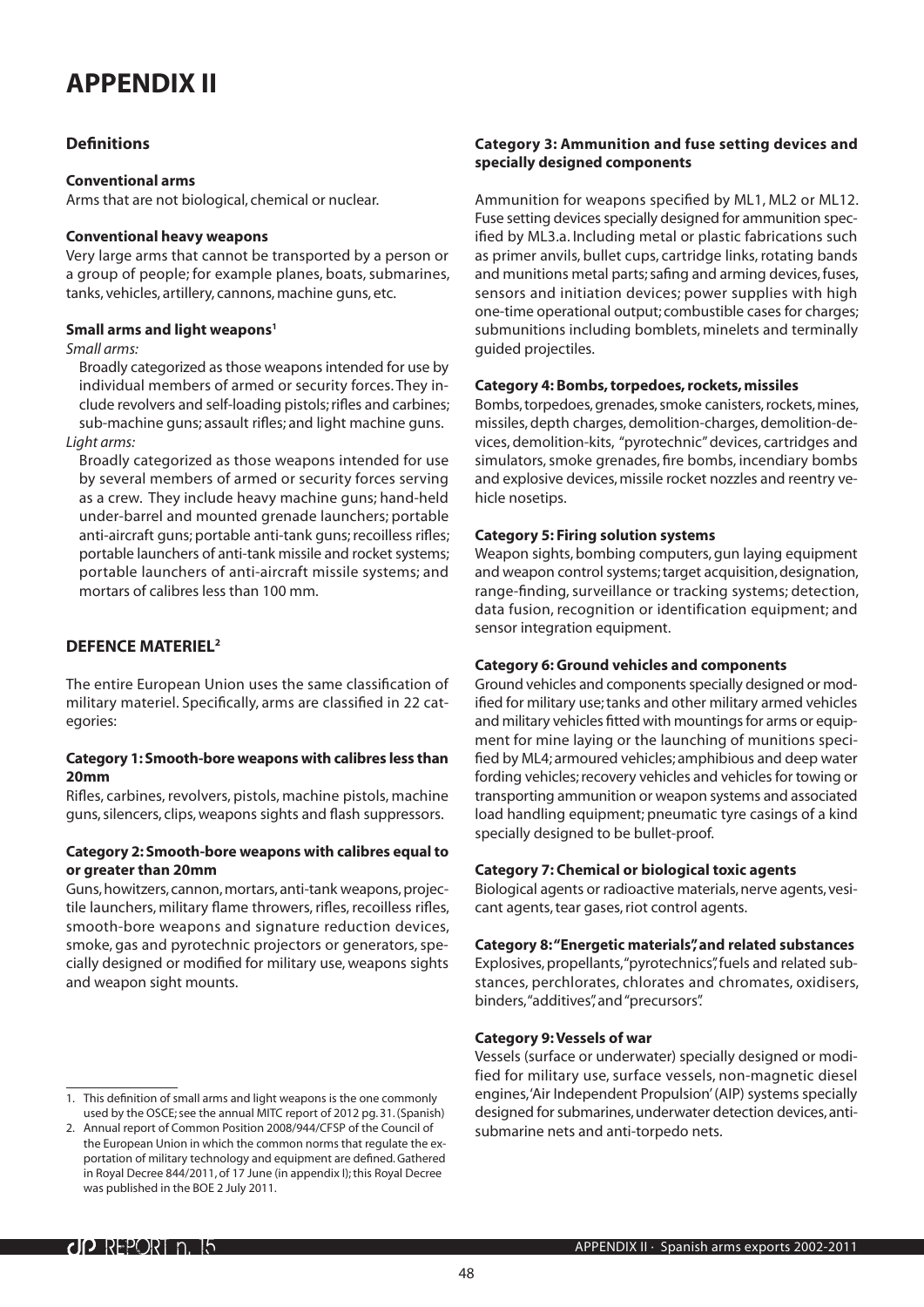#### **Category 10: Aircraft**

Manned "aircraft" and "lighter-than-air vehicles", unmanned aircraft, propulsion aero-engines, Remotely Piloted Air Vehicles (RPVs), airborne refuelling equipment, pressurised breathing equipment, parachutes, automatic piloting systems.

#### **Category 11: Electronic equipment**

Electronic countermeasure and electronic counter-countermeasure equipment, underwater countermeasures, including acoustic and magnetic jamming and decoy, data security equipment and transmission and signalling line security equipment, using ciphering processes, guidance and navigation equipment.

#### **Category 12: High velocity kinetic energy weapon systems**

Kinetic energy weapon systems, specially designed test and evaluation facilities and test models, launch propulsion systems, homing seeker, guidance or divert propulsion (lateral acceleration) systems for projectiles.

#### **Category 13: Armoured or protective equipment and constructions**

Armoured plate, constructions of metallic or non-metallic materials, military helmets, body armour or protective garments, and components.

#### **Category 14: 'Specialised equipment for military training' or for simulating military scenarios**

Attack trainers, operational flight trainers, radar target trainers, anti-submarine warfare trainers, missile launch trainers, image generating systems.

#### **Category 15: Imaging or countermeasure equipment**

Recorders and image processing equipment, cameras, photographic equipment and film processing equipment, image intensifier equipment, infrared or thermal imaging equipment, imaging radar sensor equipment.

#### **Category 16: Forgings**

Forgings, castings and other unfinished products.

#### **Category 17: Miscellaneous equipment, materials and 'libraries'**

Self-contained diving and underwater swimming apparatus, closed or semi-closed circuit (rebreathing) apparatus, "Robots", ferries.

#### **Category 18: Production equipment**

Environmental test facilities, continuous nitrators, centrifugal testing apparatus or equipment, screw extruders.

#### **Category 19: Directed Energy Weapon (DEW) systems**

Laser systems, high power Radio-Frequency (RF) systems, particle accelerators.

#### **Category 20: Cryogenic and "superconductive" equipment**

Equipment specially designed or configured to be equipment in a vehicle for military ground, marine, airborne or space applications, "superconductive" electrical equipment.

#### **Category 21: "Software"**

"Software" specially designed for military use and specially designed for modelling, simulating or evaluating military weapon systems, "software" for simulating military operational scenarios, "software" for Command, Communications, Control, Computer and Intelligence (C<sup>4</sup>I) applications.

#### **Category 22: "Technology"**

"Technology" "required" for the "development", "production" or "use" of the controlled materials.

#### **OTHER DEFENCE MATERIEL3**

**a.** Those firearms defined in article 3 of Resolution 55/255 of the General Assembly of the United Nations, by which is approved the Protocol against the manufacture and illegal traffic of all those firearms, their pieces, components and munitions, which are not included in Annex I.1, articles 1, 2 and 3 of the List of Defence Equipment.

**b.** Telescopic and light/image intensifying sights for firearms.

**c.** Generator, projection, and gas emitting or dispensing devices, gases, "riot control agents" and incapacitating substances.

**d.** Launchers of the elements described in the previous section: c.

**e**. Light and sound based stunning equipment, for riot control.

**f.** Vehicles for riot control with any of the following characteristics:

- 1. Systems for producing electrical discharges.
- 2. Systems for dispensing incapacitating substances.
- 3. Systems for dispensing riot control agents.
- 4. Water cannons.
- **g.** Normal handcuffs.

#### **DUAL-USE MATERIEL4**

Dual-use products and technology, are classified in 10 categories common to the entire European Union.

#### **Category 0: Nuclear materials, installations and equipment**

Nuclear reactors, plants for separating the isotopes of "natural uranium" depleted uranium" and "special fissile materials" gas centrifuges, mass spectrometers and graphite electrodes.

<sup>3.</sup> The list of other materials can be found in Royal Decree 844/2011 of 17 June (Spanish, translation here original to this report).

<sup>4.</sup> The categories of dual-use products are defined in Regulation (EU) 388/2012, from 19 April (in annex I); Regulation published in OJEU 16 May 2012.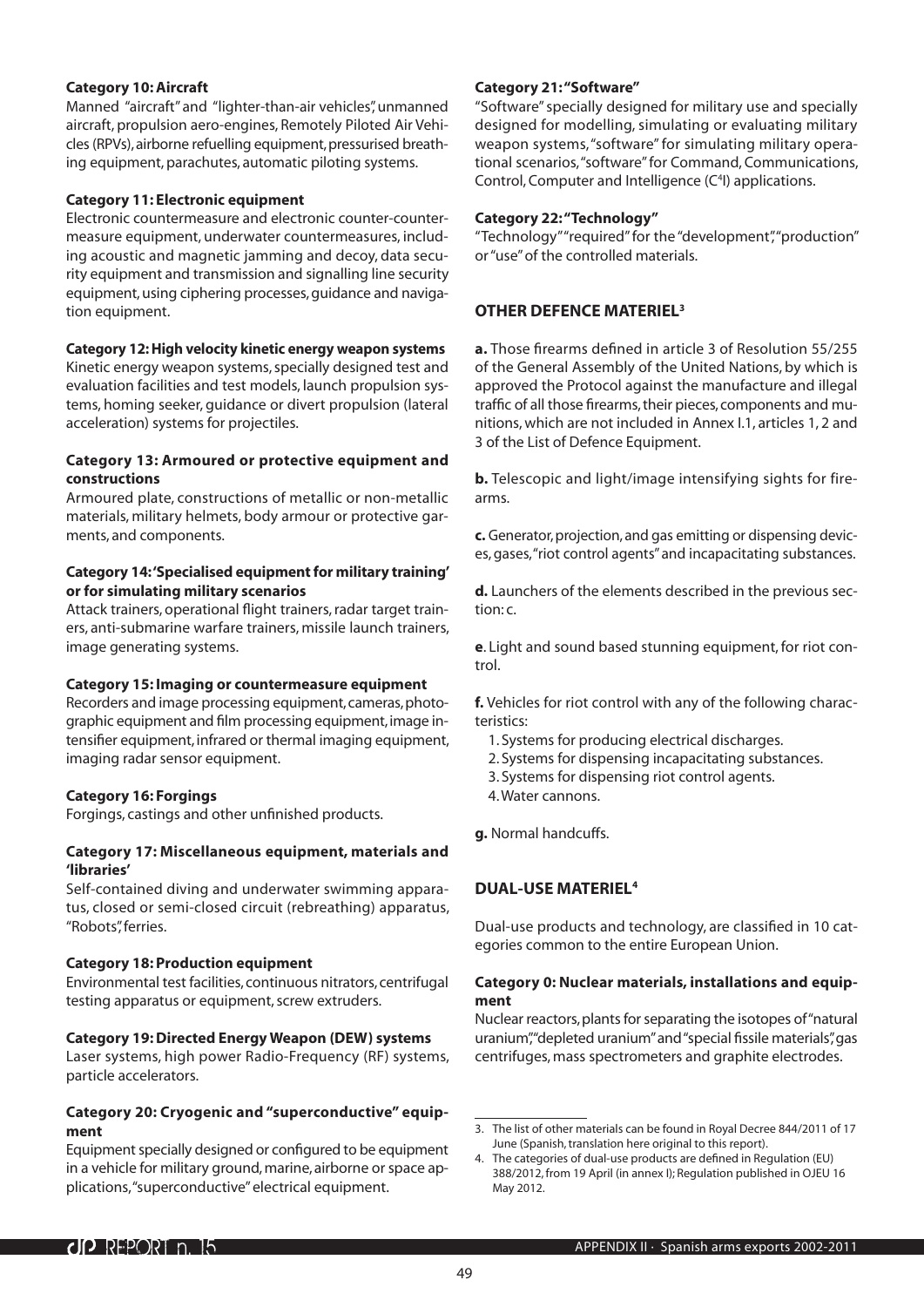#### **Category 1: Special materials and related equipment**

Gas masks, body armour, personal dosimeters, prepregs, tools, dies, moulds, continuous mixers, filament winding machines, lubricating fluids and substances, fluorides, sulphides, cyanides and halogen derivatives.

#### **Category 2: Materials processing**

Bearings, crucibles, machine tools, isostatic presses, measuring instruments, robots, motion simulators and machining centres.

#### **Category 3: Electronics**

Electronic components, integrated circuits, micro-controller microprocessors, field programmable logic devices, microwave components, mixers and converters and electrically driven explosive detonators.

#### **Category 4: Computers**

"Electronic","hybrid","digital,"analogue","systolic array","neural" and "optical" "computers".

#### **Category 5: Telecommunications y "information security"**

Transmission equipment and systems for telecommunications, aquatic communication systems, radio equipment, fibre-optic cables, telemetry and telecontrol equipment and security systems.

#### **Category 6: Sensors and lasers**

Acoustics, image intensifying tubes, optical sensors, instrument cameras, optics, lasers, gravimeters and gradiometers and radar systems.

#### **Category 7: Navigation and avionics**

Accelerometers for inert navigation, gyroscopes, GPS and GLONASS, hydraulic, mechanical, electro-optical and electromechanical flight control systems, including those controlled by electrical signals (fly by wire).

#### **Category 8: Marine**

Submersible vehicles and surface vessels, hydroplanes, underwater vision systems, diving and underwater swimming equipment.

#### **Category 9: Aerospace and propulsion**

Aeronautical and marine gas turbine engines, space launchers and spacecraft, rocket propulsion systems for solid or liquid propellant, ramiet engines, turboiets and turbofans, sounding rockets, hybrid rocket motors, launch support equipment, environmental chambers, anechoic chambers and reentry vehicles.

#### **CUSTOMS CODE (TARIC) 935**

- **9301.-** Weapons of war except revolvers, pistols and bladed weapons
- **9301.11.00.-**Self-propelled artillery pieces (for example cannons, howitzers and mortars)
- **9301.19.00.-**All others
- **9301.20.00.-**Rocket launchers; flame-throwers; grenade launchers; torpedo launchers and similar launchers
- **9301.90.00.-**All others
- **9302.-**Revolvers and pistols (except those in sections 9303 and 9304)
- **9303.-** All other firearms and similar devices that utilise the deflagration of gunpowder (for example: hunting weapons, muzzle-loaded weapons, missile-launching pistols and other devices designed only to fire flares, starting pistols and revolvers, butchers pistols, line throwing cannons)
- **9303.10.00.-**Muzzle-loaded weapons
- **9303.20.-**All other long hunting and sporting guns that have, at least, a smooth-bore barrel
- **9303.20.10.-**With smooth-bore barrel
- **9303.20.95.-**All others
- **9303.30.00.-**All other long hunting and sporting
- **9303.90.00.-**All others
- **9304.-**All other weapons [for example: long guns and springloaded, air or gas pistols, truncheons] (except those in section 9307)
- **9305.-** Parts and accessories of the articles in sections 9301 to 9304
- **9305.10.00.-**Of revolvers and pistols
- **9305.21.00.-**Of shotguns and hunting rifles of section 9303, smooth-bore barrels
- **9305.29.00.-**All others
- **9305.91.00.-**All others, of weapons of war in section 9301
- **9305.99.00.-**All others
- **9306.-** Bombs, grenades, torpedoes, mines, missiles, cartridges and other munitions and projectiles and their parts, including slugs, shot and cartridge wads
- **9306.21.00.-"**Cartridges for shotguns and with smooth-bore barrel and their parts; buckshot for air rifles", cartridges
- **9306.29.-**All others
- **9306.29.40.-**Casings
- **9306.29.70.-**All others
- **9306.30.-**All other cartridges and their parts
- **9306.30.10.-**For revolvers and pistols of section 9302 and for machine pistols of section 9301
- **9306.30.30.-**For weapons of war
- **9306.30.91.-**Centerfire cartridges
- **9306.30.93.-**Rimfire cartridges
- **9306.30.97.-**All others
- **9306.90.-**All others
- **9306.90.10.-**Of war
- **9306.90.90.-**All others
- **9307.-**Sabres, swords, bayonets, spears and other bladed weapons, their parts and sheaths

<sup>5.</sup> Databases of Foreign Trade.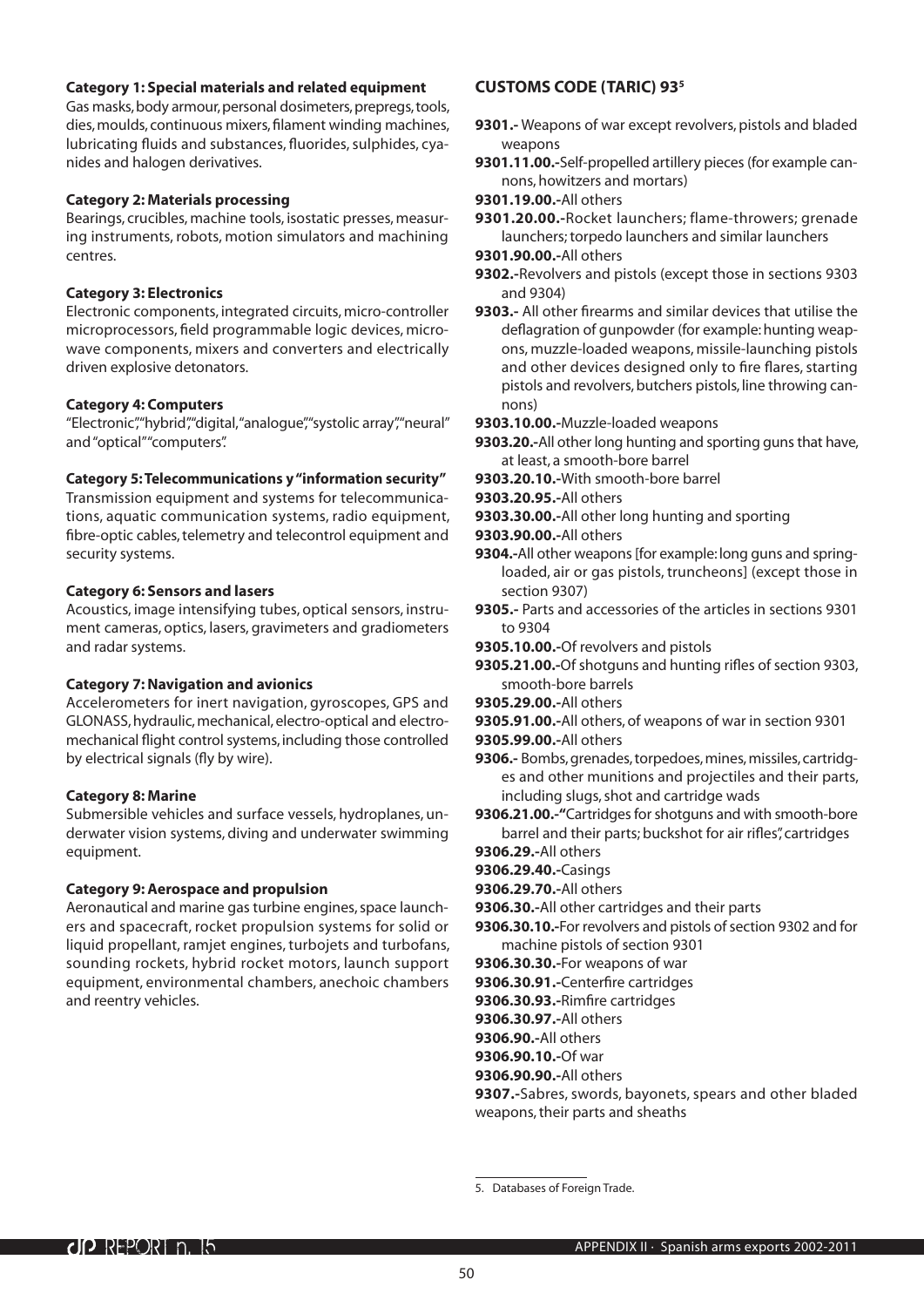



**REPORT 2007 Spanish Arms Exports 1997-2006** Tica Font June 2008

**REPORT 2008 Spanish Arms Exports 1998-2007** Tica Font October 2008

**REPORT no. 3 Spanish military expenditure 2009** Tica Font November 2008

**REPORT no. 4 Alliance of Barbarities. Afghanistan 2001- 2008: 10 Reasons to question (and rethink) foreign involvement** Alejandro Pozo December 2008

**REPORT no. 5 Spanish military expenditure and R&D 2010** Pere Ortega & Xavier Bohigas December 2009

**REPORT no. 6 Spanish Arms Exports 1999-2008** Tica Font & Francesc Benítez March 2010

**REPORT no. 7 The Truth About the Spanish Military Expenditure 2011 · Military expenditure and R&D in times of crisis** Pere Ortega & Xavier Bohigas December 2010

**REPORT no. 8 Spanish Arms Exports 2000-2009** Tica Font February 2011

**REPORT no. 9 The controversial Spanish arms trade, a secret business 2001-2010** Tica Font & Francesc Benítez October 2011

**REPORT no. 10 The Missile Defence System in Rota. A further step towards world militarisation** Teresa de Fortuny & Xavier Bohigas February 2012

**REPORT no. 11 Banks and Arms: Explosive investments. A Ranking of the Spanish Arms-Funding Banks** Jordi Calvo Rufanges March 2012

**REPORT no. 12 The military industrial complex. A parasite on Spanish economy** Pere Ortega and Camino Simarro April 2012

**REPORT n. 13 Piracy in Somalia: An excuse or a geopolitical opportunity? A different look at the Spanish and international military participation against piracy** Pere Ortega October de 2012

**REPORT n. 14 Truth and lies in the 2013 Spanish military budget** Pere Ortega October de 2012

Centre d'Estudis per la Pau JM Delàs

**Justícia i Pau, Rivadeneyra 6, 10è · 08002 Barcelona · T. 93 317 61 77 · F. 93 412 53 84**